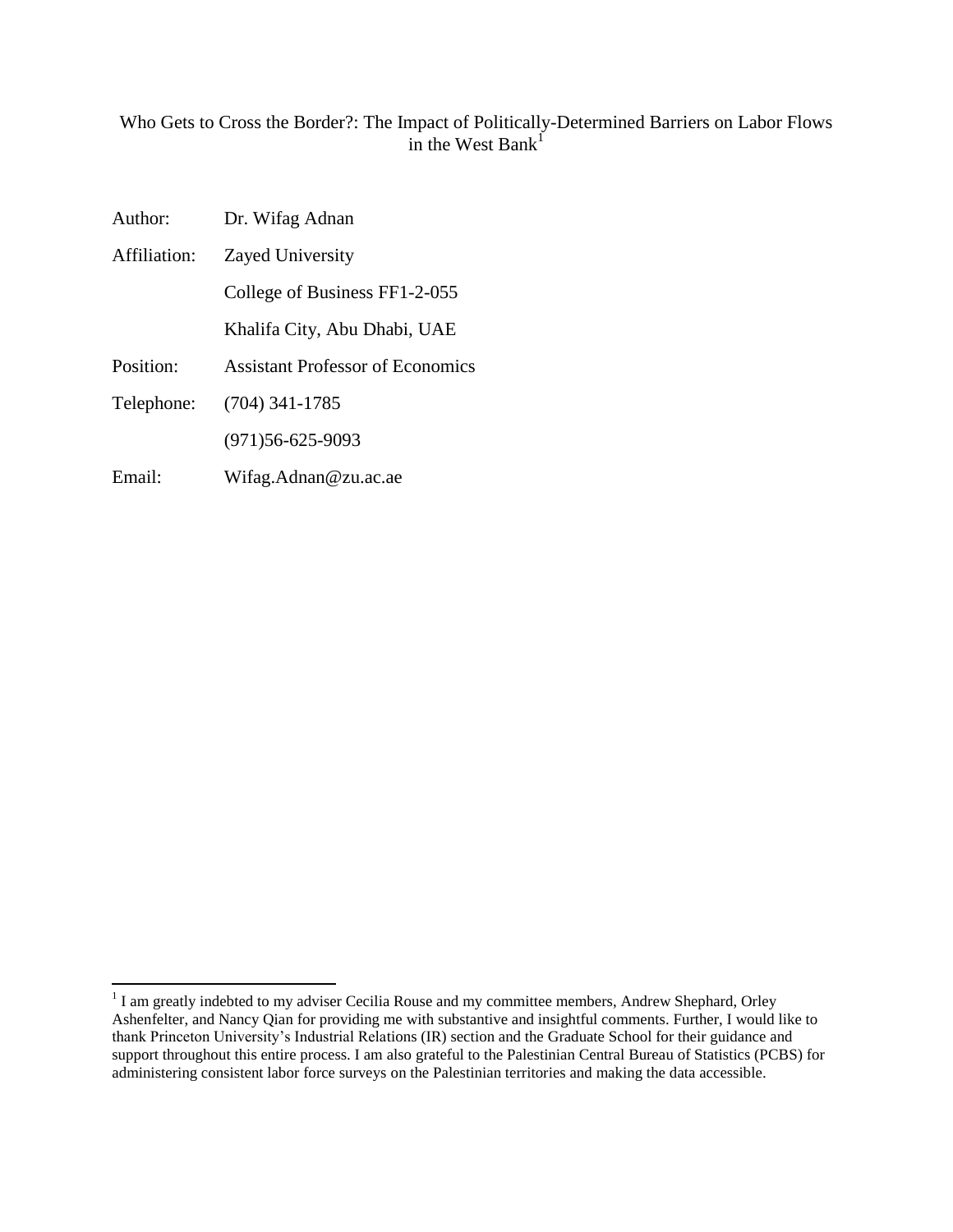#### Abstract

Increased levels of labor mobility is a key step to attaining efficient labor allocation as well as enhancing economic development and growth. One way higher labor mobility can lead to efficient outcomes is by encouraging out-migration from labor-intensive countries to capitalintensive countries. And yet, the political climate can interfere with how labor is allocated across countries with inter-connected economies. In this paper, I examine the impact of politicallydetermined barriers on labor mobility by studying the migration decisions of West Bank residents.

After accounting for the expected wage gain from migration, I find that border closures and closure obstacles significantly reduce the likelihood of out-migration but have almost no effect on return-migration. However, when controls for valid work permits in Israel or the settlements are included, the point estimates suggest that having legal documentation decreases the likelihood of returning to the West Bank by a statistically significant 5%. I also find that if migrant workers are defined such that only those working in Israel are considered migrants, labor mobility restrictions play an even greater role in impeding out-migration. The findings in this paper are consistent with international studies that ascribe inefficiency in labor markets to restrictions on labor mobility across regions.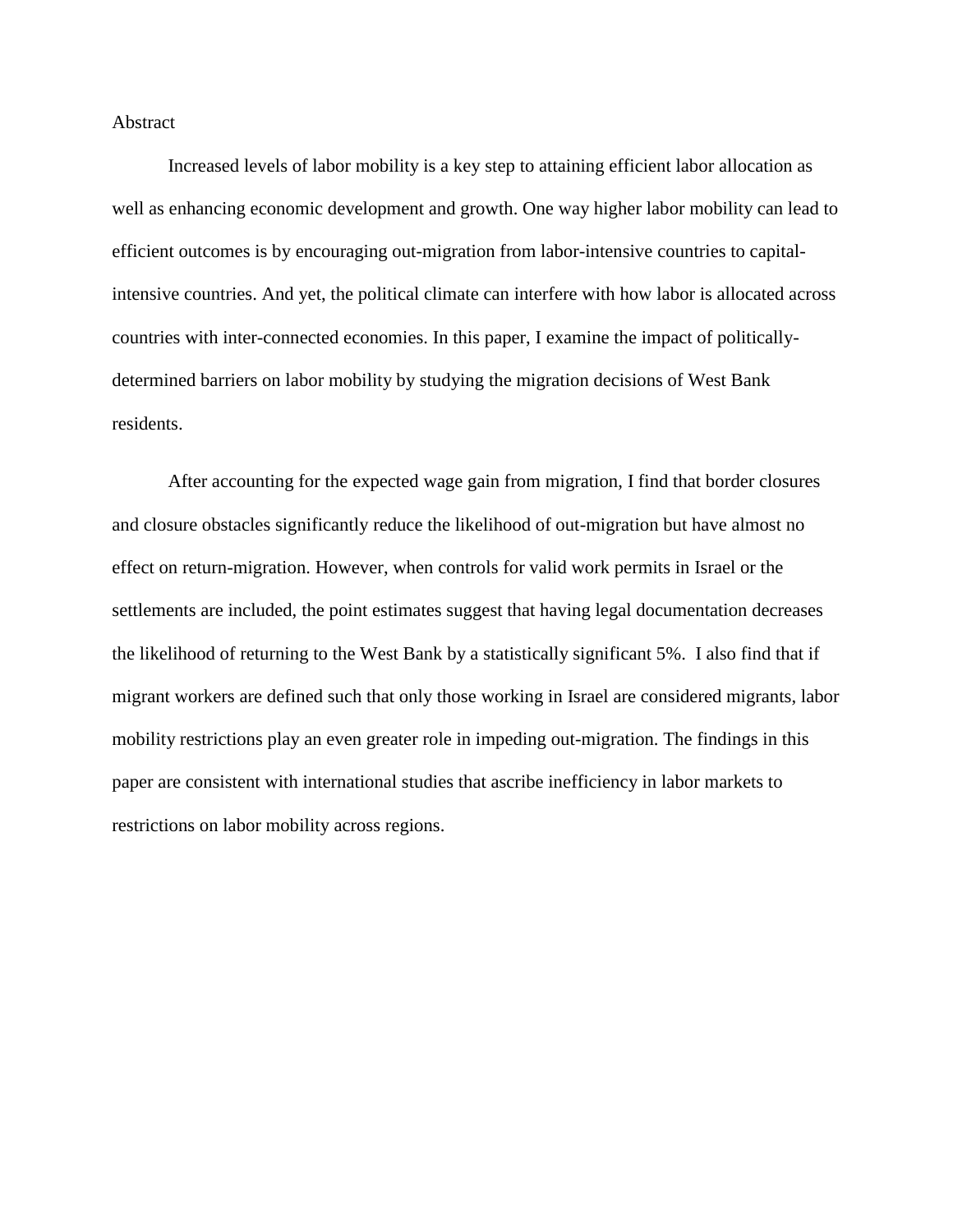## I. Introduction

Increased levels of labor mobility is a key step to attaining efficient labor allocation as well as enhancing economic development and growth. One way labor mobility can lead to efficient outcomes is by encouraging out-migration from labor-intensive countries to capitalintensive countries (Hamilton and Whalley (1984); Iregui (2003)). And yet, the political climate can interfere with how labor is allocated across countries with inter-connected economies.

Economic theory posits that individuals migrate if the expected benefit from migration exceeds the expected costs (Sjaastad (1962)). Therefore, as will be discussed in further detail in the literature review, the migration decision involves evaluating the difference between the expected wage in the host country and the current wage in the source country, differences in social welfare benefits (e.g. government housing in the host country vs. living in one's parent's house in the source country), the monetary cost of migrating, loss in social capital, and the cost of acquiring the skills necessary to thrive in a new job and/or labor market (e.g. learning a new language or on-the-job training) (Chiquiar and Hanson (2005); Rosenzweig (2007); Gould and Moav (2009)). As such, migrants are a non-random subsample of the population since seeking to migrate involves a wide variety of familial, cultural, legal, social and economic factors. Additionally, in regions where conflict is commonplace the political climate may also impact the migration decision.

In this paper, I examine the impact of politically-determined barriers on labor mobility by studying the migration decision of West Bank residents. The West Bank is a natural context to investigate the role of politically-determined barriers on labor flows. Firstly, following the eruption of the second intifada (uprising) in September 2000, Israel heightened security measures leading to several forms of labor mobility restrictions on West Bank residents. Another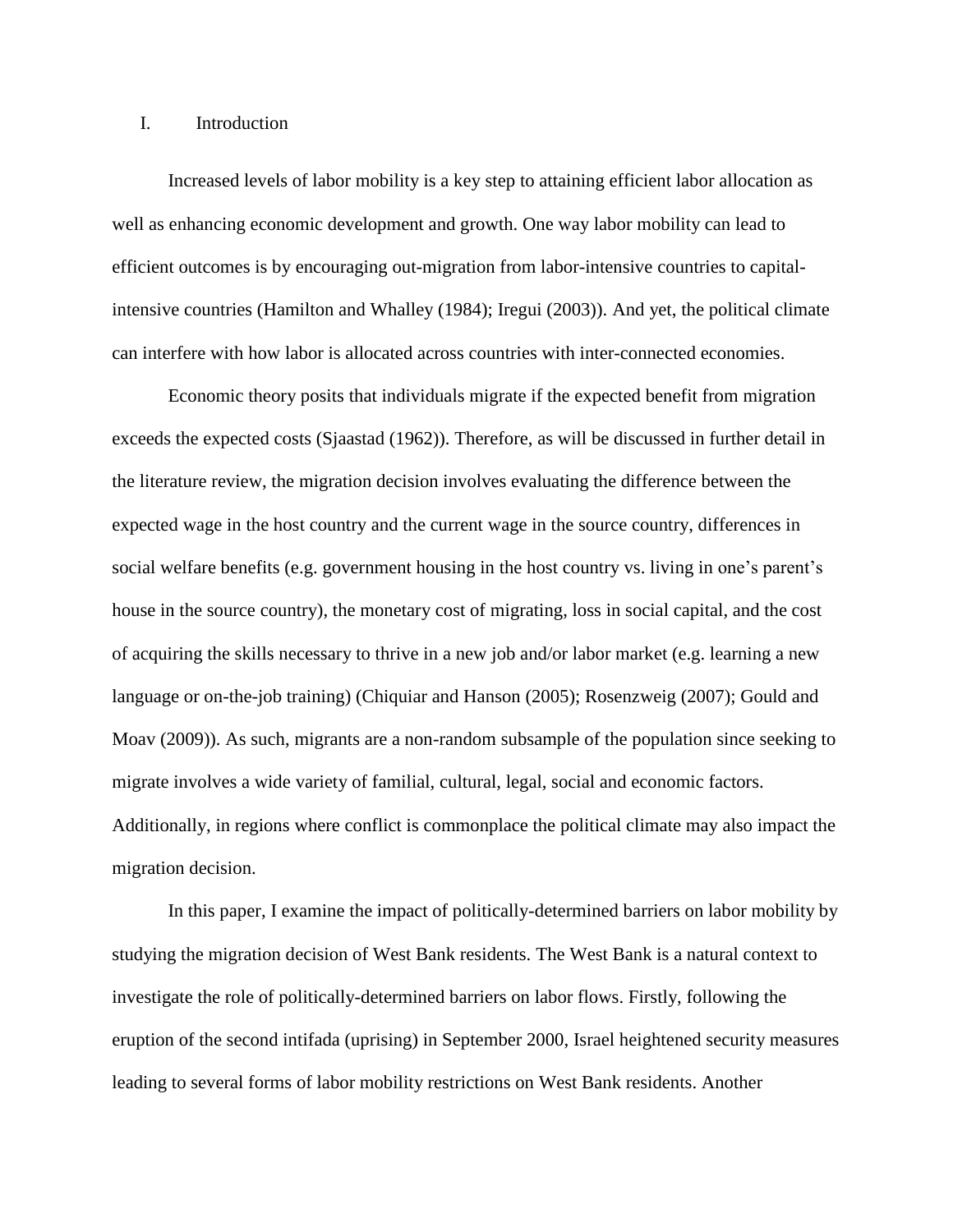advantage of setting this study in the West Bank is the availability of micro-level household panel data from the 2000-2010 waves of the *Palestinian Labor Force Survey* (PLFS). These data allow the econometrician to observe the earnings and employment statuses of West Bank residents both in the source country (West Bank) and the host country (Israel); and thirdly, the data are longitudinal which means that I can estimate the economic tradeoffs for the immigration decision (and the decision to return) better than most previous studies. Finally, studying migration patterns in the West Bank allows for a more accurate and complete analysis of labor flows since the unique political circumstances in the region separating West Bank residents from Israeli residents result in data which consists of ( at least theoretically) a representative sample of migrants and return-migrants.

The goal of this paper is to expand the empirical evidence on the determinants of migration by incorporating political factors. The analysis proceeds in the following steps. First, I estimate the expected wage gain from migration for a sample of West Bank residents who are currently employed in the domestic sector. Next I compute the impact of the expected wage gain on the decision to migrate. Then, proxies for politically-determined barriers are included to estimate the value-added of these barriers on the decision to migrate. Finally, I include a variety of demographic and socio-economic controls for a sample of West Bank residents observed working in the West Bank to address the degree of omitted variable bias. Note that this analysis is replicated for a sample of West Bank residents observed working in Israel or Israeli settlements in order to explore the determinants of return-migration as well.

The results demonstrate that for West Bank residents, the expected wage gain has almost no effect on the decision to migrate but politically-determined barriers play a major role. A marginal increase in 100 closure obstacles per district per quarter reduces the likelihood of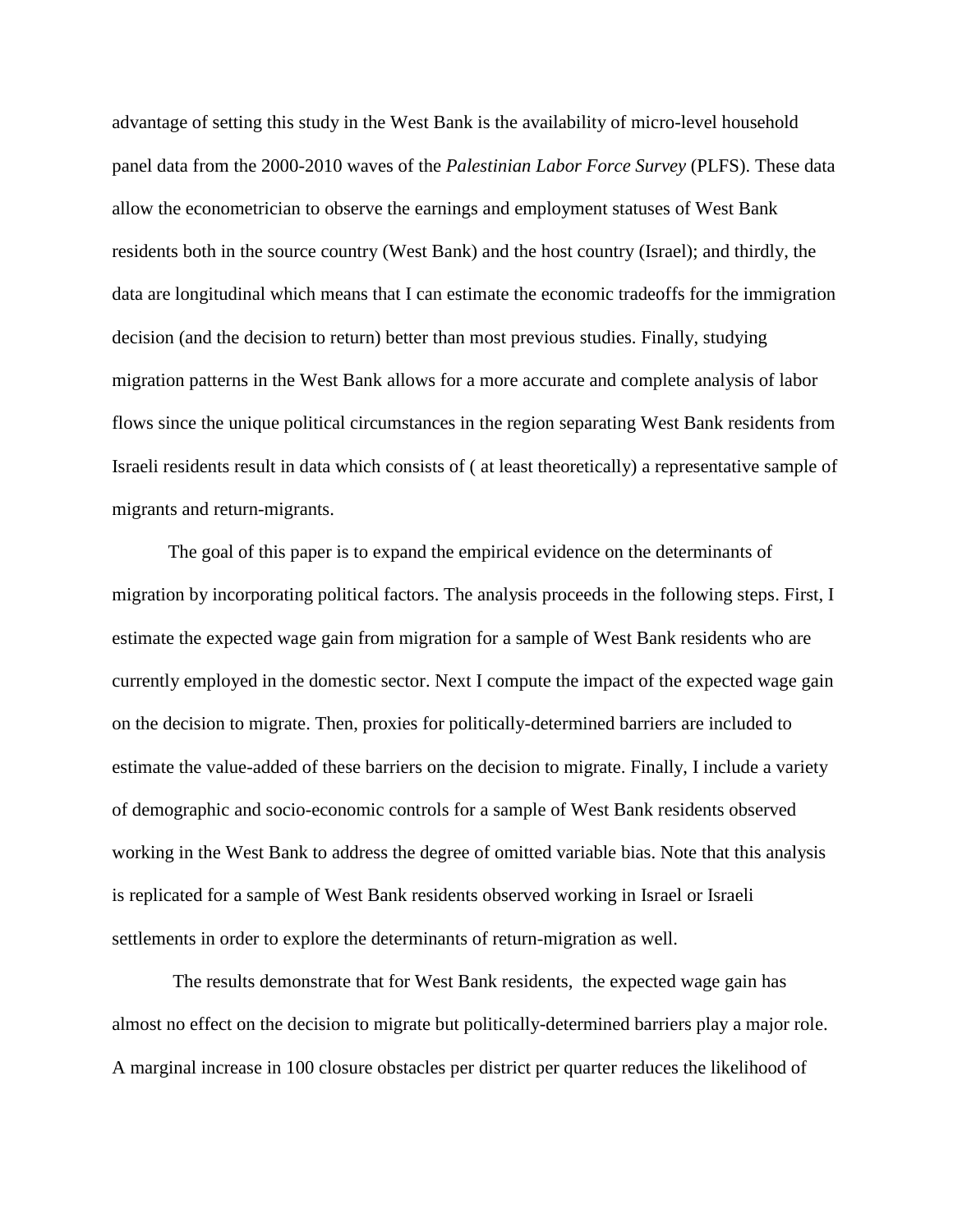becoming a migrant worker in the subsequent quarter by 2 percentage points for wage-earners residing in the Northern area of the West Bank, 0.8 points for residents in the Southern West Bank and 1.5 points for residents in the Central West Bank. Furthermore, when closure obstacles are included as regressors, the variation explained increases by approximately nine-folds. For return-migrants, a one percentage point marginal increase in the expected wage gain from migration reduces the likelihood of returning by a statistically significant 21.4 percent. In addition, the point estimates imply that closure obstacles have almost no impact on returnmigration and explain a negligible portion of the variation of the decision to return. However, proxies for whether or not workers can legally enter Israel or the settlements (these proxies are not available for the migration analysis) suggests that having legal documentation decreases the likelihood of returning to the domestic sector by a statistically significant 5%, which implies that return migrants are more deterred (from remaining migrant workers) by the lack of legal documentation to enter Israel or the settlements and less so by physical mobility restrictions as shown by negligible impact of closure obstacles. In fact, the variation in the decision to return as measured by the McFadden R2 barely increases after closure obstacles are included but increases by one-third when proxies for legal entry are included.

One drawback of the *Palestinian Labor Force Survey*, the primary dataset used in this paper, is that migrants who work in Israel cannot be distinguished from those who work in Israeli settlements. However, using a supplemental survey on Jerusalem residents which distinguishes between those working in Israel versus Israeli settlements, I find that if a migrant worker is narrowly defined such that only individuals observed working in Israel are considered migrants, the evidence is suggestive that labor mobility restrictions play an even greater role in impeding out-migration. The findings in this paper are consistent with international studies that ascribe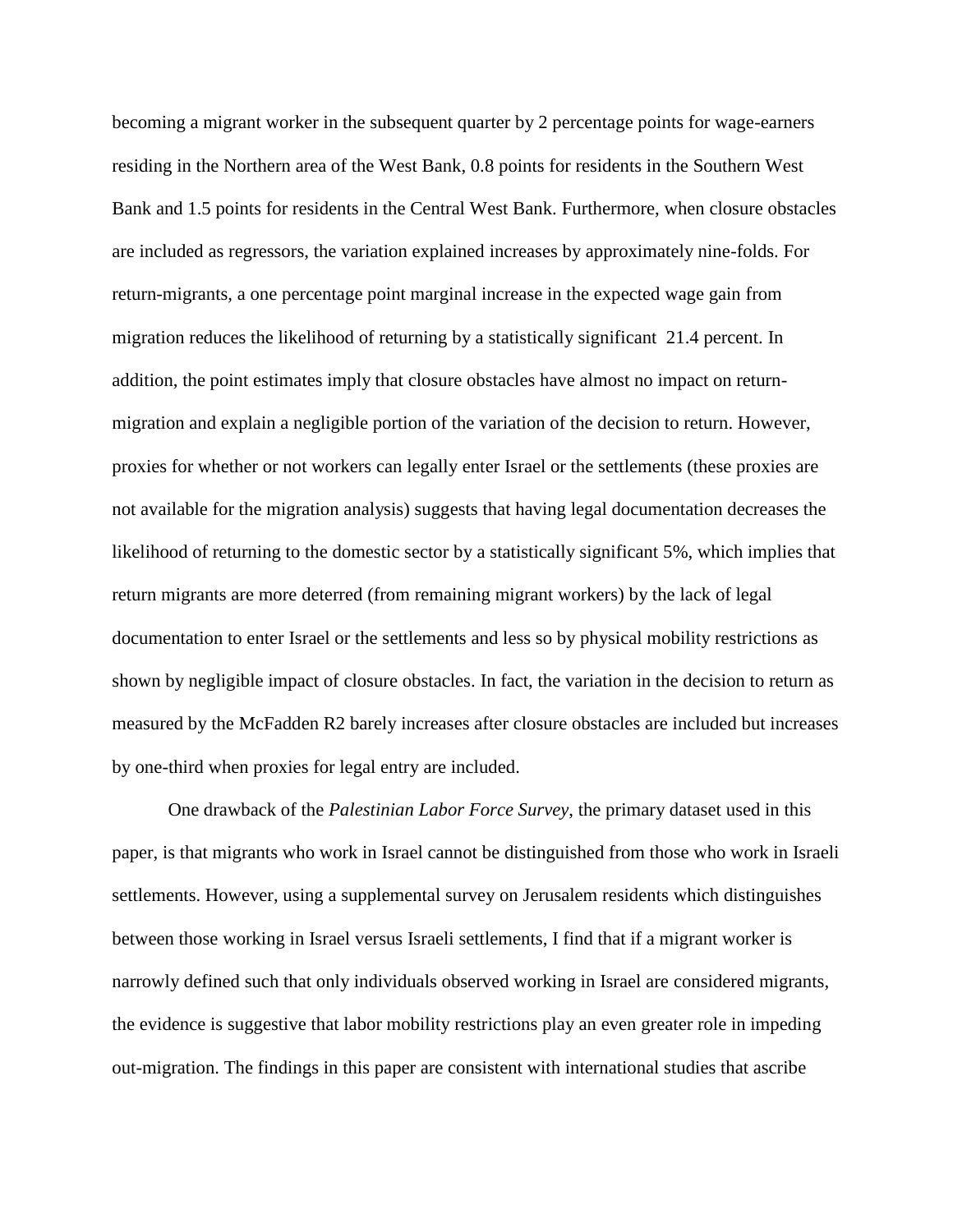inefficiency in labor markets to restrictions on labor mobility across regions (Hamilton and Whalley (1984), Iregui (2003), Walmsley and Winters (2005)).

The next section provides a brief synopsis of the literature. The first part of section III defines migrants and return migrants in the West Bank and the remainder of the section is background information on the barriers to labor mobility in the context of the West Bank. Section IV describes the quarterly labor force survey data for Palestinian residents of the West Bank. Section V develops the theoretical framework and the empirical strategy used throughout this paper. Section VI presents the results and section VII checks the robustness of the results when the definition of a migrant or a return migrant is altered; section VIII concludes.

## II. Literature Review

Conventional economic theory posits that an individual will choose to immigrate if the net benefits exceed the net costs. In broad terms, benefits include the expected wage that an individual would earn in the host country and costs include pecuniary and social costs associated with migration. However, such a basic model does not provide much insight into the heterogeneity in the likelihood of migration among potential immigrants. There are two dominant models that economists have used to study such heterogeneity. One model, often referred to as the Roy Model (Roy (1951)), was applied to the immigration decision by Borjas (1987) and suggests that who decides to immigrate depends on the relative wage distributions of the source and host countries. That is, low-skilled immigrants are attracted to countries with less inequality than their country of origin, while high-skilled immigrants are attracted to countries with higher inequality than their respective source country. The intuition is straightforward: more equal countries directly or indirectly "tax" individuals at the top of the wage distribution and redistribute to low-wage earners, thereby generating a more compressed wage distribution. Thus,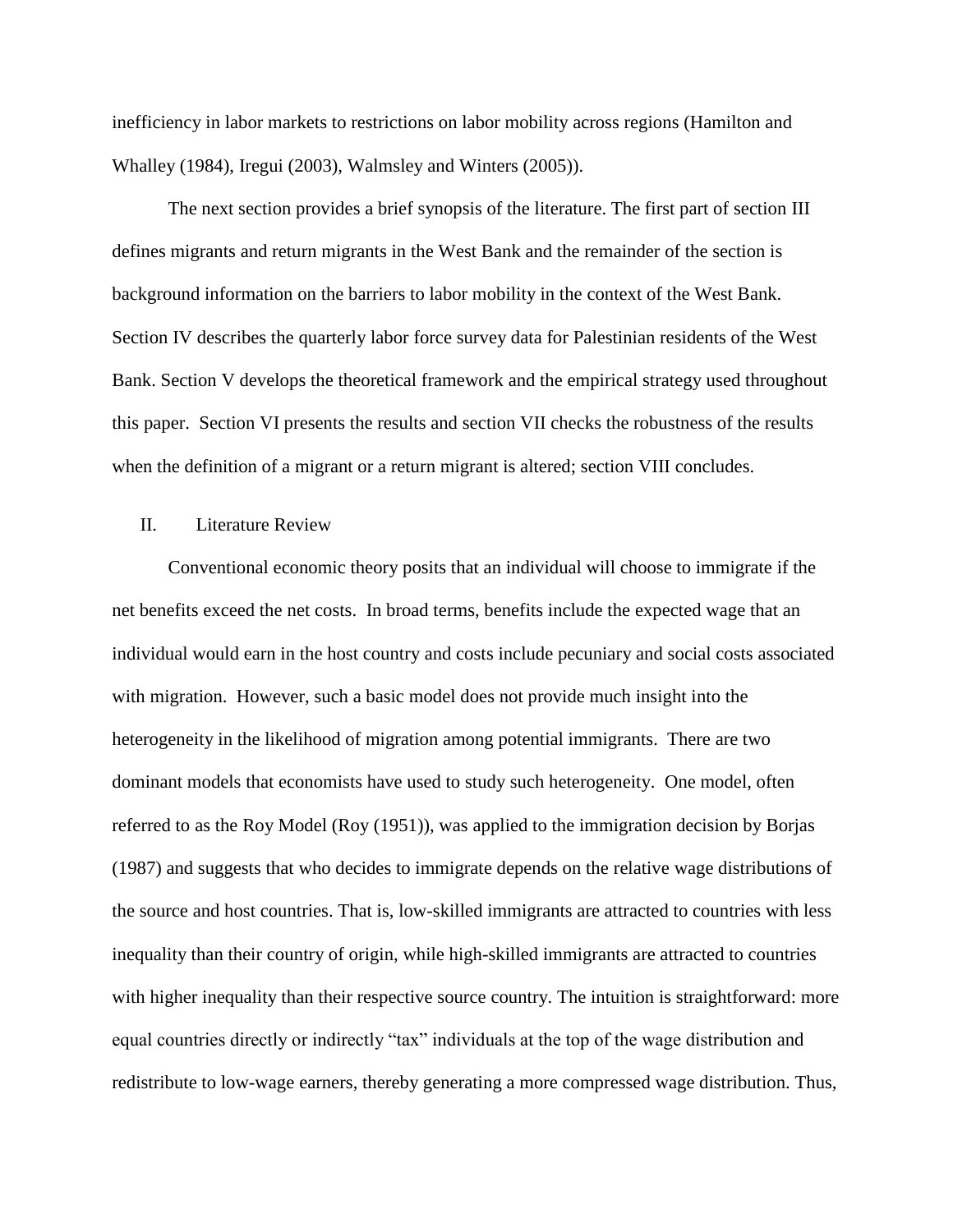low-wage earners potentially gain from more concentrated wage distributions and have higher economic incentives to migrate to countries where wages are relatively equally distributed. The same logic is used to argue that high-skilled workers will migrate to countries with a higher rate of return to skill as evidenced by a more unequal income distribution. While the model is quite stylized -- relying on some strong simplifying assumptions such as that migration costs do not increase or decrease with skill level -- it has much intuitive appeal.

One challenge to the Roy model is that there is suggestive evidence that migrants who leave developing countries with high income inequality to countries with lower income inequality are more likely to be high-wage and skilled workers (Feliciano (2005); Grogger and Hanson (2008); Belot and Hatton (2008); Rosenzweig (2007)). These results are contrary to the predictions of the Roy model. To reconcile the literature, Gould and Moav (2009) propose that the Roy model is a more accurate predictor of selection for internal migration patterns (Borjas, Bronars and Trejo (1992); Abramitzky (2007)) as opposed to international migration patterns because international moves involve additional costs of migration<sup>2</sup>, including cultural barriers, wars, language requirements, the presence of local networks in the host and source countries, immigration policy in the host country and perceptions or biases of the host country in the source country.

An alternative model for heterogeneity in the migration decision posits that migration costs are not constant across skill levels and play a relatively large role in the migration decision. Migration costs can impede out-migration for credit-constrained individuals who experience difficulty accessing capital markets; this is especially relevant for potential immigrants in developing economies. To the extent that credit market constraints lead to higher borrowing costs for low-wage earners, the cost of immigration is also greater for low-wage individuals

 $\overline{\phantom{a}}$ 

<sup>&</sup>lt;sup>2</sup>Note that all migration costs are assumed to be constant across skill levels in Roy's Model.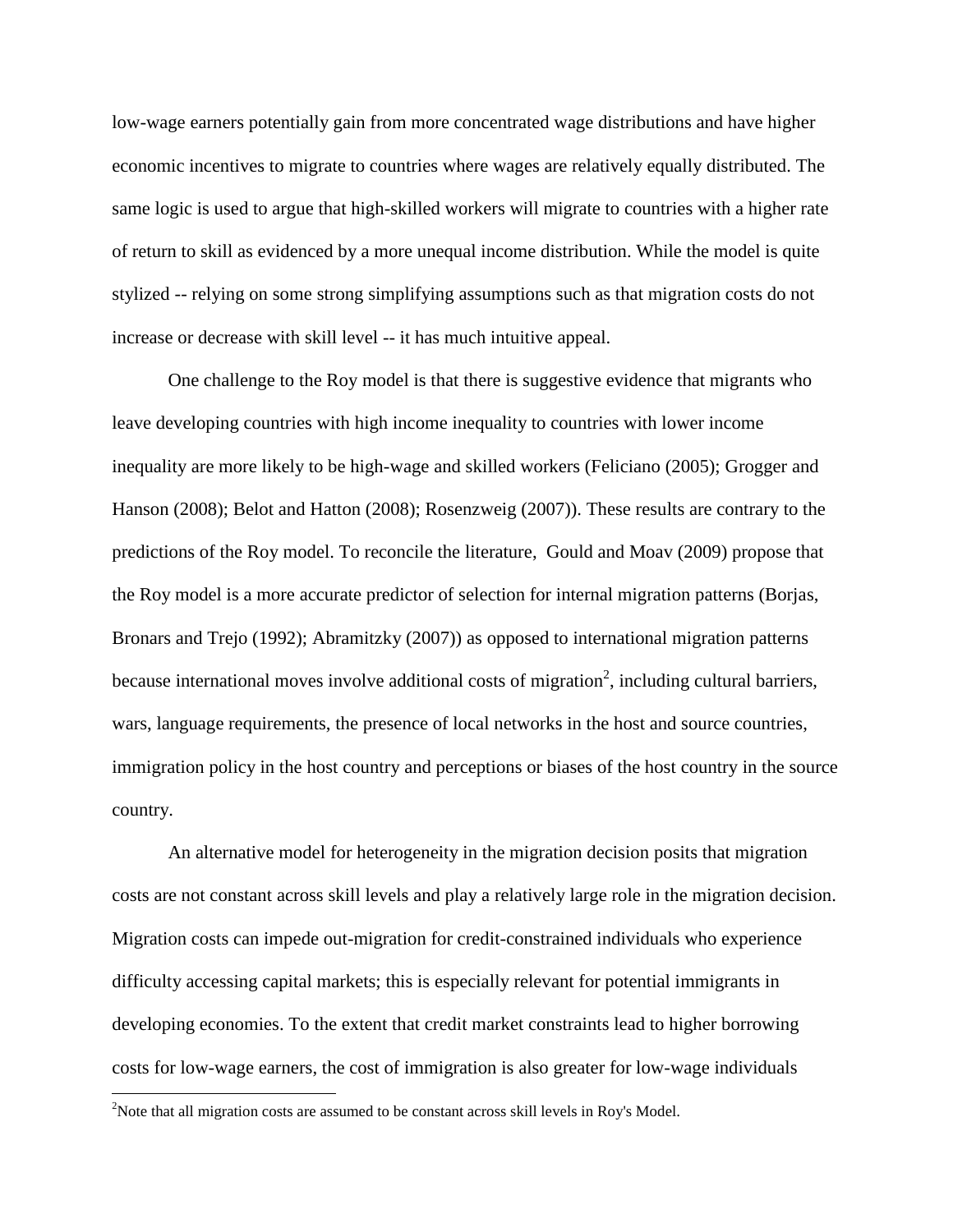(Chiquiar and Hanson, (2005)). For example, as Fernandez (2011) argues, Mexican migrants (to the US) from rural areas are positively selected while those from urban areas are negatively selected because individuals in rural areas are less likely to have access to capital markets. The composition of migrants can also be affected by relative gains in social capital. MacKenzie and Rapaport (2007) find that the strength of migration networks impacts the composition of Mexican migrants so that negatively-selected migrants work in regions of the host country with strong migration networks (which implies overall lower migration costs) while positively selected migrants work in areas of the host country with tenuous migration networks (which implies higher migration costs).

Of course, migration costs can also include the political climate of a given region, thereby producing political barriers to migration. The major contribution of this paper is to incorporate such costs in the migration decision. In the next section, I provide relevant background information necessary to understand the results and conclusions of this study. This includes defining the terms "migrant" and "return-migrant" as used in this analysis as well as a description of the politically-determined barriers faced by migrants and return-migrants.

#### III. Background

#### A. Definition of a Palestinian Migrant and/or Return-Migrant

There are several features which distinguish the case of Palestinian migrant workers from other cases where Roy"s model and (other) extensions are usually tested in the literature. Given the nature of the Palestinian-Israeli conflict, Palestinian migrant workers must commute to Israel or the settlements daily because they are not allowed to reside in Israel or the settlements. Therefore, one may question whether Palestinians are really migrants or merely commuters. There are various definitions of a 'migrant worker' across the world, depending on the definition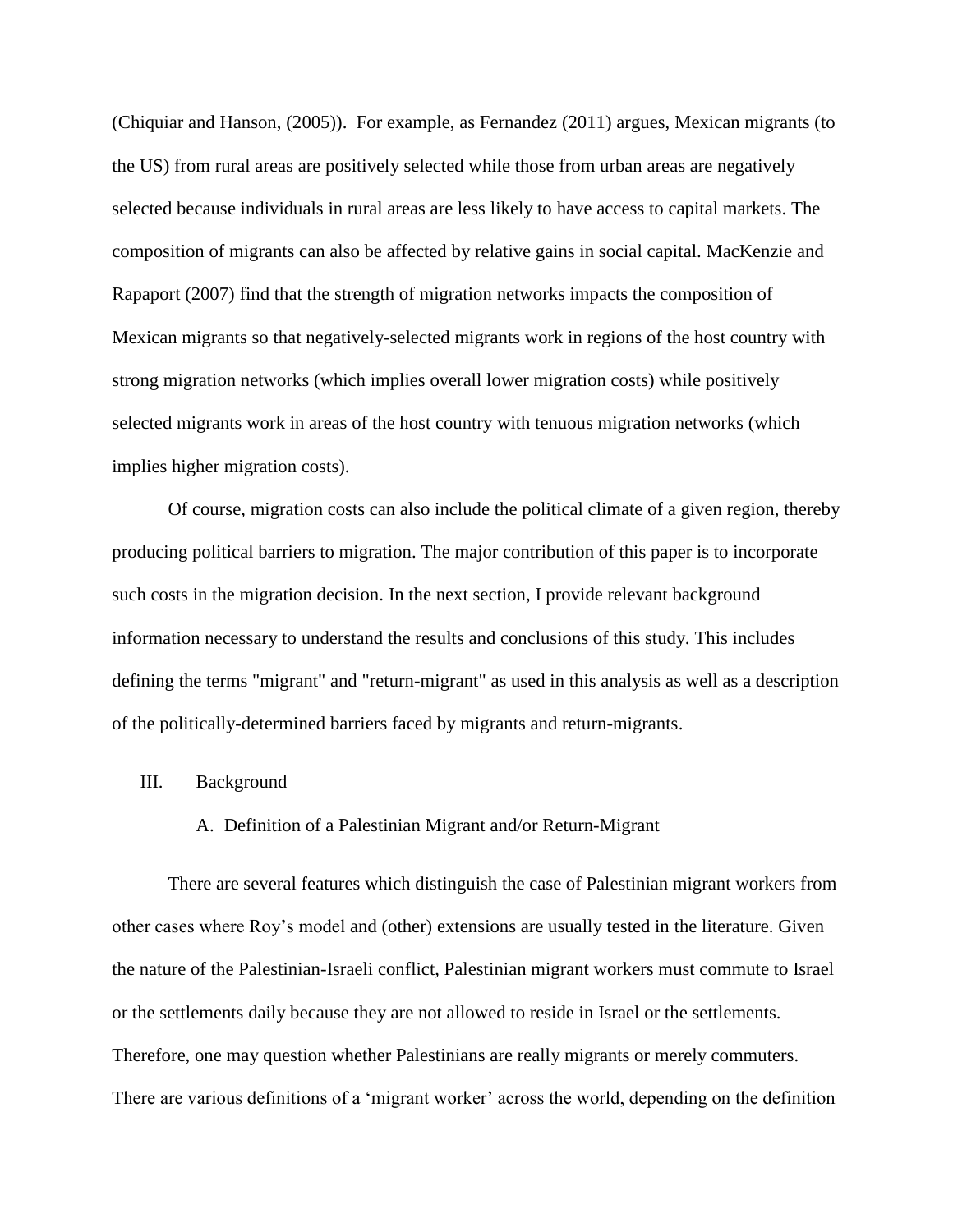a particular country uses and/or the political context in question. I use the United Nation"s broad definition of a migrant worker as "a person who is engaged or has been engaged in a remunerated activity in a State of which he or she is not a national." Palestinian workers in Israel or the settlements qualify since they are not citizens of Israel but are receiving payments for working on neighboring Israeli land (see Map), which includes Israel proper as well as Israeli settlements (denoted by triangles on the Map) in the West Bank. Likewise, Palestinian returnmigrants are Palestinians who received payment for working in Israel or Israeli settlements but are no longer employed on Israeli land.

## B. Border Closures and Closure Obstacles

Another convention that is specific to Palestinian-Israeli migration is the source and nature of the primary form of migration costs across West Bank residents: politically determined barriers. The sources of migration costs identified in the literature include foregone earnings, the fixed cost of relocating, learning another language, country-specific skills, credit constraints, migration networks and residence permits. In the context of the West Bank, however, a major source of migration costs is a combination of physical barriers that limit and may even prohibit Palestinian labor from entering Israel and/or the settlements due to political or security reasons. The three main types of politically-determined barriers used throughout this paper are: a.) the number of closure obstacles per West Bank district per quarter, b.)the number of comprehensive closure days per quarter, and c.) the ID card/permit status of an individual worker.

The number of comprehensive closure days per quarter reflects the number of days the Israeli border was completely closed off from the Palestinian territories<sup>3</sup>. During closure days,

 $\overline{\phantom{a}}$ 

<sup>&</sup>lt;sup>3</sup>Data on comprehensive closures in the Palestinian territories (the West Bank and Gaza) are obtained from B"tselem, an Israeli human rights organization.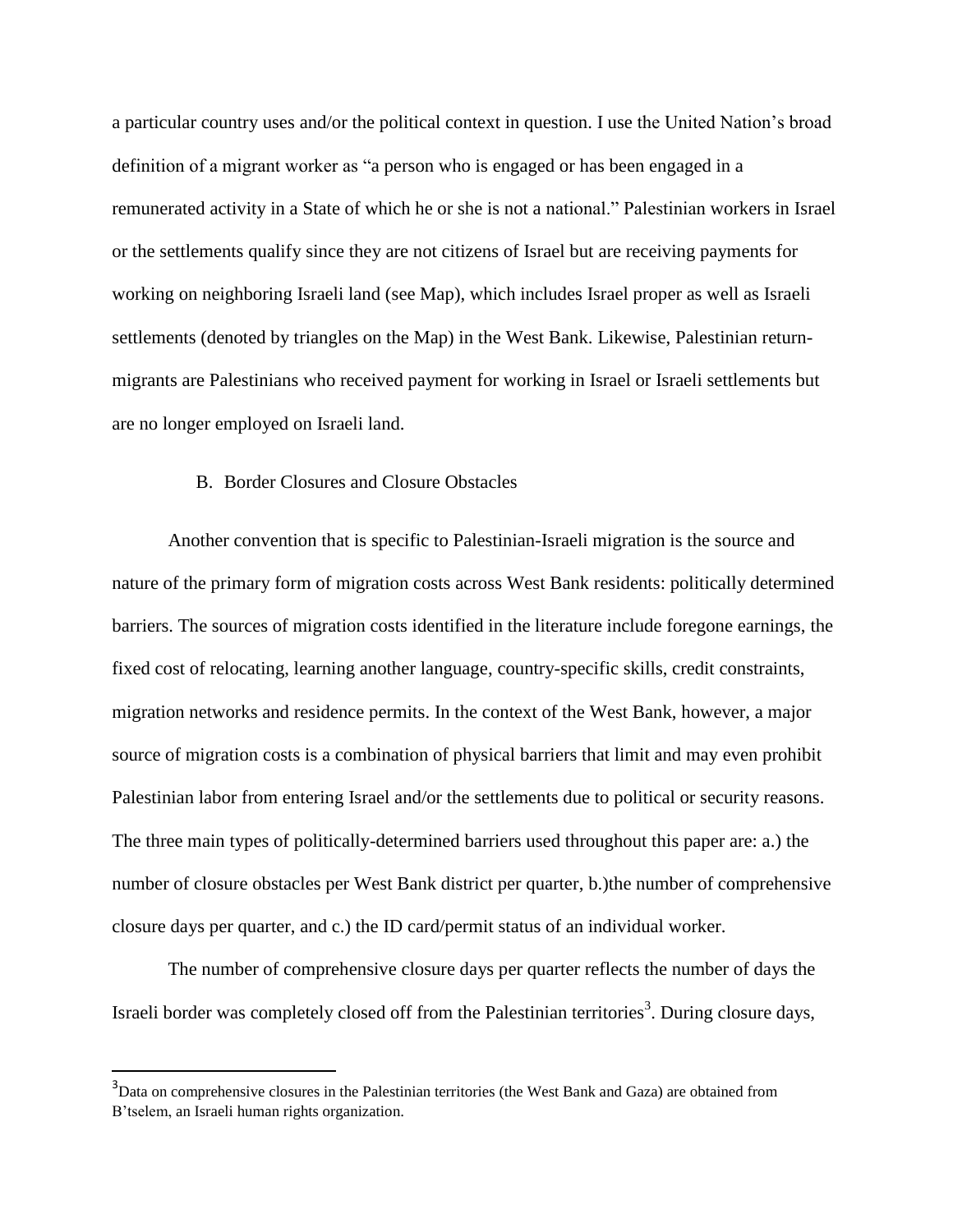the movement of people and goods are prohibited even if Palestinians have legal documentation to work or enter Israel and/or the settlements. Nevertheless, some Palestinians continue to work on Israeli land during closure days by crossing illegally or through informal arrangements with Israeli officials and security personnel. Figure 1 presents the number of comprehensive closure days in each quarter from the year 2000 to 2008:

The graph demonstrates immense volatility from one quarter to the next during the second intifada, which began in the third quarter of 2000 and continued almost until Israel's blockade of Gaza in June  $2007<sup>4</sup>$ ; both events are depicted by vertical reference lines in the graph above. Spikes in closure days can be explained by major political events that took place. In the first three quarters of the year 2000 (prior to the second intifada), there were no comprehensive closure days in the Palestinian territories. In contrast, in 2001, Palestinians experienced quarters where every day the Israeli border was closed; these closures were partially in response to violence by Palestinian extremists during the fourth quarter of 2000. In March 2002, Israel launched Operation Defense Shield in response to suicide bombings in Israel; it was the largest military incursion on the Palestinians since the Arab-Israeli war of 1967. This explains the spike in the second quarter of 2002. The spike in closure days during the second quarter of 2003 can be explained by the cycle of violence after Israel's plan to start building the separation wall<sup>5</sup>. In this paper, the blockade in Gaza, in which Gaza was completely closed to Israel, the West Bank and

 $\overline{\phantom{a}}$ 

<sup>&</sup>lt;sup>4</sup>The end date of the second intifada is disputed since the violence has only partially subsided over the years and increased again recently. However, the death of Arafat, the president of the Palestinian territories, for over three decades, in November 2004 and Israel's disengagement from Gaza which was completed in August 2005 are used as the most common markers for the end of the second intifada. Therefore, I used the average date---the first quarter of 2005---as a marker for the end of the second intifada.

 $5$ The existence and frequency of border closures are not only driven by direct acts of violence from Palestinians. Clearly, if a suicide bomber attacks or attempts to attack Israeli civilians, border closures are implemented. However, border closures also take place during special occasions such as Jewish holidays, large Israeli protests or the mourning of a famous figure to curb Israeli fears that a Palestinian attack--exploiting the mass gathering of Israelis-- takes place.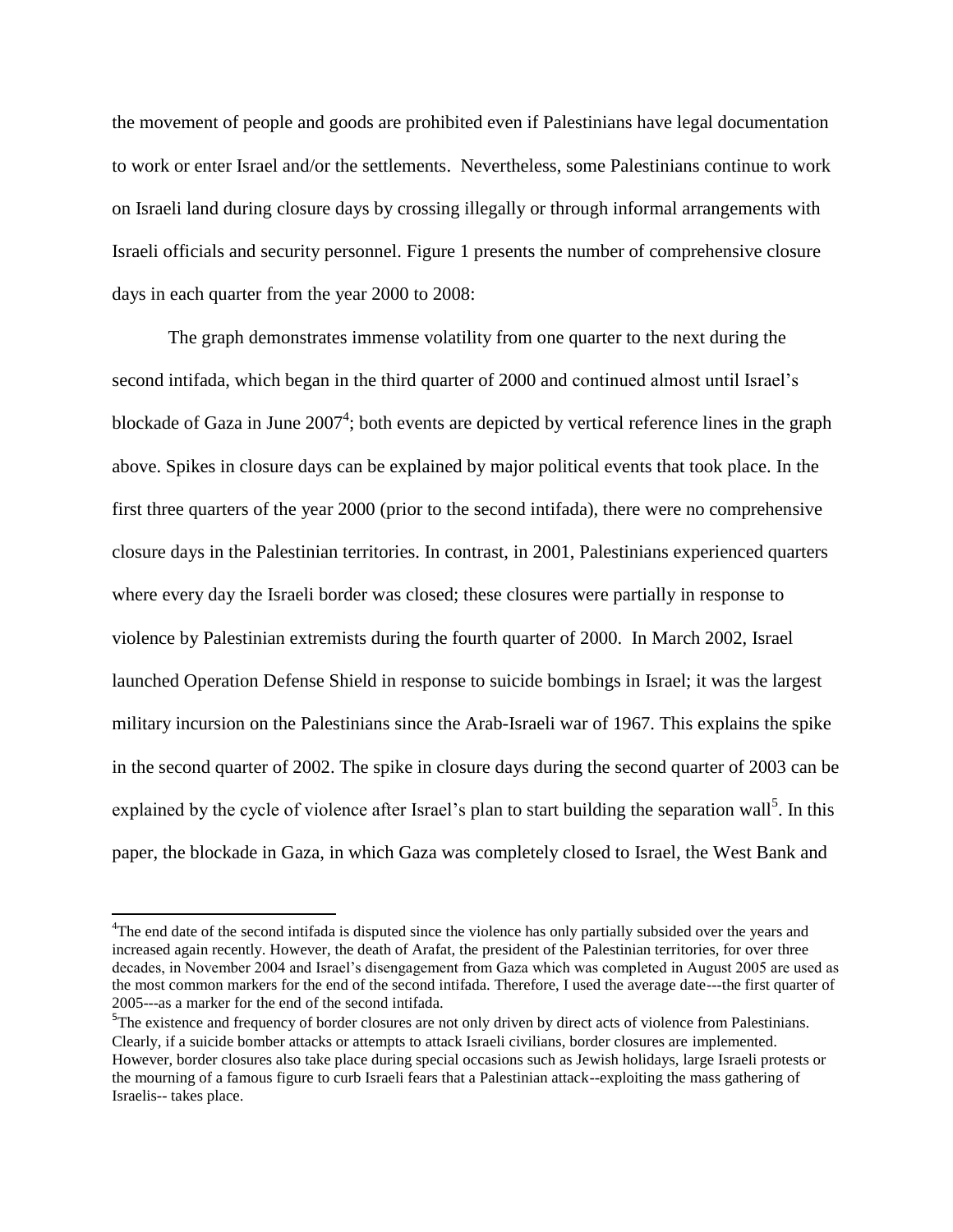Egypt, is relevant only in that labor and product market integration between the West Bank and Gaza fully ceased (Adnan, 2012b).

Another impediment to labor mobility is the presence of closure obstacles<sup>6</sup>. Closure obstacles are physical obstacles Fprimarily intended to separate Palestinian areas from Israel proper and Israeli settlements. The most common form of closure obstacles are checkpoints manned by Israeli soldiers to ensure Palestinians enter Israel or Israeli settlements legally (more on this in the next subsection--ID Card/permit status). As the intensity of the conflict grows, searches at checkpoints become more time consuming and thorough producing long queues for employees going to and from work. Other examples of closure obstacles include earth mounds, road blocks, trenches, and road gates. The most permanent and costly closure obstacle for both Israel and the West Bank is the separation wall; like other closure obstacles, the official purpose of building the separation wall was to secure Israelis from Palestinian violence.<sup>7</sup>The number of closure obstacles per district per quarter depends on the geography of the district, as well as recent political events. Closure obstacles usually separate Palestinian areas from Israel proper and Israeli settlements but if (for example) Israeli Defense Forces suspect the presence of local terrorist networks, closure obstacles can be used to separate Palestinian areas from each other.

#### C. ID Card/Permit Status

l

Another politically-determined cost to migration is a resident"s ID card. For West Bank residents, there are two types of ID cards: a Jerusalem ID card and a West Bank ID card. A Palestinian obtains a Jerusalem ID card if his/her parents lived within the borders of Jerusalem

 $6D$ ata on closure obstacles during the period 2004-2010 are obtained from the United Nation Office of Coordination and Humanitarian Affairs (OCHA).

<sup>&</sup>lt;sup>7</sup> The separation barrier (also known as the wall) was built to separate the West Bank from Israel proper but was not built on the green line—the 1949 armistice line (see map).The 1949 armistice line defines the borders of Israel proper and the West Bank today. As such, the barrier along the West Bank is under great scrutiny since approximately 12% of the West Bank is on the Israeli side of the wall.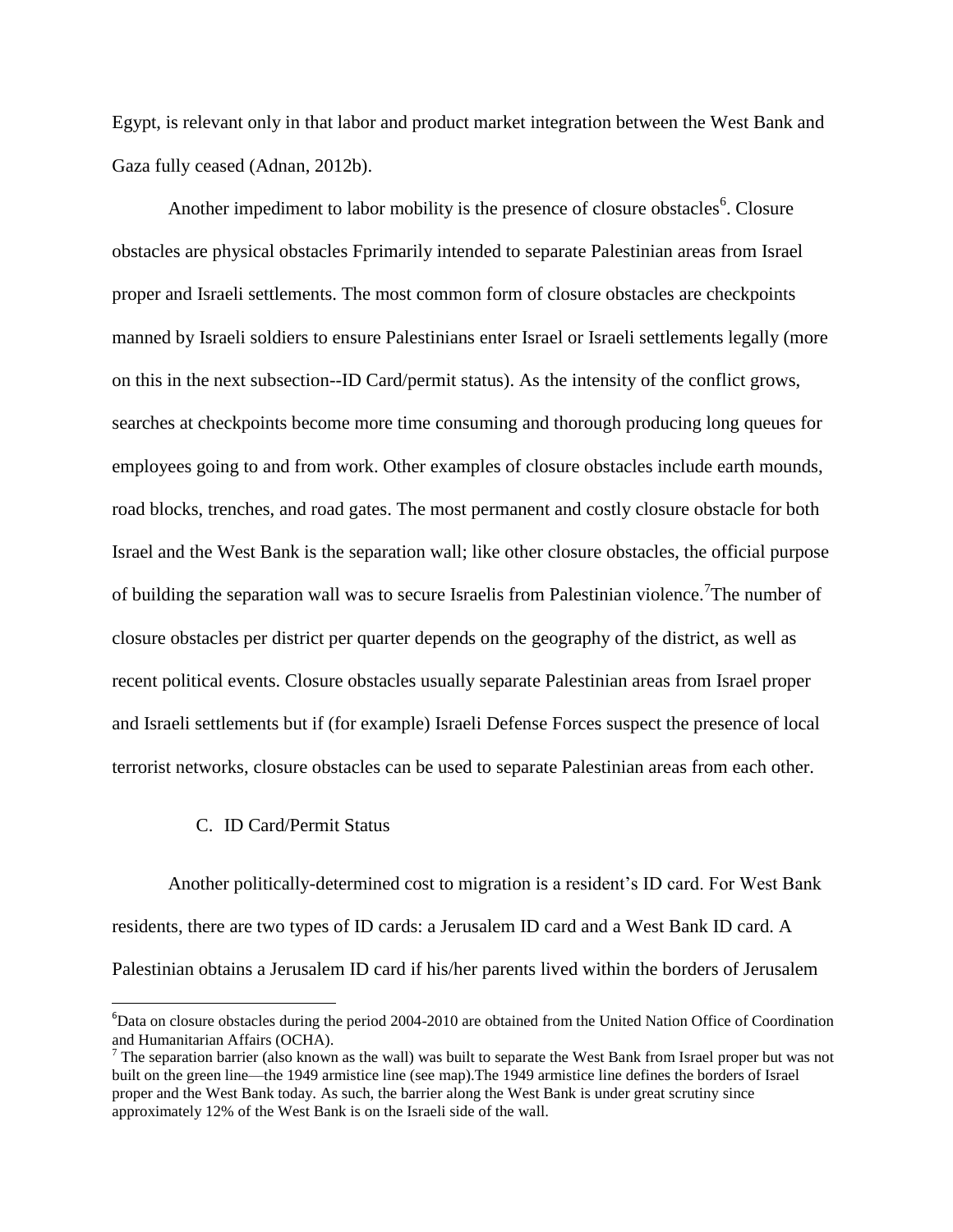when Israel occupied the West Bank in 1967 following the Arab-Israeli war. Otherwise, a Palestinian is issued a West Bank ID card, administered by the Palestinian Authority (PA).

Jerusalem ID cardholders have lower migration costs than West Bank ID cardholders because Jerusalem ID cardholders are permanent residents of Israel, enjoy national insurance and social benefits, and are free to move and work throughout Israel, the settlements and the West Bank without entry or work permits (respectively). In addition, during times of political instability, their mobility is less affected by closure days and closure obstacles than the mobility of West Bank ID cardholders. Jerusalem ID cardholders are also allowed to work in Israel and are protected by Israeli labor law, which grants them at least the Israeli minimum wage plus benefits. West Bank ID cardholders must not only obtain work permits to work in Israel or the settlements but must also renew them every three months. The process of acquiring and renewing work permits is cumbersome especially during times of political instability as security measures are heightened. The alternative is to work in Israel or the settlements without a work permit and become an undocumented worker which can result in highly punitive repercussions.

In summary, West Bank residents "inherit" a Jerusalem ID or a West Bank ID card depending on their familial residence status in 1967. Jerusalem ID cards facilitate movement (relative to PA ID cards) within areas in the West Bank and especially between the West Bank and Israel or the settlements. For migrants working in Israel or the settlements, having a work permit facilitates movement between the West Bank and Israel relative to not having a working permit (i.e. working illegally).

IV. Data

A. Palestinian Labor Force Survey (PLFS)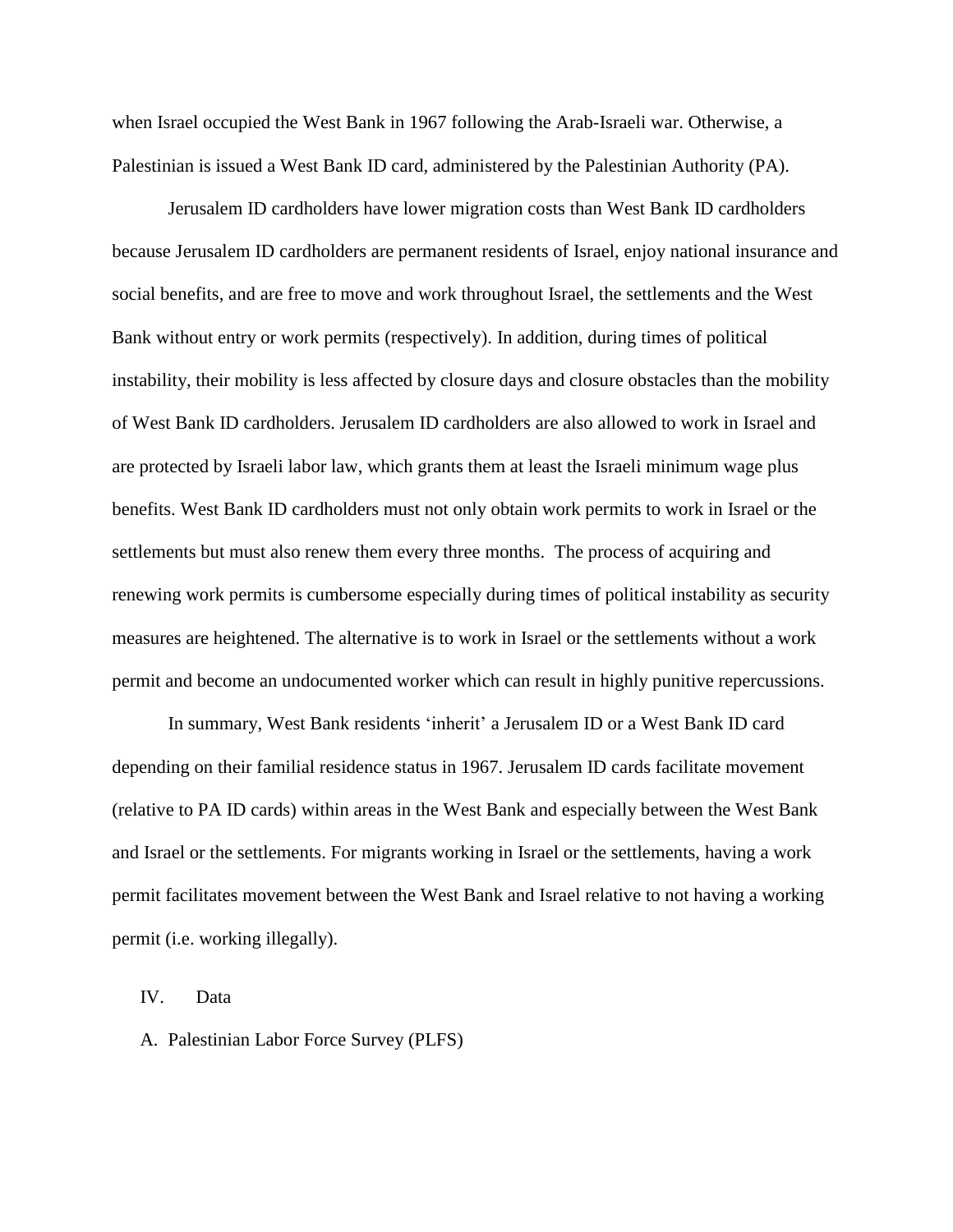The primary datasets I use in this paper are micro level panel data from the *Palestinian Labor Force Survey* administered by the Palestinian Central Bureau of Statistics during the period 2000-2010. The PLFS of the West Bank and Gaza Strip is a quarterly household survey that investigates the labor force characteristics of Palestinians living in the territories. The survey has been administered by the Palestinian Central Bureau of Statistics since 1995, following the establishment of the Palestinian Authority (PA). During each quarter, over 7500 households are interviewed. Although the target population includes all people over the age of 10 years, labor market characteristics are only collected for those who meet the minimum work requirement age of 15 years old. The questionnaire is designed such that households are interviewed for two consecutive quarters, dropped for the next two quarters and then re-interviewed for the following two quarters, allowing one to construct short longitudinal panels. In this paper, I restrict the sample to males between the ages of 15-64 years that were surveyed between 2000 and 2010.<sup>8</sup> In general the response rate was approximately 90%. One drawback of the data however is that during the last two quarters of 2001, the response rate was less than 40% due to the cycle of extreme violence that took place during the initial phases of the second intifada.

For the proceeding analysis, a migrant worker is defined as a wage earner who works in the West Bank in quarter q and then works in Israel or the settlements in quarter  $q+1$ . Similarly, a return migrant is defined as a wage earner who works in Israel or the settlements in quarter q and then works in the West Bank in quarter  $q+1$ . As depicted in Figure 2, characteristics of migrants and stayers are observed in the West Bank in quarter q and characteristics of return-migrants and migrant-stayers are observed in Israel or the settlements in quarter q.

 $\overline{a}$ 

 $8$  I exclude women because they generally have low labor force participation rates and conditional on being employed, women are concentrated in the domestic sector which does not allow sufficient variation to explore the migration decision. I exclude years prior to 2000 because 2000 was the first year longitudinal data was available. Prior to 1999 the data was only cross-sectional; in 1999, the housing and person ID's were not consistent and cannot not be matched across units of time.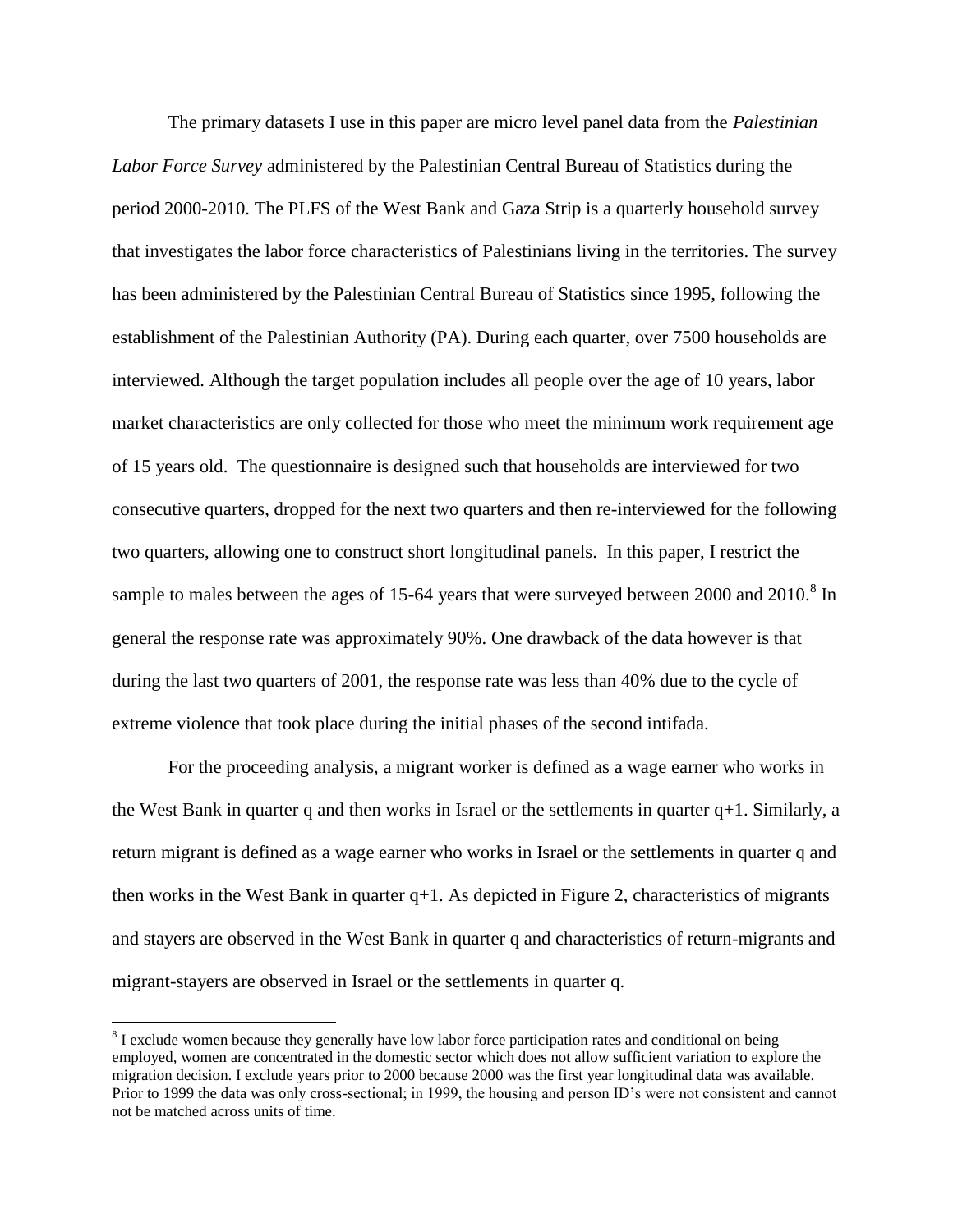Due to the unique political circumstances in the West Bank, migrant workers must commute daily to Israeli land and return home daily to the West Bank because it is illegal for Palestinians in the territories to "move" to Israel or an Israeli settlement. In contrast, in the majority of countries where migration is studied, migrants have the choice to commute to the host country, move alone to the host country, or move with their families or households. If the dataset originated in the host country, it omits the migrants who commute to the host country but still live in the source country and it may also miss undocumented workers residing in the host country; similarly if the dataset originated in the source country, it undercounts the number of migrants by omitting the migrants that moved to the host country, with or without their families and this subsample of migrants may not be representative of migrants.<sup>9</sup> This dataset does not encounter this problem because the political situation does not allow for West Bank migrants (or return-migrants) to move to Israel or the settlements. At least theoretically, the PLFS data provides a representative sample of migrant wage-earners and return-migrant wage-earners, all of whom are legal residents of the West Bank.

Additionally, these data have several unique features in the context of testing different models of migration. For example, longitudinal data allow the econometrician to observe wages and other observable characteristics of migrant workers in the source country (West Bank) during the quarter before migration. Similarly, characteristics of return-migrants are observed in

 $\overline{\phantom{a}}$ 

<sup>&</sup>lt;sup>9</sup> For example, Chiquiar and Hanson (2005) investigate the migration decision for Mexican immigrants using US census data, which is known to under-count Mexican immigrants (Hanson, 2006). Studies (McKenzie and Rapoport (2007a); Orrenius and Zavodny (2005)) using data from Mexico (e.g. Mexican Migration Project) were problematic in that the data was from one region in Mexico and was not nationally representative. In addition, none of these studies have longitudinal data. Ibarran and Lubotsky (2007) use the Mexican census they estimate the schooling level of Mexican migrants based on family members left behind but miss migrants who move with their entire households to the United States. Moraga (2007) and (2009) study the decision of Mexicans to migrate using the ENET dataset, which is a nationally representative and longitudinal dataset but Mexican migrants are under-counted because the ENET misses households or individual migrants that moved to the United States. The ENET also misses return-migrants who come back and do not return to their original households but create new households.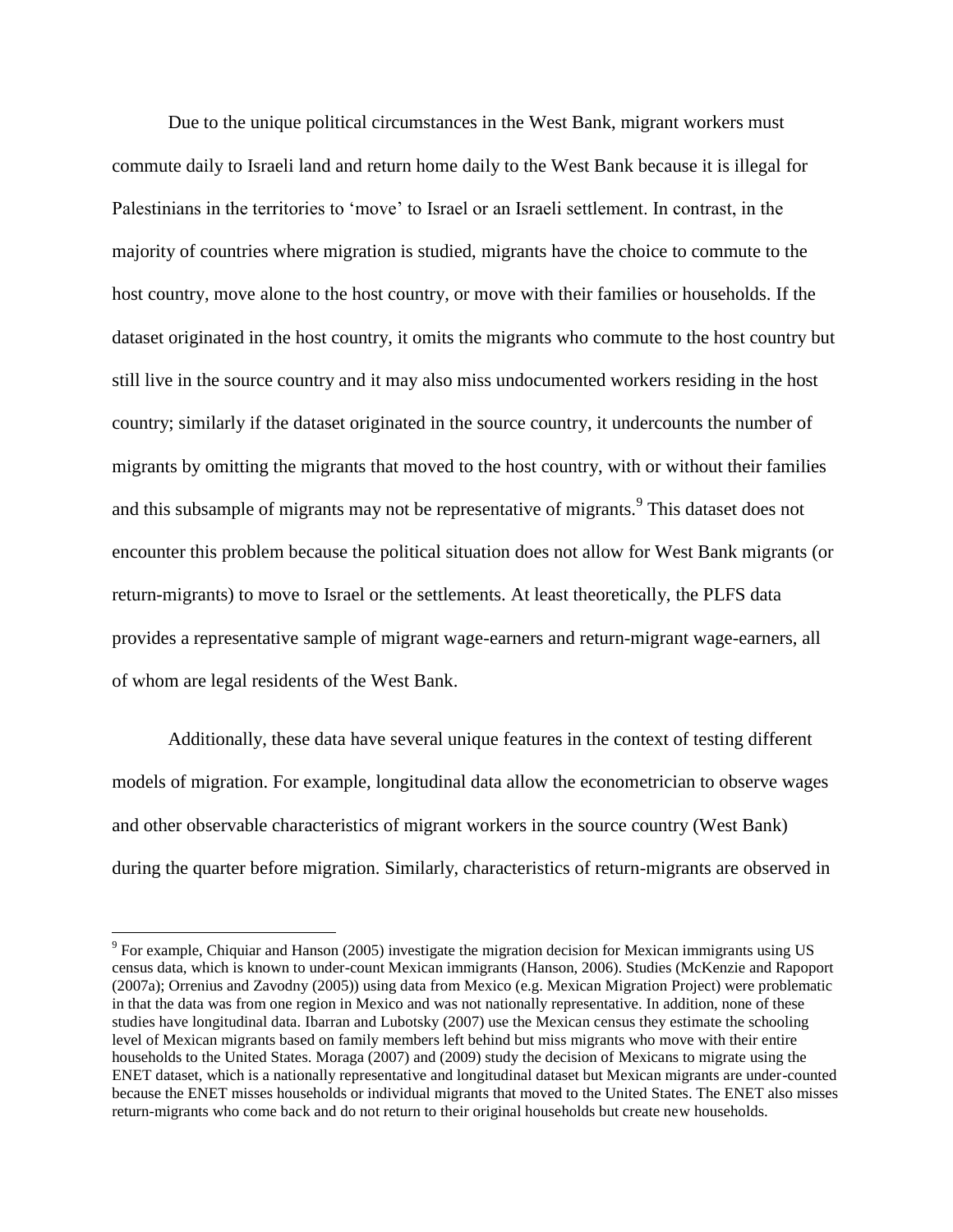the host country (Israel) during the quarter before the migrant worker returns. Secondly, information about migrants" employment and earnings in Israel is included for both documented and undocumented migrant workers so that illegal migrant workers are not misrepresented either.

Unfortunately, the PLFS does not provide data on ID type for individuals employed in the domestic sector, which can limit the analysis on the decision to migrate since migration costs can vary substantially depending on an individual"s ID type. Another shortcoming of the PLFS data is that migrant workers in Israel cannot be distinguished from migrant workers in the Israeli settlements. This can be problematic since working in Israel may have considerable costs *and* benefits relative to working in the settlements for a majority of workers.<sup>10</sup> Because of these two disadvantages of the PLFS data—lack of data on ID type for domestic workers in the West Bank and insufficient detail on the migrants' place of work (Israel or the settlements)—I supplement the analysis with the Social Survey of Jerusalem (SSJ) data.

#### B.) Social Survey of Jerusalem (SSJ)

 $\overline{\phantom{a}}$ 

The 2005 wave of the Social Survey of Jerusalem is administered by the Palestinian Central Bureau of Statistics (PCBS). The target population was all Palestinians who reside in the greater Jerusalem area (area J1 or J2) for at least 6 months out of the year. The sampling frame is comprised of enumeration areas in the Jerusalem governorate, where the frame of Area J1 was derived from the listing project in 1999 and the frame of Area J2 was derived from the Population, Housing, and Establishments Census in 1997. Data collection was initiated on April 12, 2005 and completed on June 13, 2005. The dataset includes a total of 3300 households,

 $10$  For example, according to KavLaOved, Palestinian migrant workers in Israel settlements suffer from adverse work conditions and are paid below the minimum wage.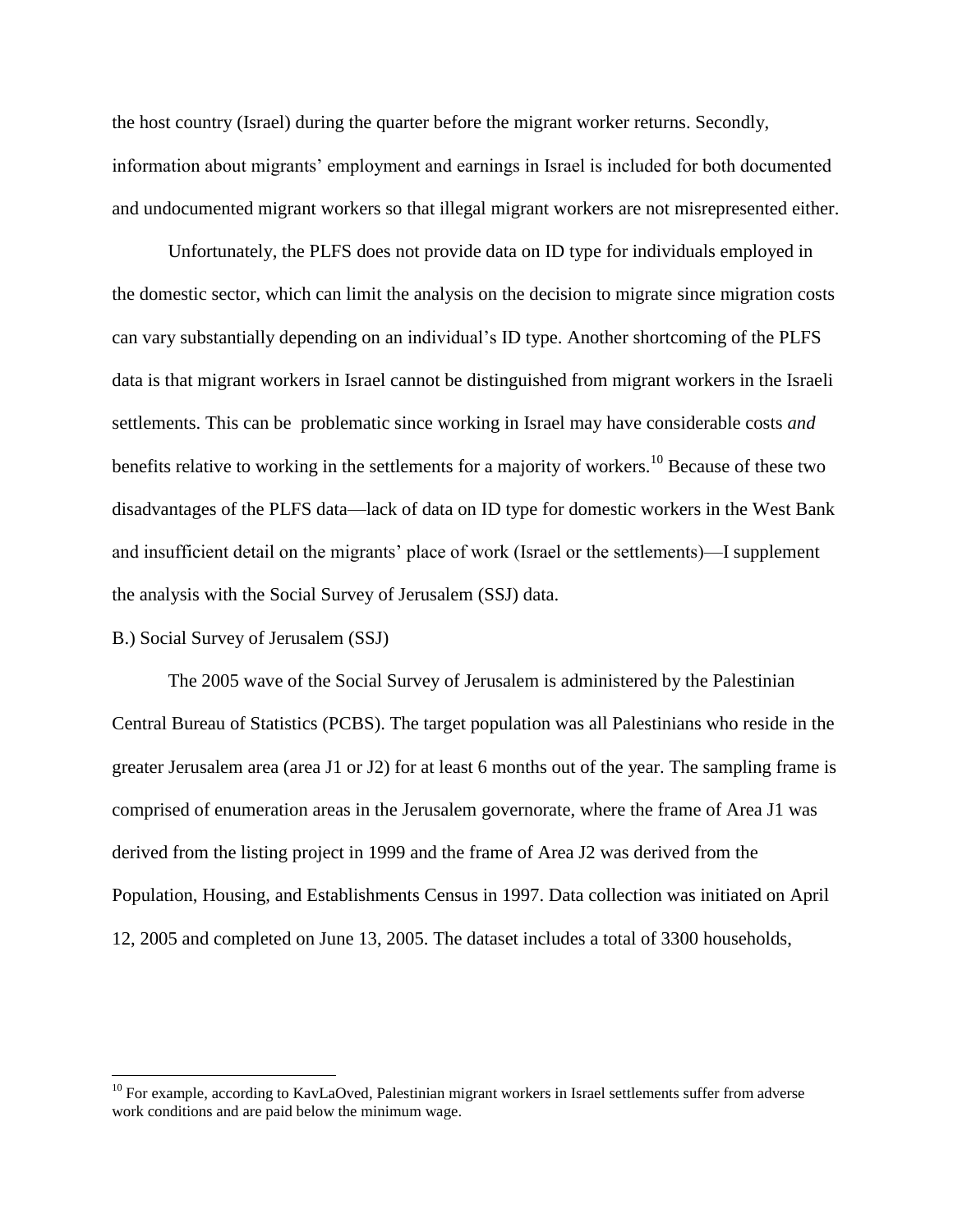where 2240 households resided in J1 and 1060 households resided in J2. The sample is restricted to male workers between the ages of 15 and 64 years old. The overall response rate was  $75\%$ <sup>11</sup>.

These data are richer than the PLFS data in that Palestinians who work in the settlements (16% of all migrant workers in this dataset) can be differentiated from those who work in Israel. Furthermore, everyone reports whether they possess a Jerusalem ID card or a West Bank ID card. Since the decision to migrate and return depend on the relative costs and benefits of working in the domestic and foreign sectors, data on migrant workers" ID type and work destination in the host country (Israel vs. the settlements) are extremely relevant. That being said, there are two major disadvantages of the SSJ data: the data are not longitudinal and are not nationally representative since they only cover residents of the greater Jerusalem area.

V. Methodology

 $\overline{\phantom{a}}$ 

A. Theoretical Framework

I model an individual"s decision to migrate as a cost-benefit analysis such that Palestinians are assumed to seek work in Israel or the settlements when the Israeli daily wage exceeds the daily wage in the West Bank net of the total migration costs. In this setting, individuals will make the decision to either continue working in the West Bank (location 0) or become migrant workers in Israel or the settlements (location 1). If individuals are characterized by the set of observable characteristics  $X$ , then the log wage of individual  $i$  living in district  $d$  of the West Bank during quarter  $t$  in the West Bank (0) is

$$
\log w_{0idt} = \mu_0 + \delta_0 X_{idt} + \epsilon_{0idt}
$$

(1)

 $11$  This is a relatively low response rate and was primarily due to closures in the region as well as the building of the separation barrier. The response rate in the 2003 wave of the same survey was approximately 89%.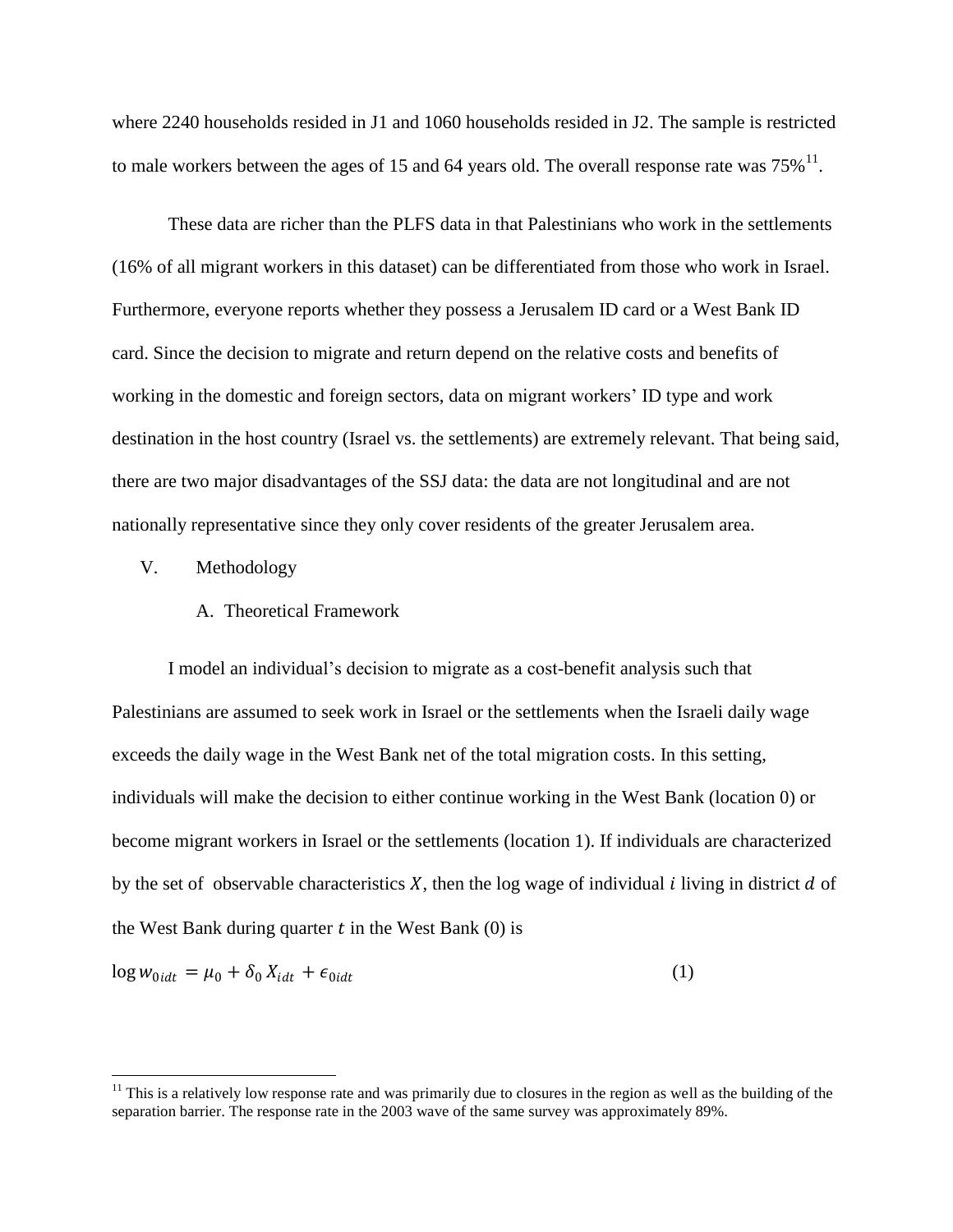where  $\mu_0$  is the base wage in the West Bank (location 0),  $X_{idt}$  is a set of demographic and socioeconomic covariates for individual  $i$  in district  $d$  in quarter  $t$  that potentially contribute to the migration decision,  $\delta_0$  is the return to observable characteristics in the West Bank and  $\epsilon_{0idt}$  is the corresponding error term. If the same individual decides to become a migrant worker in Israel, her log wage is:

$$
\log w_{1idt} = \mu_1 + \delta_1 X_{idt} + \epsilon_{1idt} \tag{2}
$$

where  $\mu_1$  is the base wage in Israel or the settlements (location 1),  $\delta_1$  is the return to observable characteristics in Israel or the settlements and  $\epsilon_{1idt}$  is the corresponding error term.

At this point, the probability of working in Israel or the settlements for an incomemaximizing individual  $i$  is:

$$
P(I > 0) = P(\mu_1 - \mu_0 + (\delta_1 - \delta_0)X_{idt} + \epsilon_{1idt} - \epsilon_{0idt} > 0)
$$
\n(3)

In this analysis migration costs vary across individuals, districts of residence and time (measured in quarters). Let  $C_{idt}$  denote the costs of migration for individual *i* residing in district *d* during quarter  $t$ . <sup>12</sup> If there are no barriers to commuting, commute costs are simply a function of the distance between an individual"s residence and Israel or the settlements. To proxy for the relative commute cost of working on Israeli land relative to the West Bank, I created a binary variable that is equal to 1 if the individual resides in a district that borders Israel proper and 0 otherwise. Individuals who live in a district that borders Israel have a geographic advantage to their counterparts and are expected to have a higher likelihood of becoming migrant workers. However, this measure of commute costs is undermined by the fact that Israeli settlements are located on the West Bank. For example, Palestinians who live in close proximity to Israeli

 $\overline{a}$ 

<sup>&</sup>lt;sup>12</sup> For the analysis concerning migrants and stayers the costs of migration are represented by  $C_{dt}$  so that costs are not indexed by the individual. However, for return-migrants, the costs of migration are represented by  $C_{idt}$  because costs for return migrants include ID type and work permit status, which varies across individuals .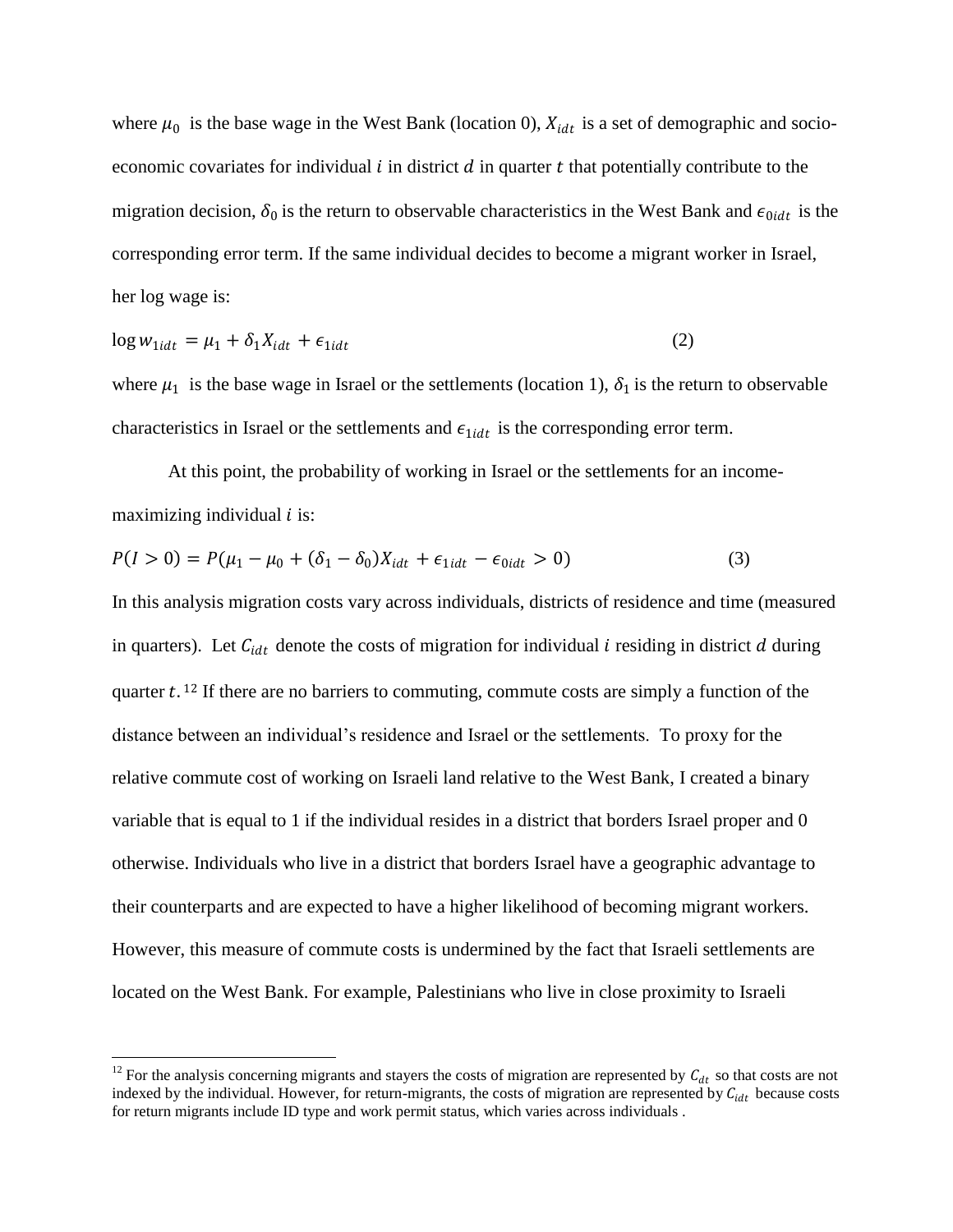settlements but live far away from Israel"s border are considered to live far away from Israeli  $land<sup>13</sup>$ .

Migration costs also include politically-determined barriers in the form of the number of border closure days per quarter and the number of closure obstacles per district per quarter. When Israel implements border closures, migrants' commuting costs rise due to additional transportation costs associated with long queues at the border and time-consuming investigations.<sup>14</sup> Similarly, a high number of closure obstacles such as checkpoints and roadblocks increase job search costs associated with working in Israel/settlements relative to the West Bank. The effect of these politically-determined barriers on entering Israel or the settlements is exacerbated for individuals who possess West Bank ID cards (relative to Jerusalem ID cards), especially for those who do not possess valid work permit. Regional variables are also included to capture the variation across regions in migration opportunities (e.g. the number of settlements) as well as local labor market opportunities. The probability of migrating is then:  $P(I > 0) = P(\mu_1 - \mu_0 + (\delta_1 - \delta_0)X_{idt} + \epsilon_{1idt} - \epsilon_{0idt} - \gamma C_{idt} > 0)$  (4) where  $C_{idt}$  is a set of covariates that includes whether an individual lives in a district that borders Israel, region dummies, politically-determined barriers, and interaction terms between region

covariates  $C_{idt}$ .

 $\overline{\phantom{a}}$ 

#### B. Empirical Strategy

dummies and politically determined barriers; and  $\gamma$  is the parameter vector for the set of

 $13$ If the PLFS data allowed the researcher to distinguish between migrants who work in Israel and those who work in the settlements, this issue could have been resolved.

 $14$ During the aftermath of the intifada, Israeli foreign policy encouraged foreign migrants to work in Israel by increasing the issuance of foreign work permits. This was viewed by Palestinians as an attempt to substitute Palestinian labor. Given the high rates of Palestinian absences and low rates of punctuality in Israeli jobs due to uncertainty at the Israeli border, Palestinian fears of being replaced as Israel"s low-skilled labor supply are sensible.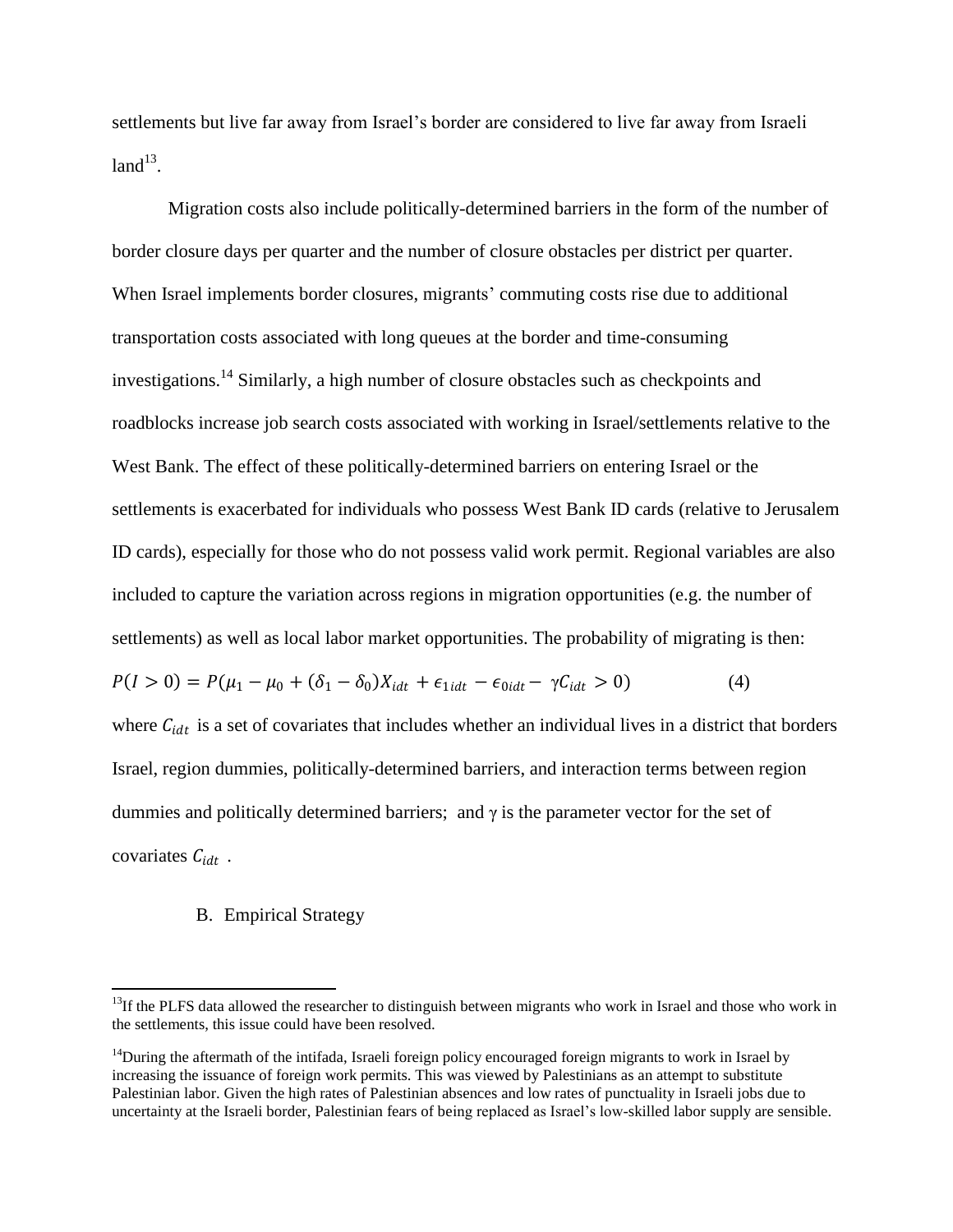The model above can be rewritten as a probit model in the following way:

$$
Y_{idt} = \beta X_{idt} + \gamma C_{idt} + \varepsilon_{idt} \tag{5}
$$

where Y<sup>\*</sup> is a latent variable greater than 0 if an individual wage earner migrates next quarter and earns a positive wage.  $X_{it}$  represents a set of covariates such as years of schooling, potential labor market experience, experience squared, marital status, locality type (i.e. urban, rural, refugee camp), public/private sector, industry and occupation effects for individual  $i$  in quarter  $t$ .  $C_{idt}$  represents total migration costs which include a dummy variable for whether or not an individual lives in a district that borders Israel, the number of closure obstacles, and interaction terms between the number of closure obstacles and regional residence dummies (Northern area of the West Bank, Central, South, Jerusalem). An alternative analysis to using the number of closure obstacles for politically-determined barriers is to use closure days per quarter where the set of covariates used are a quartic in the number of closure days and interaction terms between closure days and regional residence dummies<sup>15</sup>. Although the results for both analyses are qualitatively similar, in this paper, I only report the results for the analysis that includes the number of closure obstacles. This is because while closure days vary only across quarters, closure obstacles vary across districts and quarters; thus, the period of study for this paper will cover 2004-2010 (see footnote 6).

I also implement this model to study return-migrants and migrant-stayers, all of which are observed working in Israel or the settlements at quarter q. In this case, individuals will make the decision to either continue working in Israel or the settlements (location 1) or return to the West Bank (location 0). Therefore, for this analysis,  $Y^*$  is a latent variable greater than 0 if a migrant wage earner returns to the domestic sector next quarter and earns a positive wage. Unlike the

 $\overline{\phantom{a}}$ 

<sup>&</sup>lt;sup>15</sup> It turns out that when incorporating politically-determined barriers into the regression analysis, the results concerning the impact of closure days on the migration decision are sensitive to the parametric form of the closure day variable.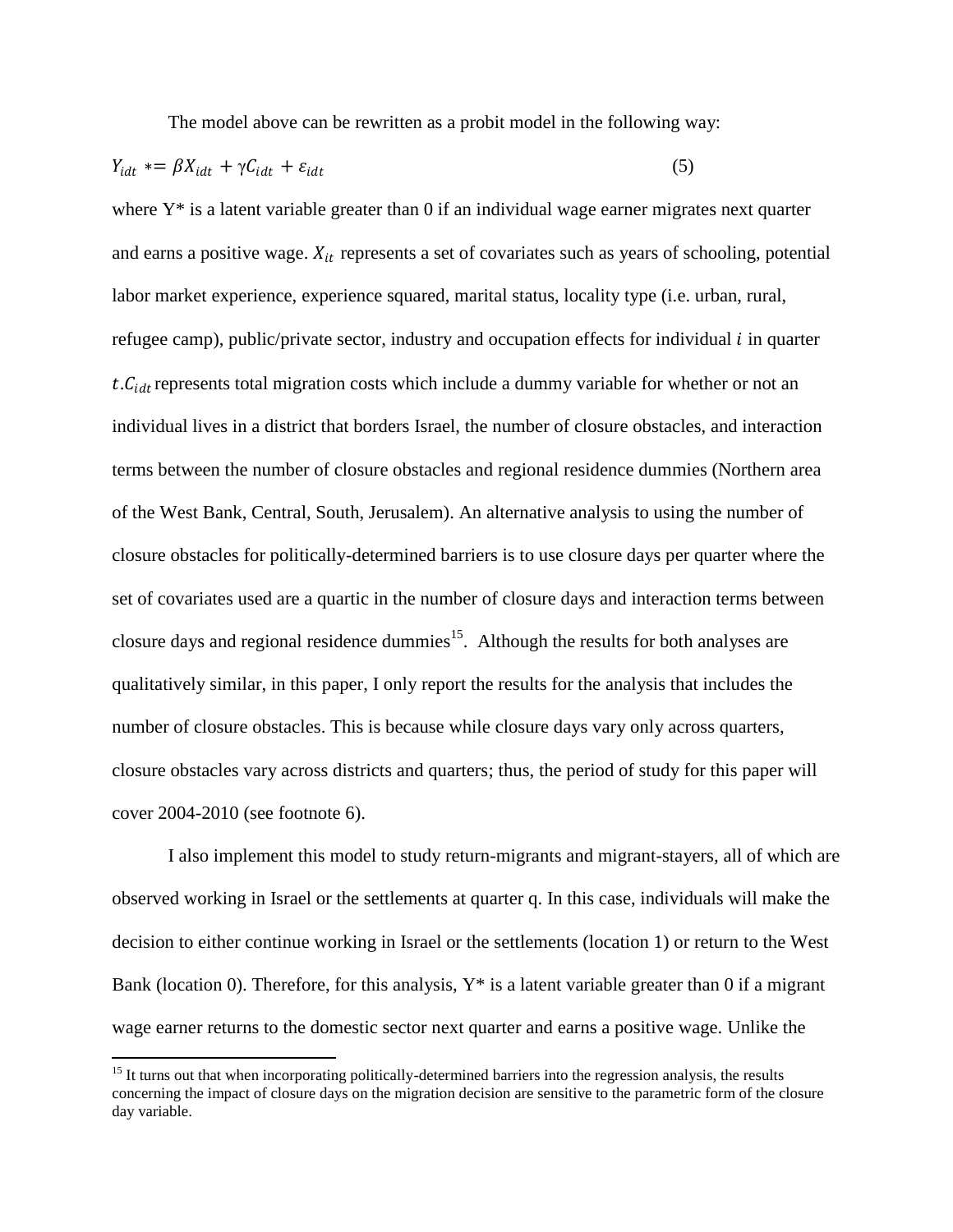case for migrants and stayers, I am able to incorporate the role of possessing Jerusalem ID cards, West Bank ID cards and work permits on the (return) migration decision.

#### C. Endogeneity?

 $\overline{\phantom{a}}$ 

One potential problem with this specification that must be addressed is whether the measures of politically-determined barriers in this paper are endogenous to the error term in equation (5). For example, if Israeli implementation of the number of closure obstacles and/or closure days is driven by Palestinian aggression towards Israel, which in turn negatively affects Israel"s economy, then individuals may be less inclined to work in Israel due to lower future expectations of Israeli wages. This implies that the coefficients of politically-determined barriers in equation (5) are downward biased. While a possibility, I do not believe such endogeneity is a large factor for several reasons.

Closure days and closure obstacles are imposed on the West Bank if a Palestinian attacks a group of Israelis directly (through a suicide bomb, a rocket or any other measure of violence) or when the perceived threat is high according to Israeli officials. The perceived threat level however is measured through a wide variety of factors such as altercations between Palestinians and Israeli settlers in the West Bank, increases in the Palestinian incarceration rate, increases in Palestinian unemployment and Jewish holidays. While all of these factors may have varying effects on Israel"s economy, a study by Fielding and Shortland (2005) shows the decline in tourism can account for almost the entire difference in the budget deficits between 1999 and 2004, a period of great political turmoil.<sup>16</sup> Since Palestinian residents of the West Bank rarely worked in Israel"s tourism industry, the spillover effect of the intifada (post-September 2000) on Palestinians' decision to migrate through a downward turn in Israel's economy is likely minimal.

<sup>&</sup>lt;sup>16</sup>After 2004, Palestinian violence towards Israel subsided due to the building of the West Bank barrier.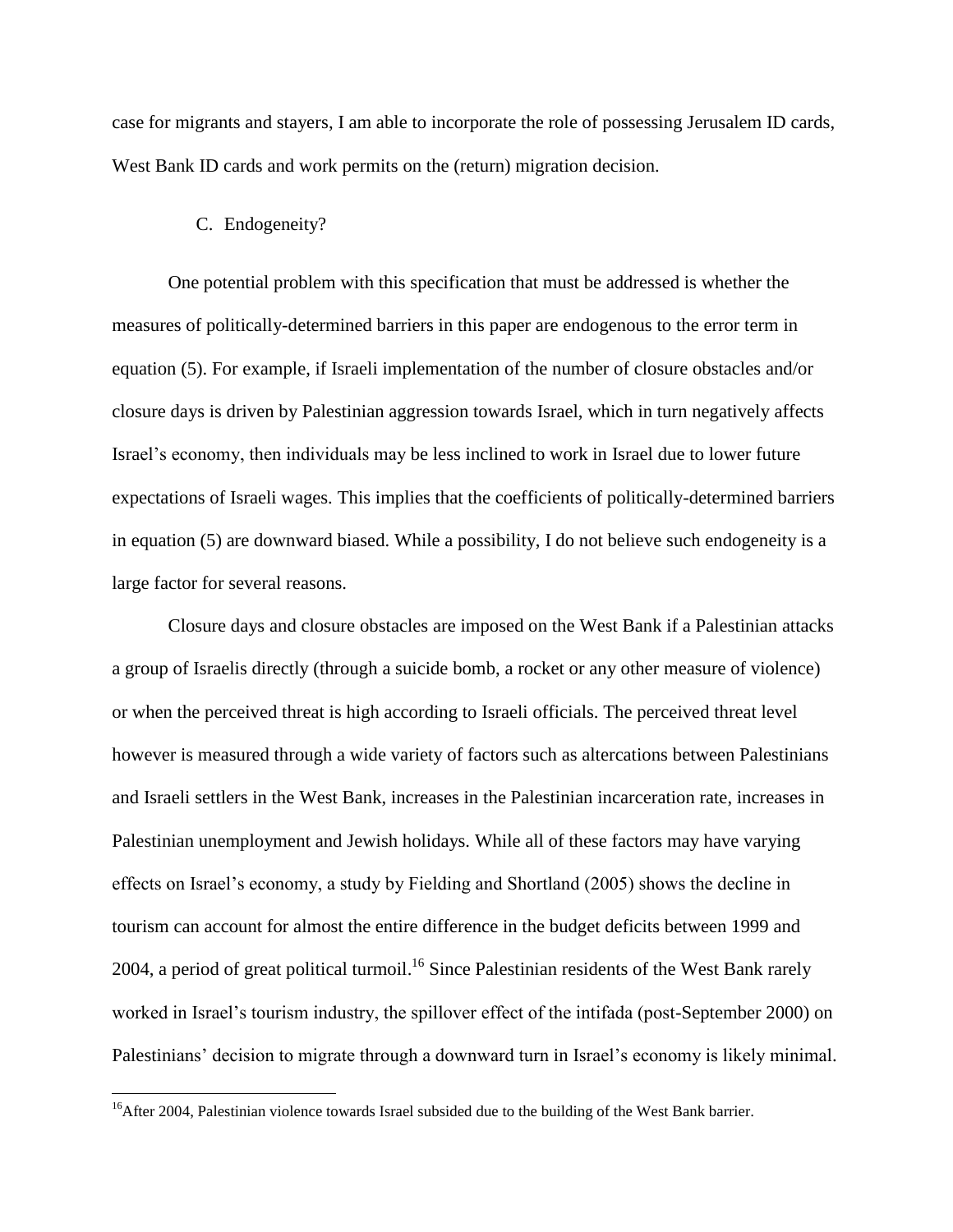Additionally, Israeli sectors where Palestinians usually worked—such as agriculture and construction—incurred losses of approximately 2% after the intifada. Some have argued that these losses cannot be attributed to bombings in Israel"s cafes and buses but to Palestinian workers" inaccessibility to Israel and the settlements due to labor mobility restrictions following heightened security measures. For example, consistent with a perceived shortage of Palestinian workers, Israel increased the number of foreign work permits issued during the aftermath of the second intifada in an attempt to replace Palestinian labor with temporary foreign guest workers (Bulmer, 2003; Miaari, 2003). Another argument is that Israel"s product market suffered great losses after the intifada (since goods were not traded as regularly as before) that Israel's overall economy contracted, making migration a less lucrative opportunity for West Bank residents.

The negative shocks that took place in Israel"s tourism industry and Israeli exports to the West Bank could have indeed affected all Israeli sectors to varying degrees but the intifada actually had a much stronger and more comprehensive impact on the economy of the West Bank than Israel"s economy. In fact, according to the Bank of Israel, losses in Israel were between 0.7% and 1.8% of GDP in 2003; in the West Bank however, GDP decreased by 24.4% between 1999 and the end of 2002 (Aljuni, 2003; Merli, 2003). Therefore, it is unlikely the case that the ongoing cycle of violence discouraged out-migration by reducing the expected wage gain from migration. Given the deterioration of the West Bank economy, the expected wage gain from working in Israel and the settlements was probably greater after the intifada than before the intifada. Thus, it is likely that the coefficients for closure days and closure obstacles in the specification are biased upwards, underestimating the (negative) impact of closure days and closure obstacles on the migration decision.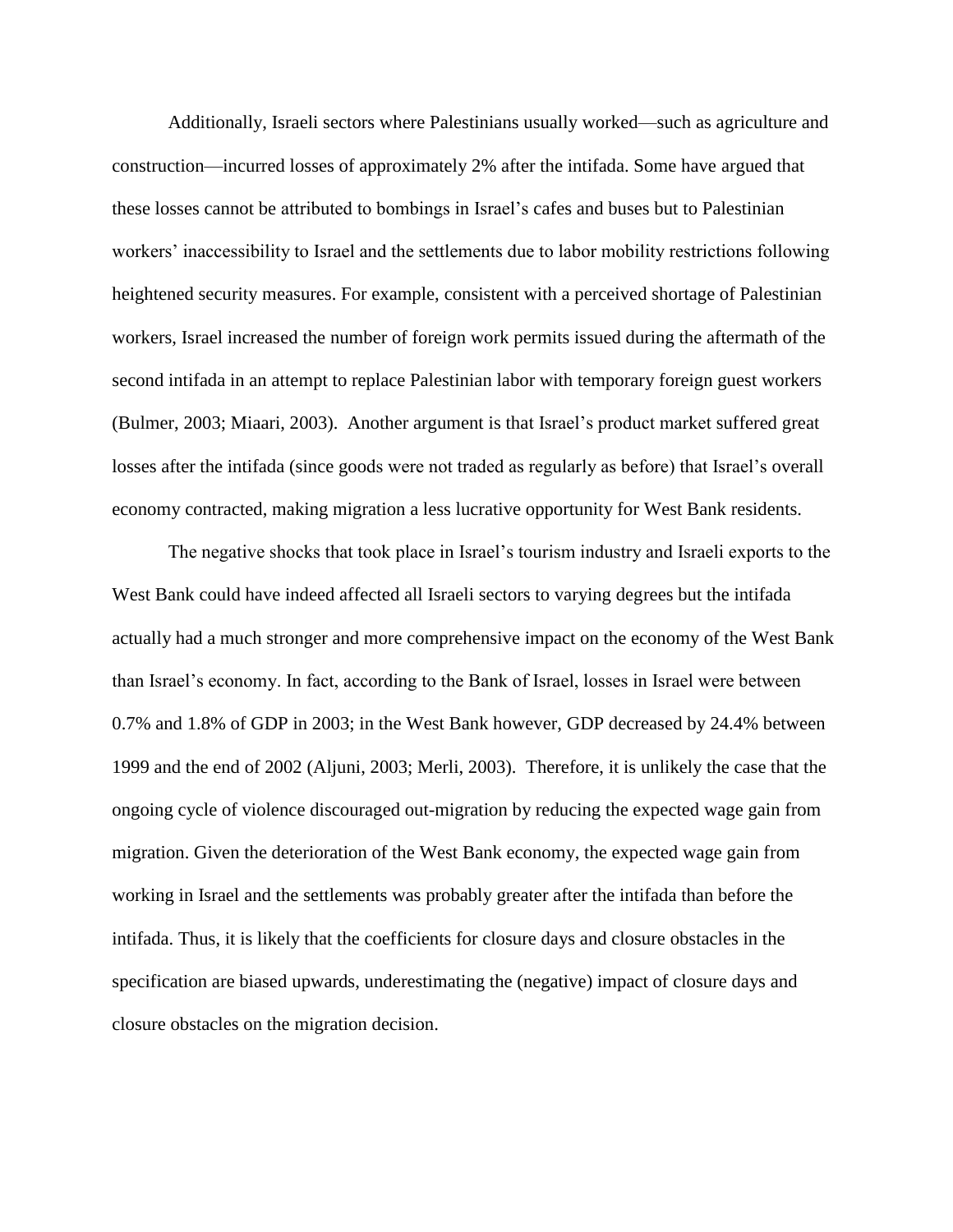Like the number of closure days and closure obstacles, a potential concern is the endogeneity of Jerusalem ID cards and work permits. If Jerusalem ID cards and work permits are correlated with wealth for instance, then their parameter estimates may partially pick up the effect of the wealth endowment on the decision to migrate. Historically, Jerusalem ID cards were distributed according to the residence status of one"s parents. A West Bank Palestinian can only obtain a Jerusalem ID card if his/her parents lived within the borders of (Arab) Jerusalem when Israel occupied the West Bank in 1967. Otherwise, Palestinians inherit a West Bank ID card from their parents.

Since Jerusalem was the largest metropolitan area in the West Bank, some may be concerned that residents of Jerusalem in 1967 were not representative of the population in the West Bank. Specifically, the concern lies in that current Jerusalem ID cardholders are a nonrandom sample of current West Bank residents and may have more (or less) migration opportunities for reasons other than having a Jerusalem ID card (i.e. ability, savings, family connections, etc.). Whether residents of (Arab) Jerusalem in 1967 were representative of the population in the West Bank or not in terms of characteristics that are relevant to the (return) migration decision requires data that pre-dates the 1967 Israeli occupation of the West Bank. Unfortunately there is no such data to assess whether individuals residing in Jerusalem prior to 1967are comparable to their West Bank counterparts in terms of demographic and socioeconomic characteristics. Given that historically urban areas in the West Bank such as Hebron and Nablus were also hubs of economic activity in the West Bank, it is unlikely that residents of Jerusalem had significantly greater migration opportunities than other residents in 1967 to generate substantial bias in the results from recent time periods.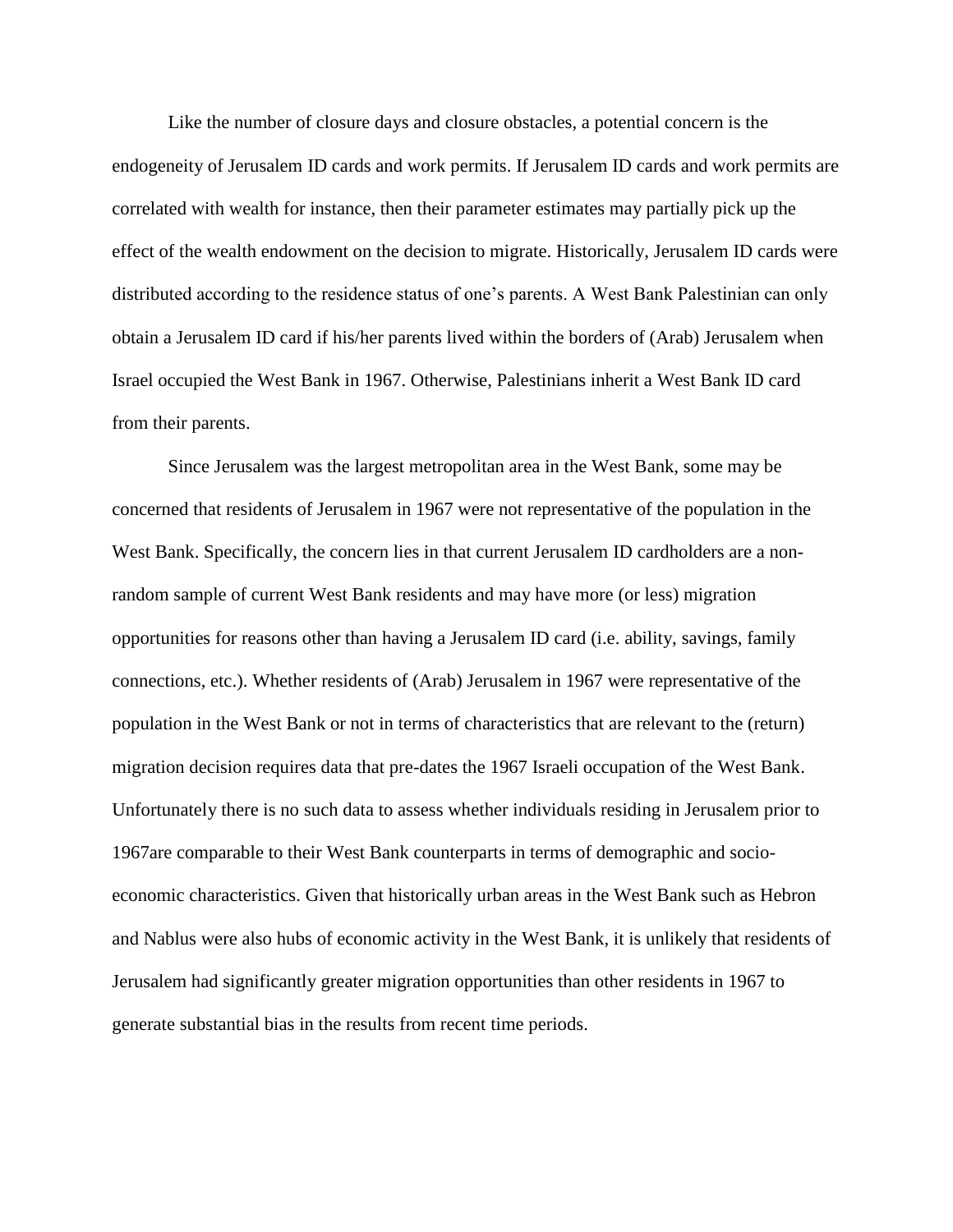As for work permits, while there is no official protocol for what Palestinians must do to obtain and renew work permits in a timely manner, there is weak anecdotal evidence that Israel"s Civil Administration favors certain demographic groups (married, over 40 years old, nonrefugees, etc) over others and that these (unofficial) policies vary over time. To address the potential bias due to endogeneity from different types of ID cards and work permits, I include controls for demographic and socio-economic characteristics.

#### D. Computing the Expected Wage Gain

A key hypothesized determinant of the decision to migrate is the expected economic gain from migration. To compute the expected wage gain over one period for migrants, stayers, return-migrants and migrant-stayers, I first assume there are only two periods, period 0 and period 1. In period 0, both migrants and stayers earn positive wages in the West Bank while in period 1, migrants earn positive wages in Israel or the settlements but stayers continue to earn positive wages in the West Bank. The situation is reversed for return-migrants and migrantstayers so that in period 0, both return-migrants and migrant-stayers earn positive wages in Israel or the settlements while in period 1, return-migrants earn positive wages in the West Bank but migrant-stayers continue to earn positive wages in Israel or the settlements.

Let  $f_{i,1}(w|x)$  represent how the wage w responds to changes in observable characteristics x and  $h_{i,1}(x)$  be the density of characteristics at period 1. Then the actual wage distribution for stayers  $(i = s)$  and migrants  $(i = m)$  can be represented by:

$$
g_{i,1}(w) = \int f_{i,1}(w|x)h_{i,1}(x)dx; i = s, m
$$
\n(6)

The counterfactual wage distribution for stayers is computed by assuming stayers are rewarded for their characteristics exactly like migrants. In order to control for a quarterly time trend all actual wage and counter-factual wage distributions are deviated from the quarter average.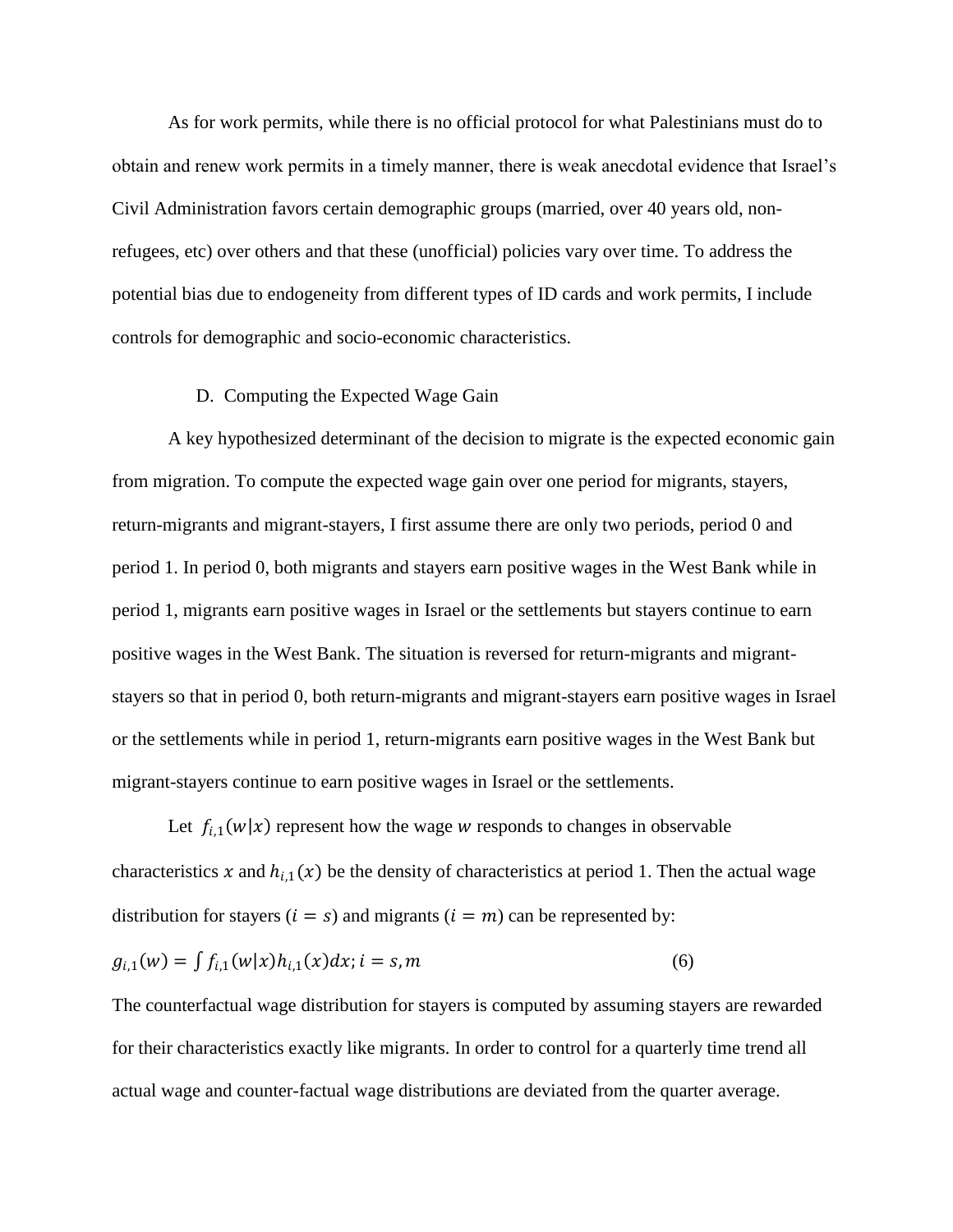Formally, the counterfactual wage distribution for stayers deviated from their quarter average is represented by:

$$
\hat{g}_{s,1}(w) = \int f_{m,1}(w|x)h_{s,1}(x)dx
$$
\n(7)

In order to estimate this counterfactual wage distribution, Dinardo Fortin and Lemieux (1996) rewrite the density as:

$$
\hat{g}_{s,1}(w) = \int f_{m,1}(w|x)h_{s,1}(x)dx = \int f_{m,1}(w|x)h_{m,1}(x)\frac{h_{s,1}(x)}{h_{m,1}(x)}dx \tag{8}
$$

The above equation is equivalent to computing the actual wage distribution of migrants using

equation(6) and then reweighting it by 
$$
\frac{h_{s,1}(x)}{h_{m,1}(x)} = \frac{\frac{P(s|x)}{1 - P(s)x}}{\frac{P(s)}{1 - P(s)}}
$$
. P(s) simply represents the portion of

stayers in the sample and  $P(s|x)$  can be estimated from a probit model. The dependent variable is 1 if a Palestinian works in Israel/settlements the following quarter and 0 otherwise. Whether or not a Palestinian becomes a migrant worker the next quarter is regressed on the years of schooling, potential labor market experience, experience squared, locality type, industry, working in the private sector, industry and occupation fixed effects.

Similarly, the counterfactual wage distribution for migrants (deviated from their quarter average) had they been paid like stayers is:

$$
\hat{g}_{m,1}(w) = \int f_{s,1}(w|x)h_{m,1}(x)dx
$$

Therefore the expected return to migration for migrants is the difference between their actual wage in Israel in location 1 (deviated from the quarter average) and their counterfactual wage in the West Bank (deviated from the quarter average). For stayers, the expected wage gain is the difference between their counterfactual wage in Israel (deviated from the quarter average) and their actual wage in the West Bank (deviated from the quarter average):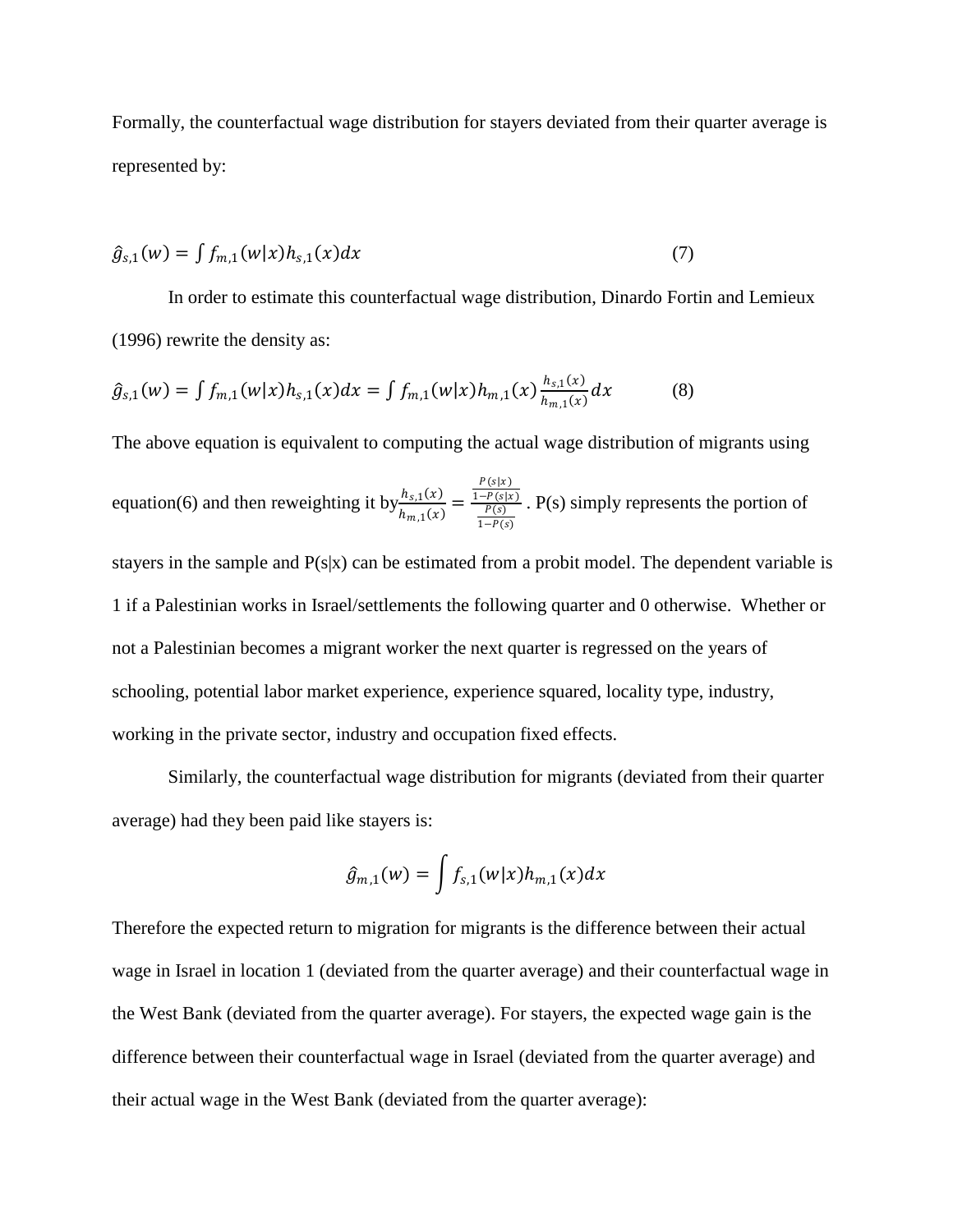Expected Wage gain for migrants  $=g_{m,1}(w) - \hat{g}_{m,1}(w)$ Expected Wage gain for stayers  $=\hat{g}_{s,1}(w) - g_{s,1}(w)$ 

I repeat this exercise for return migrants and migrant stayers. The expected wage gain for migrant-stayers is their actual wage in Israel or the settlements(deviated from the quarter average) minus the counterfactual wage in the West Bank (deviated from the quarter average). Similarly, for return migrants the expected wage gain is their counterfactual wage in Israel or the settlements (deviated from the quarter average) minus their actual wage in the West Bank (deviated from the quarter average):

Expected Wage gain for migrant-stayers  $=g_{ms,1}(w) - \hat{g}_{ms,1}(w)$ 

Expected Wage gain for return-migrants  $=\hat{g}_{rm,1}(w) - g_{rm,1}(w)$ 

VI. Results

a.) Descriptive Statistics for Migrants and Stayers

Tables 1 and 2 report summary statistics for migrants, stayers, return-migrants and migrant-stayers for the sample studied in this paper, male West Bank residents between the ages of 15 and 64 during the entire period 2000-2010. Migrants are 3.3 years younger than stayers and are more likely to be single while stayers are more frequently household heads. On average, stayers have over 2 years of schooling more than migrants; about three-quarters of migrants (unreported) have a middle-school diploma or less compared to 40% of stayers. Further, as opposed to only 3% of migrants who are college-educated, the corresponding statistic for stayers is 20%. In the context of the West Bank, Palestinians either reside in an urban area, rural area or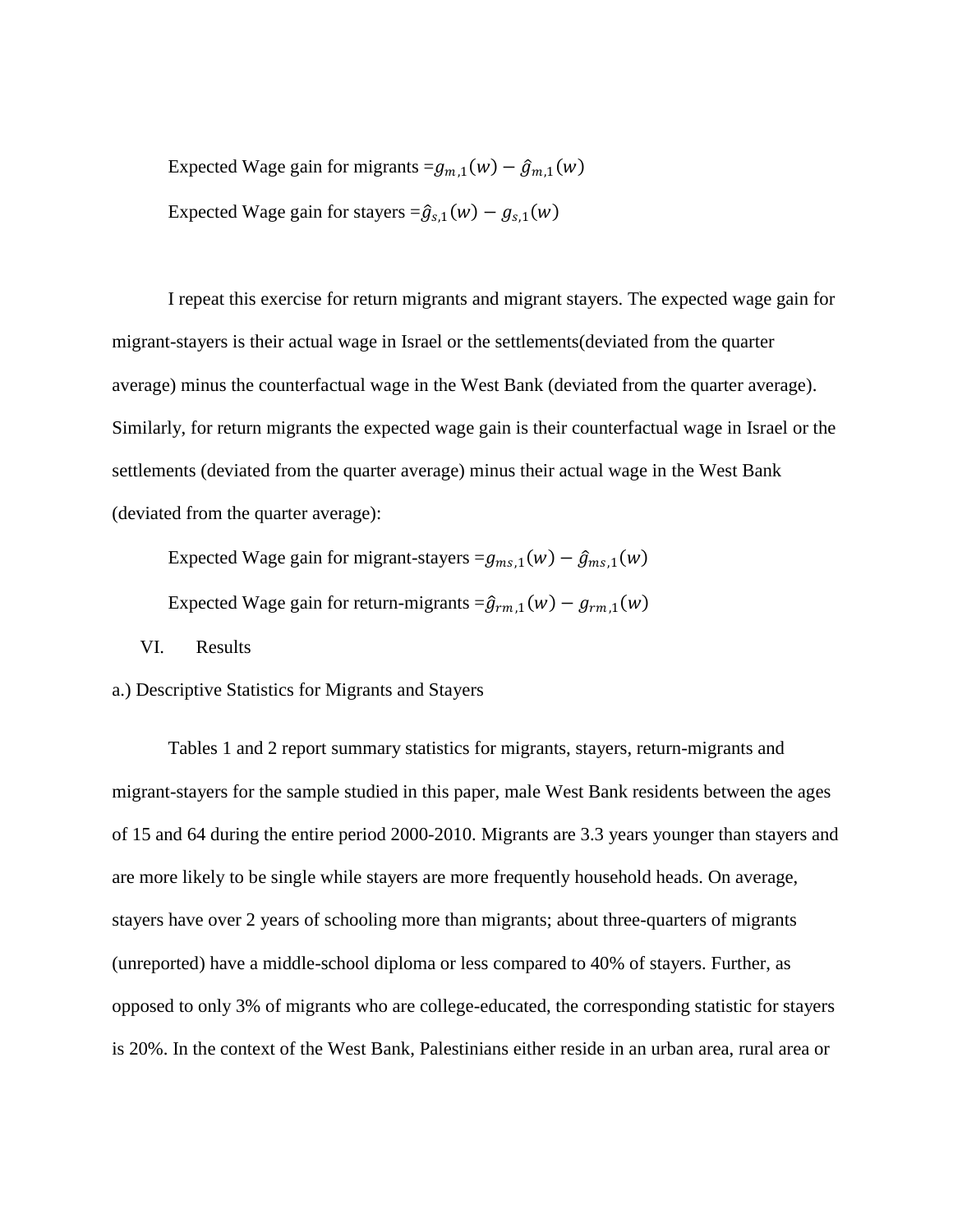refugee camp. While migrants are more likely to live in rural areas than urban areas relative to stayers, they are also slightly less likely to have refugee status or live in refugee camps.

Since educational attainment and experience are usually positively correlated with earnings, it is unexpected to observe that the daily wage for migrants in the quarter before migration, reported in US \$2005, is about \$3 higher than stayers upon migration. Though migrants earn a higher daily wage, their monthly wage is almost equivalent to that of stayers since they work about 4 fewer days per month. This may suggest that migrants had fewer stable work opportunities in the domestic sector providing them with a greater incentive to seek work in Israel or the settlements. After taking jobs in Israel or the settlements, the gap between migrants and stayers widens to approximately \$8.50 a day.

Relative to stayers, migrants were much more likely to work in the private sector, which suffered greater losses than the public sector during the intifada due to the uncertainty and volatility in the market as well as a limited safety net (Miaari, 2006). Migrants also had tenure spells that were about 18 months shorter; this is consistent with the notion that workers in the private sector have less job security (shorter tenure spells) but high wage premiums for wage earners at the high end of the wage distribution (Miaari, 2006). Furthermore, over 45% of migrants are in the construction industry, which has one of the highest industry premiums in the Palestinian labor market (for a breakdown of industry and occupational status for each group, see Table I in the appendix). Migrants, however are also over-represented in agriculture, an industry associated with a wage penalty and under-represented in services, an industry that pays a relatively high wage premium (Adnan, 2012a). In terms of occupational status, migrant workers were concentrated in elementary occupations and craftsmanship and trade. For stayers, the most common occupational status was professionals and clerks at 35% and all the remaining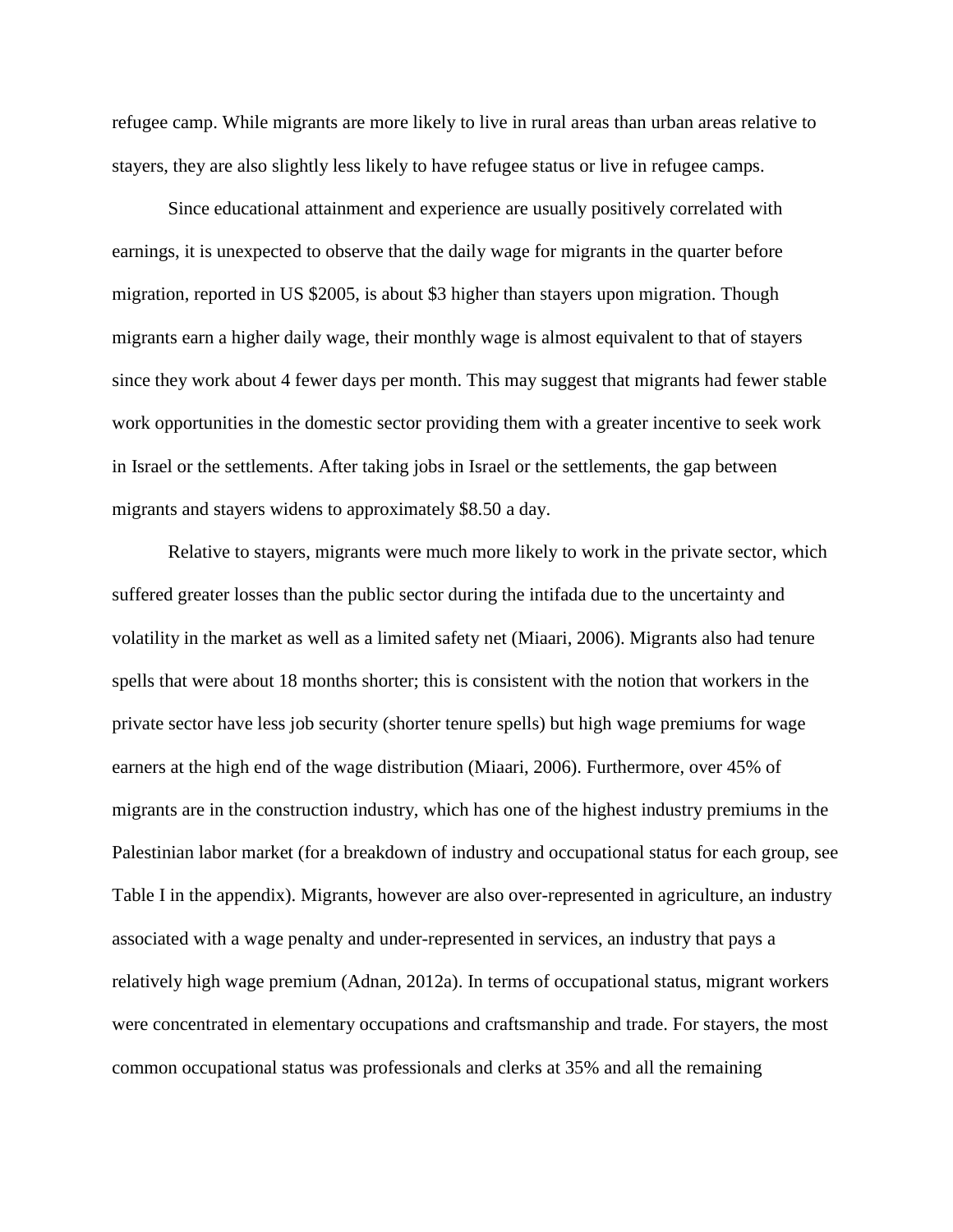occupations were represented with the exception of work related to skilled agriculture and fishery.

Approximately 46% of migrants and 40% of stayers live in districts that border Israel, which implies that living in close proximity to Israel may reduce the cost of migration for at least some individuals. Upon migration, migrants experience an average of 26.5 closure days per quarter while stayers experience an average of 28 days of closure per quarter suggesting that although individuals may base their migration decision on the number of closure days experienced in a given quarter, this is unlikely since the average number of closure days per quarter is almost the same for migrants and stayers. Closure obstacles may show more disparity between migrants and stayers since there is variation in the number of closure obstacles across districts. Indeed, data on the number of closure obstacles per district per quarter show that migrants have an average of approximately 47.2 closure obstacles in their district of residence during the quarter upon migration while the corresponding statistic for stayers is 56.2.

#### b.) Descriptive Statistics for Return-migrants and Migrant-Stayers

Return-migrants are more likely to be single and less likely to be household heads than migrant-stayers. Furthermore, return-migrants are about 2 years younger than stayers and have a schooling distribution slightly to the left of migrant-stayers. Locality type and refugee status are about the same for both groups. Moreover, return-migrants have a job tenure that is one year shorter than migrant-stayers and make about \$3.30 dollars less a day. In addition, they work about a day and one-third less per month than migrant-stayers. Both groups predominantly work in Israel"s private sector, though return-migrants are over-represented (relative to migrantstayers) in agriculture and construction and under-represented in manufacturing and commerce.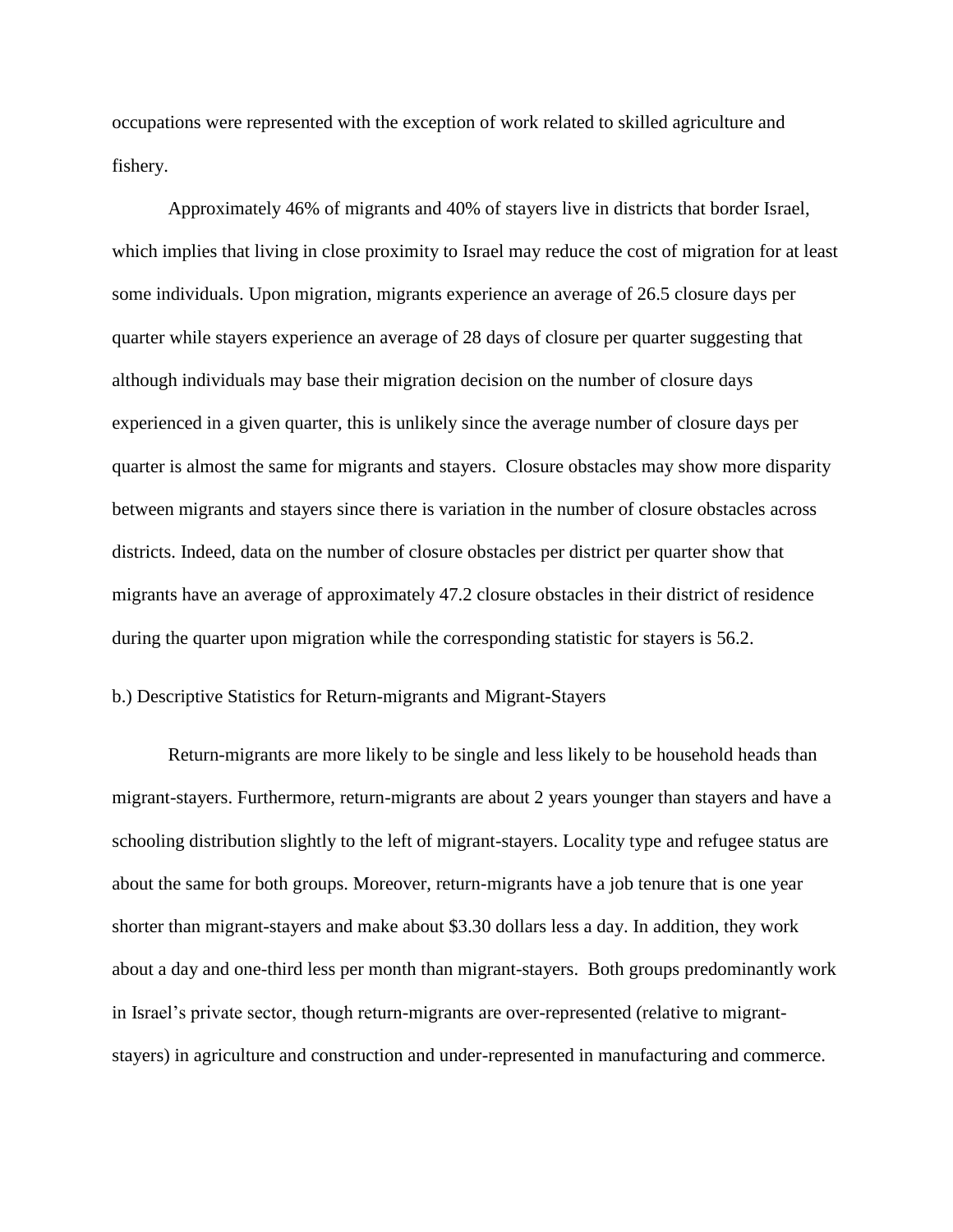This is consistent with anecdotal evidence that agriculture and construction industries are characterized by a large number of seasonal and temporary workers.

The simple measure of commute costs, measured by whether or not a district borders Israel, varies between return-migrants and migrant-stayers as migrant-stayers are 16 percentage points more likely to live in a district that borders Israel. As shown in the table, the difference between the average number of closure days and closure obstacles for the two groups is negligible. These summary statistics contrast the previous summary statistics reported for migrants and stayers. This may suggest that cost factors that explain the decision to migrate may differ from those that explain the decision to return from migration. The last measure of cost in this analysis is ID type and permit status, which varies widely between the migrant-stayers and return-migrants. The portion of return-migrants with Jerusalem ID cards are slightly more than one-half of the percentage of migrant-stayers with Jerusalem ID cards. Moreover, illegal migrants comprise only 31.2% of migrant-stayers but 52.3% of return-migrants. These simple measures of statistic insinuate that the decision to return may be more influenced by ID type and permit status than other politically-determined barriers.

#### c.) What Drives the Migration Decision?

In conventional migration models, the likelihood of migration increases with the expected wage gain from migration while the likelihood of return-migration increases with the expected wage loss from migration. The expected wage gain is calculated using a probit specification (where socio-economic and demographic controls include years of schooling, experience, experience squared, locality type, marital status, household head, refugee status, living in a district that borders Israel, industry and occupation fixed effects) for all workers and full-time workers for all four groups: migrants, stayers, return-migrants and migrant-stayers.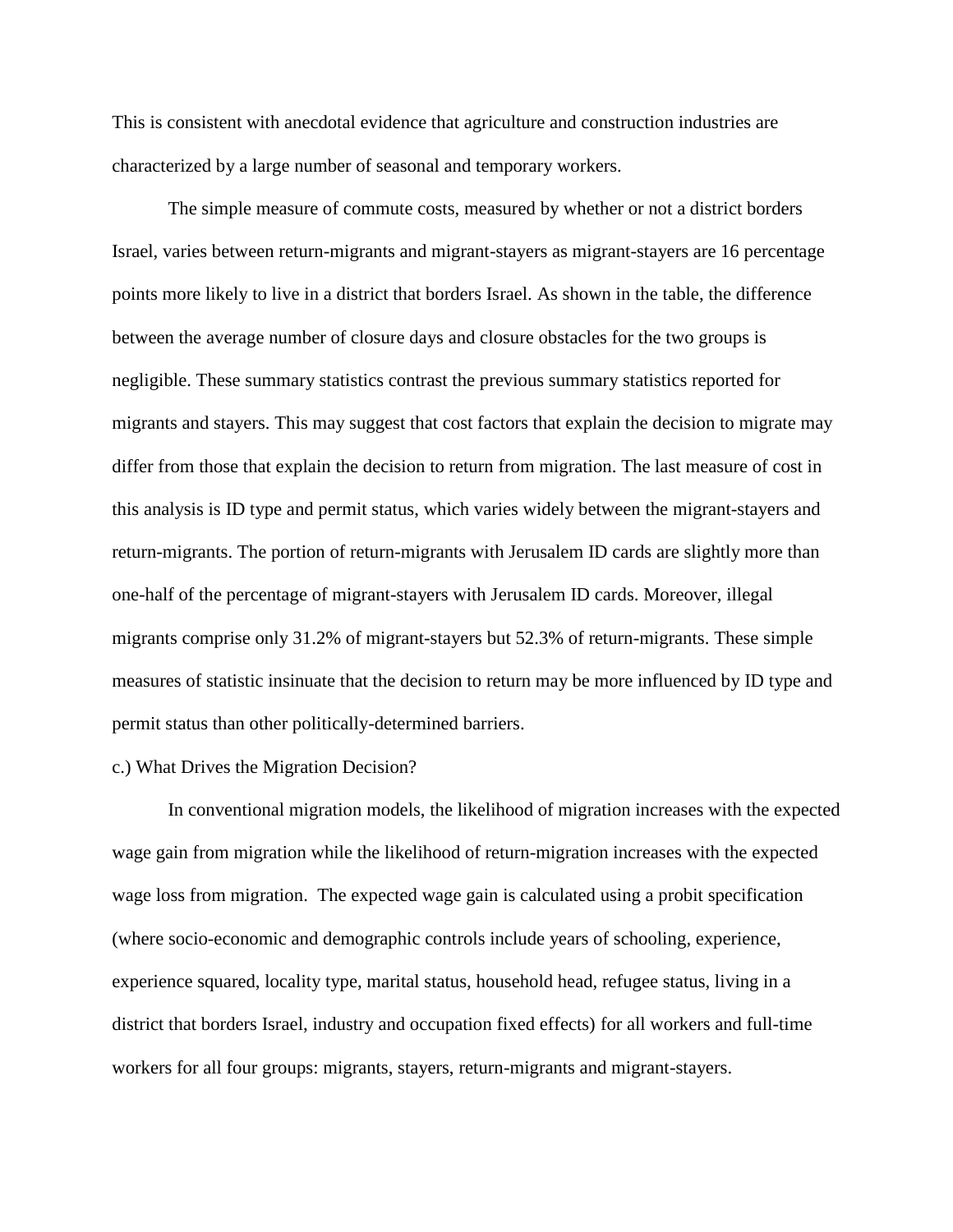Table 3 displays the marginal effects (at the mean) for a probit model for migrant workers and stayers as well as full-time workers. In column (1), the only regressors are the expected wage gain and living in a district that borders Israel. The point estimate on the expected wage gain suggests that a one percentage point increase in the expected gain increases the likelihood of becoming a migrant worker by 1.5 percentage points but the point estimate is statistically insignificant. Living in a district that borders Israel increases the likelihood of becoming a migrant worker by a statistically significant 0.7 percentage points. Column (2) includes proxy measures for mobility restrictions where the proxies for mobility restrictions include the number of closure obstacles per district per quarter and interaction terms between regions—Northern West Bank, Southern West Bank and the Central West Bank--and the number of closure obstacles per district per quarter where the Greater Jerusalem Area is the reference regional group.

Note that increases in the number of closure obstacles raise the likelihood of migration for residents of the Greater Jerusalem Area. The (unexpected) sign may be a reflection of the fact that residents of the greater Jerusalem Area are more likely to have Jerusalem ID cards and as the conflict progresses and the number of closure obstacles increases, Jerusalem residents exploit the use of their Jerusalem ID cards by working in Israel/settlements as the local economy deteriorates. For all other regions, proxies for mobility restrictions have the expected signs and are statistically significant. A marginal increase in 100 closure obstacles per district per quarter reduces the likelihood of becoming a migrant worker by 2 percentage points for wage-earners residing in the Northern area of the West Bank, 0.8 points for residents in the Southern West Bank and 1.5 points for residents in the Central West Bank.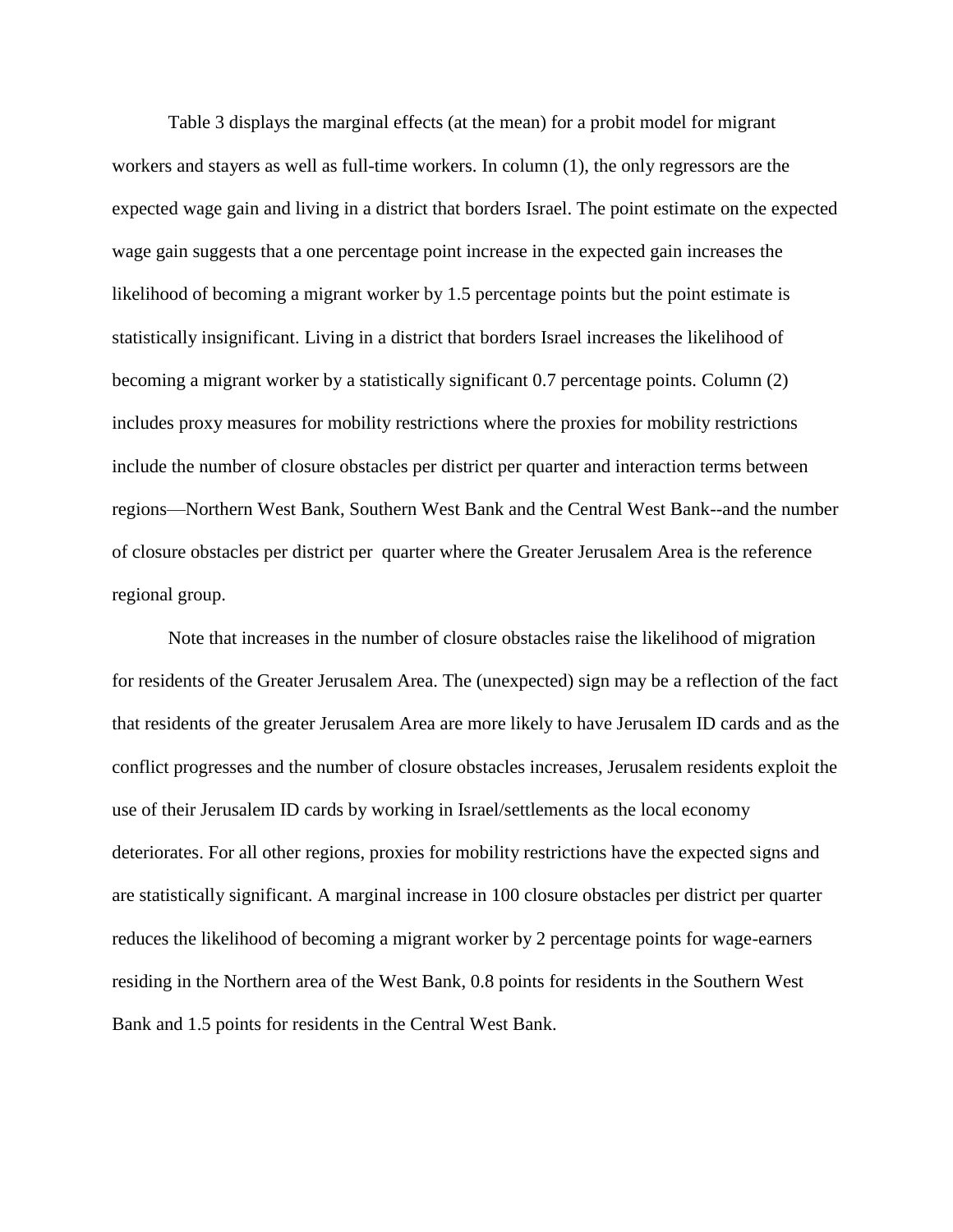When proxy measures for mobility restrictions are included the point estimates (column 2) for the expected wage gain and living in a district that borders Israel are both attenuated and are both statistically insignificant. The sign of the point estimate of the expected wage gain implies there is some inefficiency by which labor is allocated; in other words, those who are expected to benefit the most from migration are not predicted (by the model) to become migrant workers and the expected wage gain from migration explains little to no variation for the migration decision. Similarly, individuals whose costs of migration are mitigated by living in close proximity to Israel are less likely to migrate. Furthermore, the McFadden R2 increases by approximately nine-folds suggesting that the expected wage gain calculated by accounting for socio-economic characteristics and living in close proximity to Israel"s border have little to no explanatory power in the decision to migrate relative to politically-determined barriers.

As previously mentioned, given the greater variation across districts, closure obstacles are a better measure of politically-determined barriers than closure days. Nevertheless, I repeat the exercise above (unreported) for the period 2000-2008 to determine whether the results are sensitive to alternative proxies for mobility restrictions such as closure days. The covariates used in this analysis include: a quartic in the number of closure days per quarter and interaction terms between regions—Northern West Bank, Southern West Bank and the Central West Bank--and the number of closure days per quarter where the Greater Jerusalem Area is the reference regional group. The findings suggest that the marginal effect of a 90 day increase in the number of closure days (which has actually occurred during the worst stages of the intifada as shown in Figure 1) increase the probability of migration by 4.3 percentage points for residents of the Greater Jerusalem Area, and decrease the likelihood of migration by 4.1 percentage points for residents of the Northern West Bank, 0.9 points for residents of the Southern West Bank, and 1.1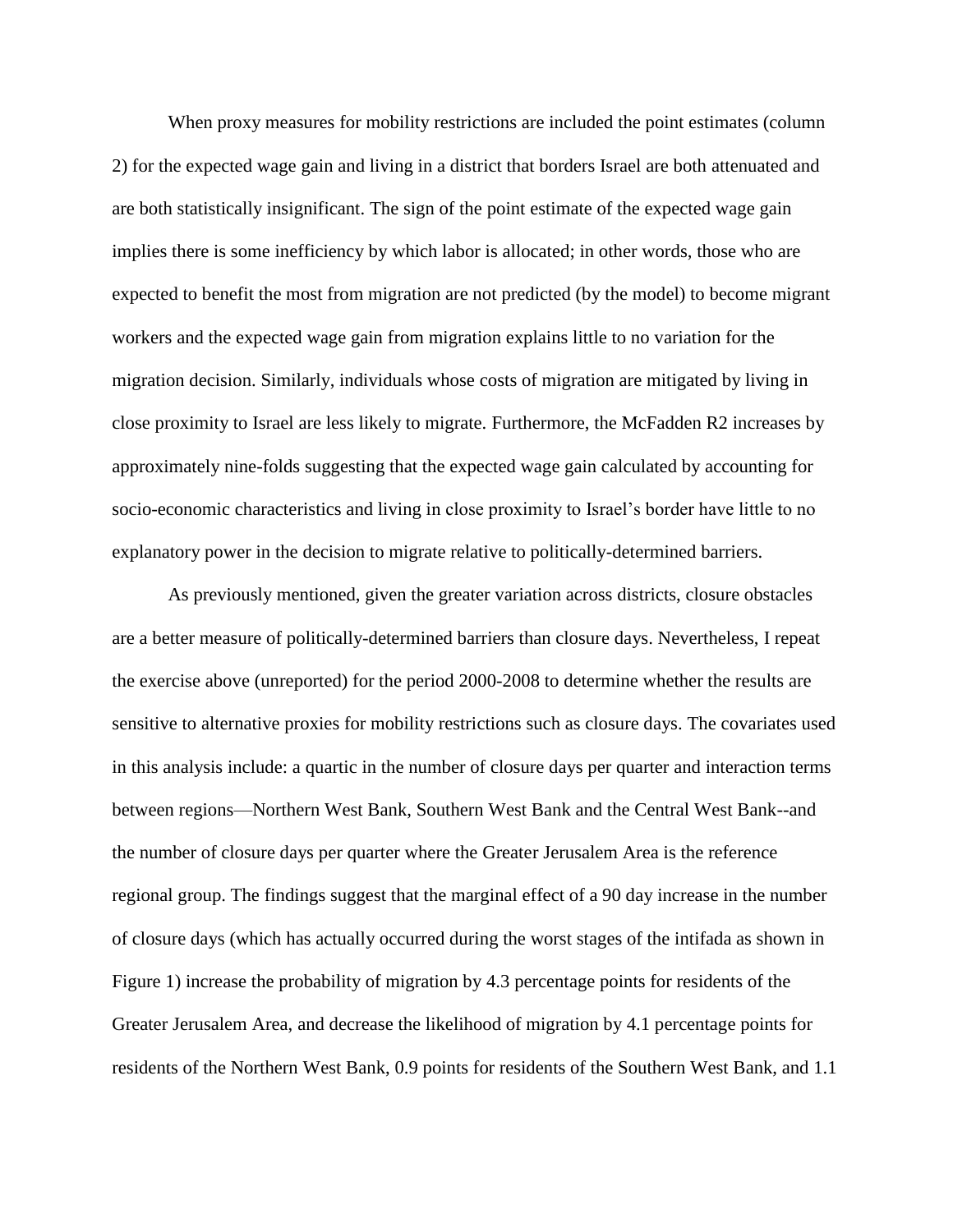points for residents of the Central West Bank.<sup>17</sup> These results corroborate the findings above for the period 2004-2010 where closure obstacles were used to proxy for mobility restrictions. Both findings demonstrate that labor mobility restrictions-- whether measured by the number of closure days per quarter or the number of closure obstacles per district per quarter--impede outmigration in all regions of the West Bank except the Greater Jerusalem Area..

Above, I have argued that controlling for socio-economic characteristics can ameliorate the bias arising from the potential endogeneity of ID cards and work permits. However, controlling for socio-economic characteristics may also partially address the omitted variable bias arising from the endogeneity of closure obstacles, which may stem from the variation across districts (e.g. local labor market opportunities). Therefore, in column (3), additional controls include years of schooling, experience, experience squared, locality type, marital status, household head, refugee status, industry and occupation fixed effects (coefficients for socioeconomic characteristics are reported in Table II in the appendix); In column (4), the same specification is restricted to a sample of migrants and stayers who work full-time.

As depicted in column (3), the point estimates of closure obstacles and the interaction terms between closure obstacles and regional variables are all statistically significant after the inclusion of socio-economic variables. As before, increases in the number of closure obstacles unexpectedly raise the likelihood of migration for residents of the Greater Jerusalem Area but the point estimate in this specification is much smaller in magnitude. While the magnitude of the impact of closure obstacles on the likelihood of migration for other regions is smaller in column (3) than column (2), the attenuation does not substantially alter the results. In fact, the inclusion

 $\overline{\phantom{a}}$ 

 $17$ Note that during both periods 2000-2008 and 2004-2010, the results suggest that Southern residents of the West Bank who are seeking migration opportunities are less likely to be affected by mobility restrictions than their counterparts in the Northern and Central areas; this may be attributed to the presence of larger settlement blocs in the Southern West Bank which facilitate finding work in the settlements and increasing the likelihood of migration.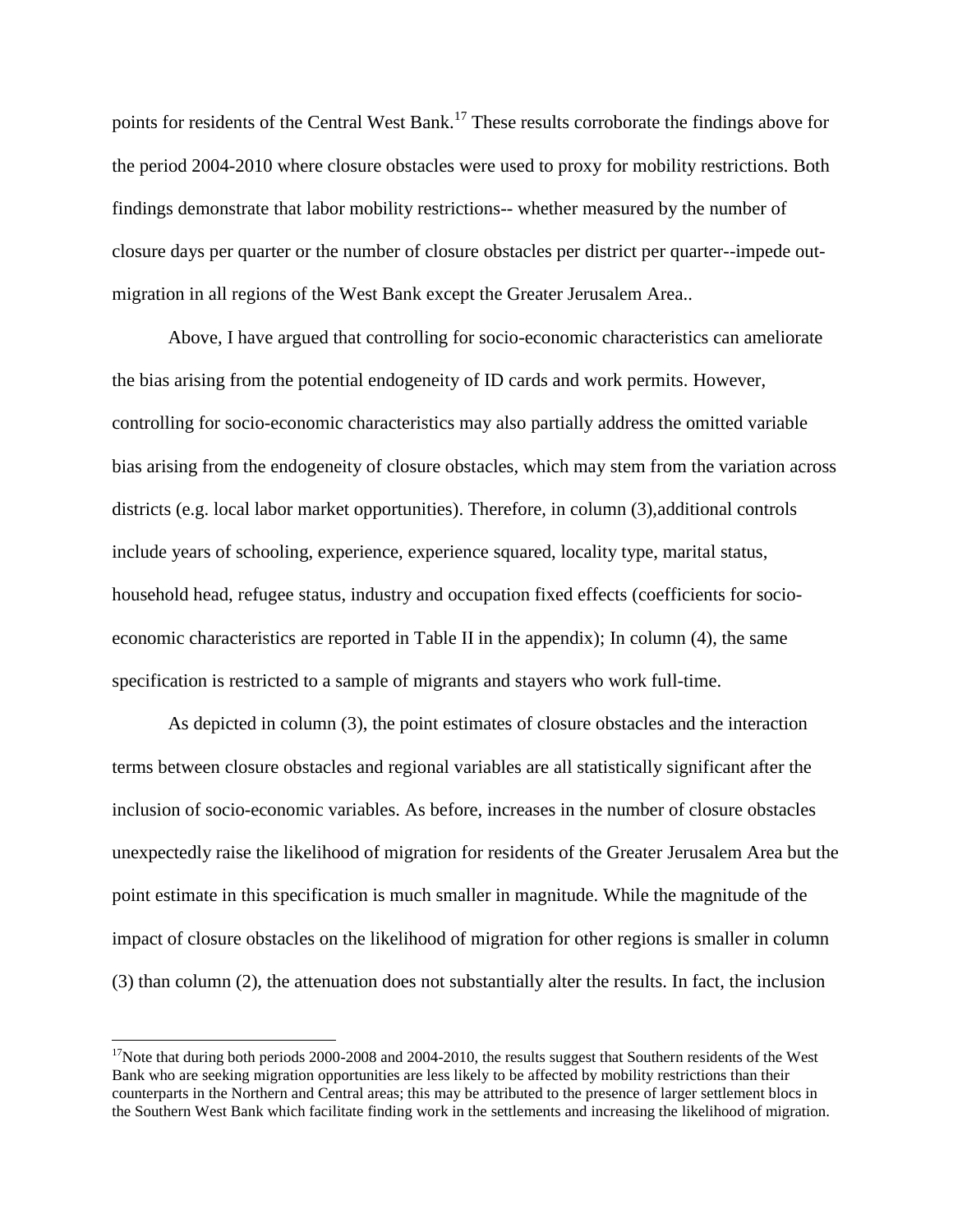of socio-economic controls did not alter the point estimate for Central West Bank residents. As in column (2), changes in the expected wage gain and living in close proximity to Israel have little to no impact on the migration decision. Finally, the point estimates for full-time workers are almost equivalent to that of other specifications (column (4)).

Note that socio-economic characteristics have a significant amount of explanatory power, causing a drastic increase in the McFadden R2 between columns (2) and (3). As Table II in the appendix shows, the majority of socio-economic and demographic variables have little to no impact on the decision to migrate with the exception of industry affiliation in the quarter before migration. The services industry is the omitted category and represents the industry in which migrants are least likely to exit when becoming migrant workers in Israel or the settlements. The economically and statistically significant point estimates for the agriculture and construction industries are consistent with the notion that Palestinian labor in Israel is primarily low-skilled elementary occupations in construction and agriculture.

#### d.) What Drives Return Migration?-The Expected Wage Gain or Costs?

Table 4 displays the marginal effects (at the mean) for a probit model for return-migrants and migrant-stayers as well as full-time workers. For return-migrants, a one percentage point marginal increase in the expected wage gain from migration reduces the likelihood of returning by a statistically significant 21.4 percentage points. Residents who live in close proximity to Israel are 3.7 percentage points less likely to return to the West Bank. The point estimate for the expected wage gain is unaltered when closure obstacles and interaction terms of closure obstacles and regions are included as regressors. This is not surprising since the magnitude and statistical significance of all point estimates imply that closure obstacles have a minimal impact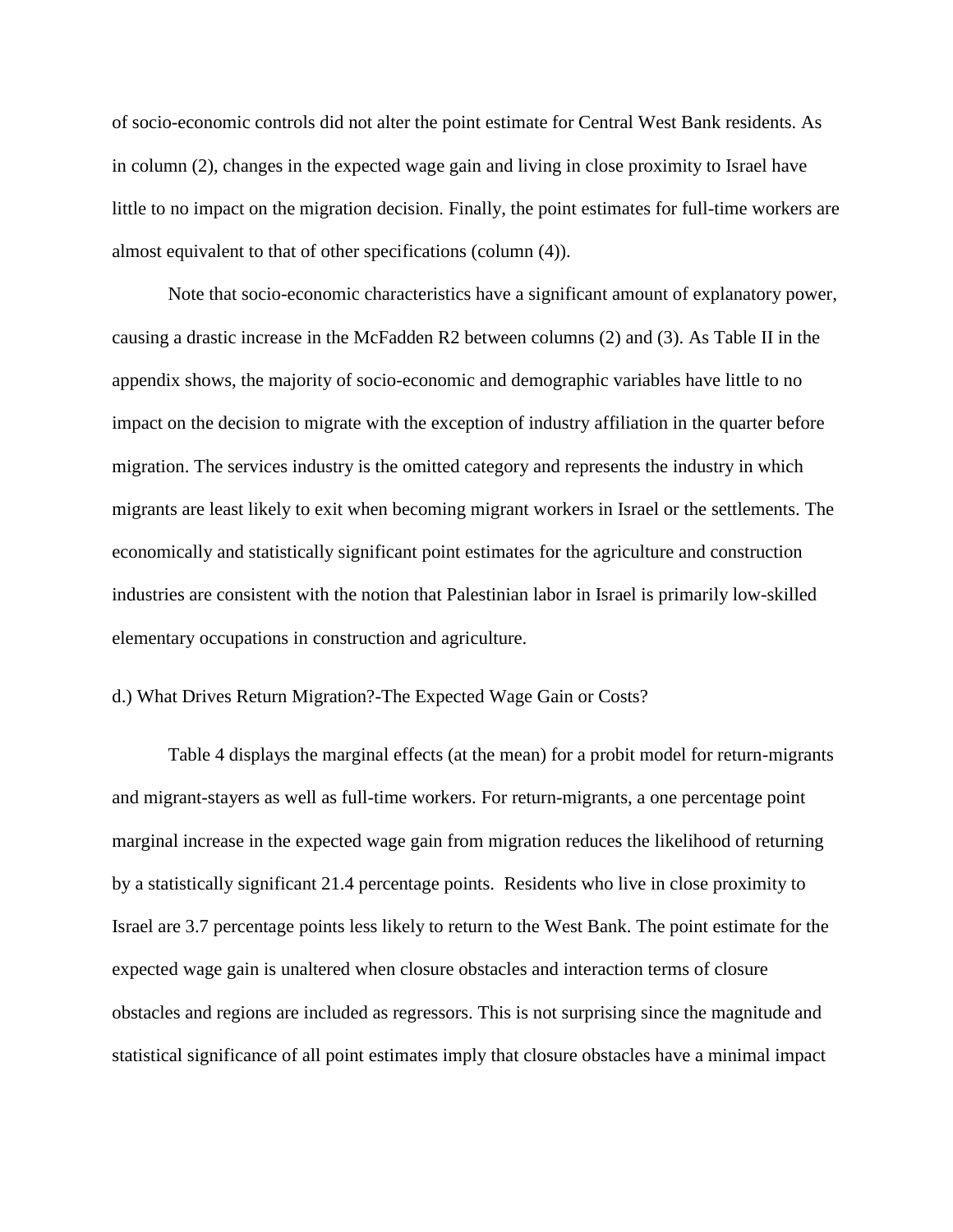on return-migration. Moreover, the F test that closure obstacles and the interaction terms between closure obstacles and regional residence are jointly equal to zero cannot be rejected  $18$ .

When ID type and permit status are included in column (3), the point estimates for the expected wage gain is slightly attenuated. Note that having a work permit reduces the likelihood of returning more than having a Jerusalem ID card relative to undocumented workers. Nevertheless, the point estimates for both covariates, ID type and work permit status, are large and statistically significant, which suggests that return migrants are more deterred by lack of legal documentation to enter Israel or the settlements and less so by physical mobility restrictions as shown by the point estimates for closure obstacles. In fact, the variation in the decision to return as measured by the McFadden R2 barely increases after physical mobility restrictions are included (column 2) but increases by one-third when ID type and permit status are regressors (column 3).

In column (4), socio-economic controls are included in the regression analysis to partially address the potential endogeneity of politically-determined barriers, especially ID type and work permits. The qualitative nature of the results barely changed but one interesting result is that ID cards now play a larger role than work permits in the return-migration decision. That said, both point estimates are similar and are not significantly different from each other in both specifications. Unlike the case for migrants and stayers, the expected wage gain is the single most important factor in determining decisions regarding labor flows for return-migrants and migrant-stayers. Living in close proximity to Israel and legally accessing work in Israel and the settlements are also essential in influencing the decision to return. These estimates are robust to the inclusion of socio-economic controls to the restriction of the sample to full-time workers.

 $\overline{\phantom{a}}$ 

 $18$  This is true for all specifications in Tables 4 and 6.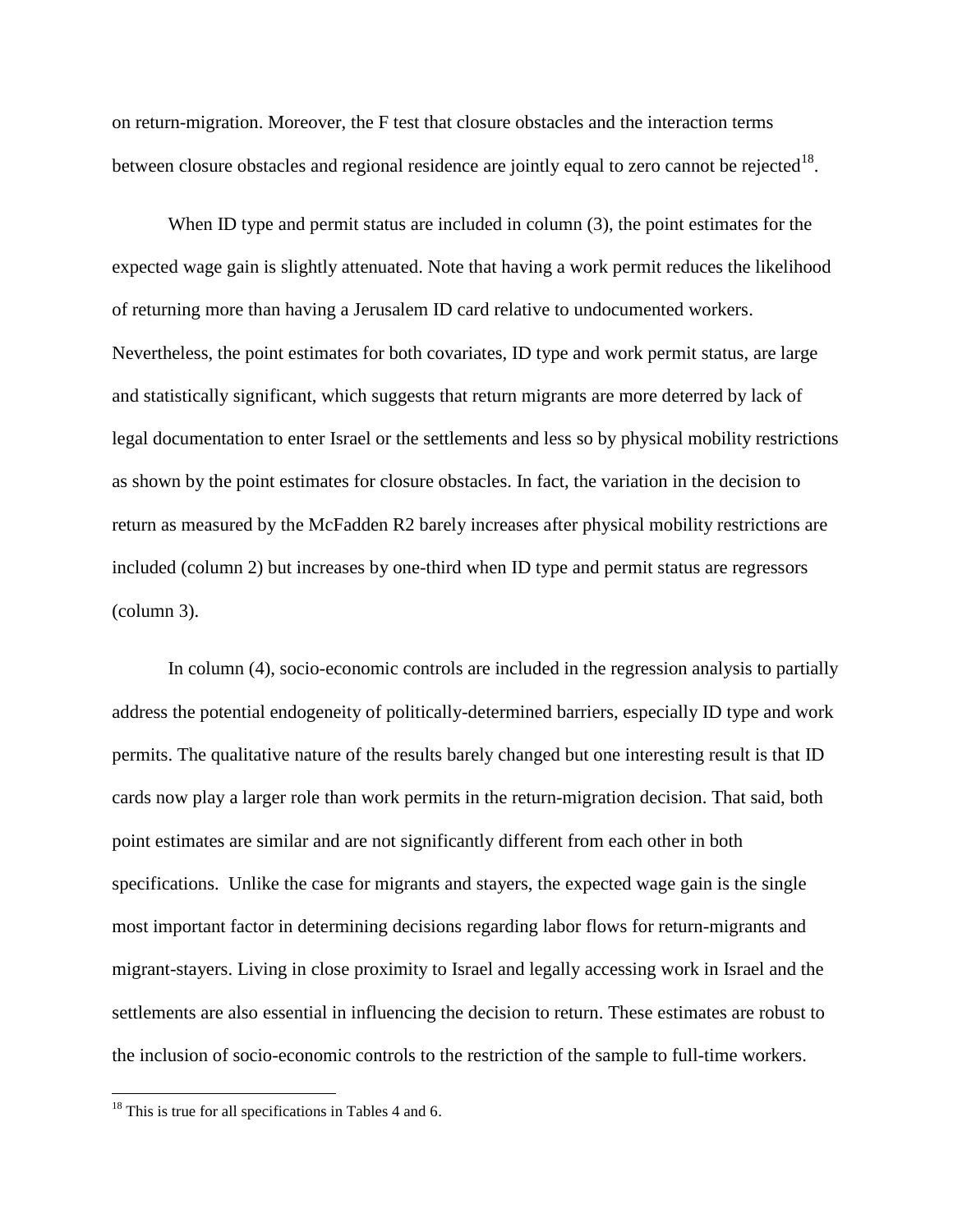The implication is that once residents succeed in gaining employment on Israeli land, they are less likely to be deterred (and return to the domestic sector) by politically-determined barriers as by expected wage losses. The fact that living in close proximity to Israel and legal entry into Israel and the settlements play a larger role than closure obstacles and region of residence suggest that the costs associated with illegal entry may have more punitive consequences than the inconvenience of crossing closure obstacles. Another major difference between the analysis here and that of migrants and stayers is that socio-economic characteristics have very little explanatory power, as suggested by the minute increase in the McFadden R2 between columns (3) and (4).

As shown in Table II in the appendix, human capital and demographic variables play a small role in the return-migration decision; even industry affiliation does not contribute much in explaining the decision to return from migration. The point estimates for commerce and manufacturing suggest that industry affiliation with either industry reduces the likelihood of returning by approximately 3% and 4% respectively relative to workers in the remaining industries. When the sample is restricted to full-time workers, the results are almost identical. Note that these variables have at best modest explanatory power in contrast to the analysis regarding migrants and stayers.

On the one hand, these results are surprising given the large differences in wages (in quarter q reported in Table 1) of return-migrants and migrant-stayers. Specifically, one expects the differences in wages between these two groups to be a reflection of differences in human capital, locality type, refugee status, marital status, public/private sector or industry affiliation. On the other hand, it is sensible that these factors do not explain differences in Israeli wages earned since the accumulation of human capital (and other skills) in the West Bank may not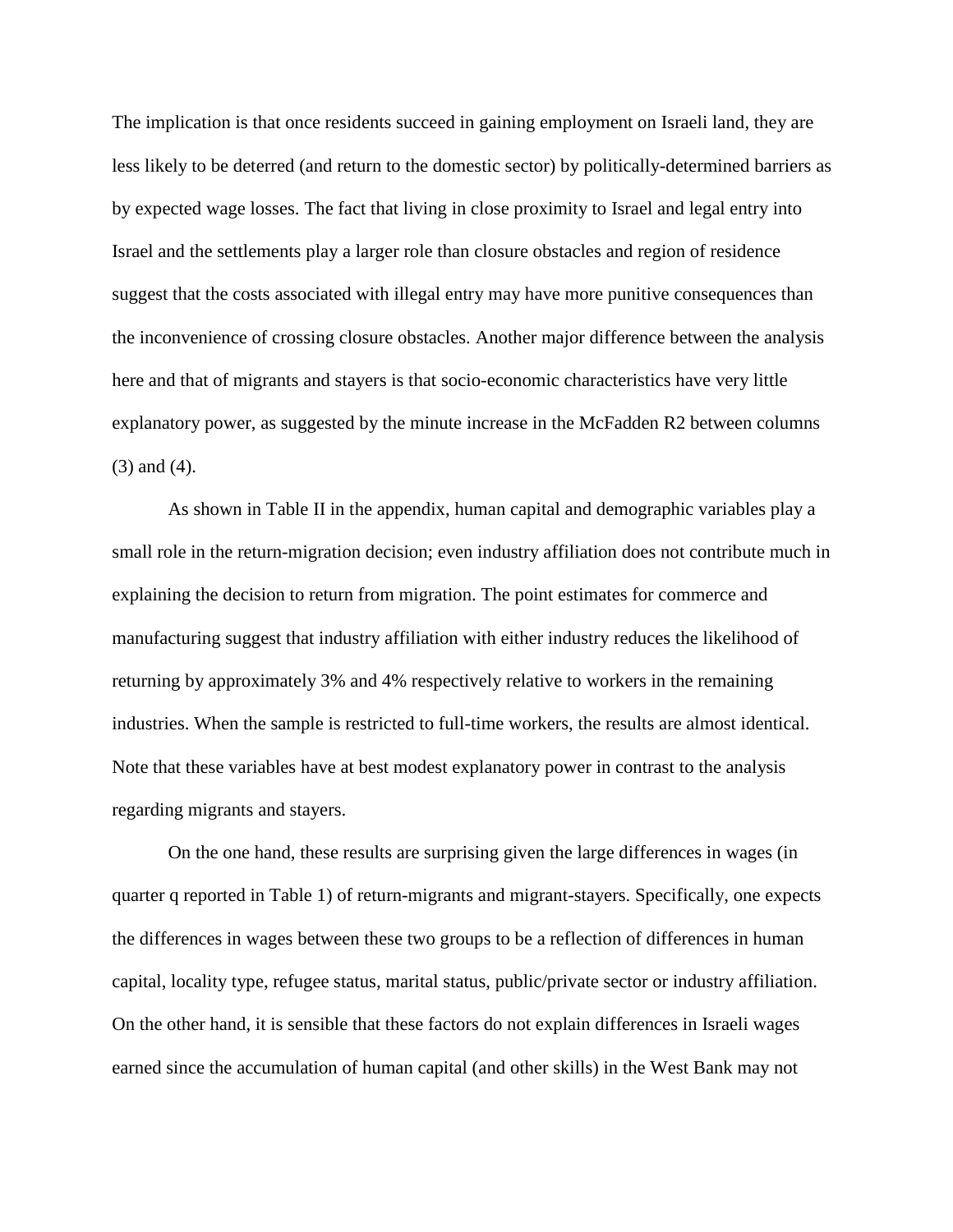directly translate to higher productivity and wages in Israeli firms. In fact, Friedberg (2000) finds that the earnings differential between Israeli natives and immigrants (within Israel which does not include the Palestinian territories) can be fully explained by differences in how the human capital accumulation acquired abroad is valued across immigrants' nations of origin<sup>19</sup>.

## VII. Robustness Checks

l

In this next section, I assess whether the analysis above is sensitive to changes in the definition of a migrant worker.

a.) Observe Migrant Worker One Year Prior to Migration

Thus far, migrant workers are individuals who are observed working in the West Bank in quarter q and in Israel or the settlements in quarter  $q+1$ . The results show that an increase in the number of closure obstacles deters out-migration one quarter later but an increase in the expected wage gain over one quarter has almost no effect. However, what is the effect on those who are planning to migrate one year later? To address this question, migrant workers are defined as individuals who are observed working in the West Bank in year y (quarter q) and in Israel or the settlements in year y+1 (quarter q+4). Similarly, the definition of a return migrant refers to individuals working in Israel in year y and in the West Bank in year y+1. The results will shed light on whether politically-determined barriers and the expected wage gain impact labor flows one year later. This is especially relevant in the context of expensive and time-consuming job search costs in the Israeli labor market. Tables 5 and 6 present sensitivity analysis results that correspond to those in Tables 3 and 4.

The expected wage gain over a one year period is a much stronger predictor of migration

<sup>&</sup>lt;sup>19</sup>Since the earlier analysis on the migration decision (Table II columns  $(1)-(2)$ ) demonstrated that workers affiliated with the agriculture and construction industries were more likely to become migrant workers, one may infer that job-specific capital in those industries are more transferable to corresponding industries in the host (Israel/settlements) labor market.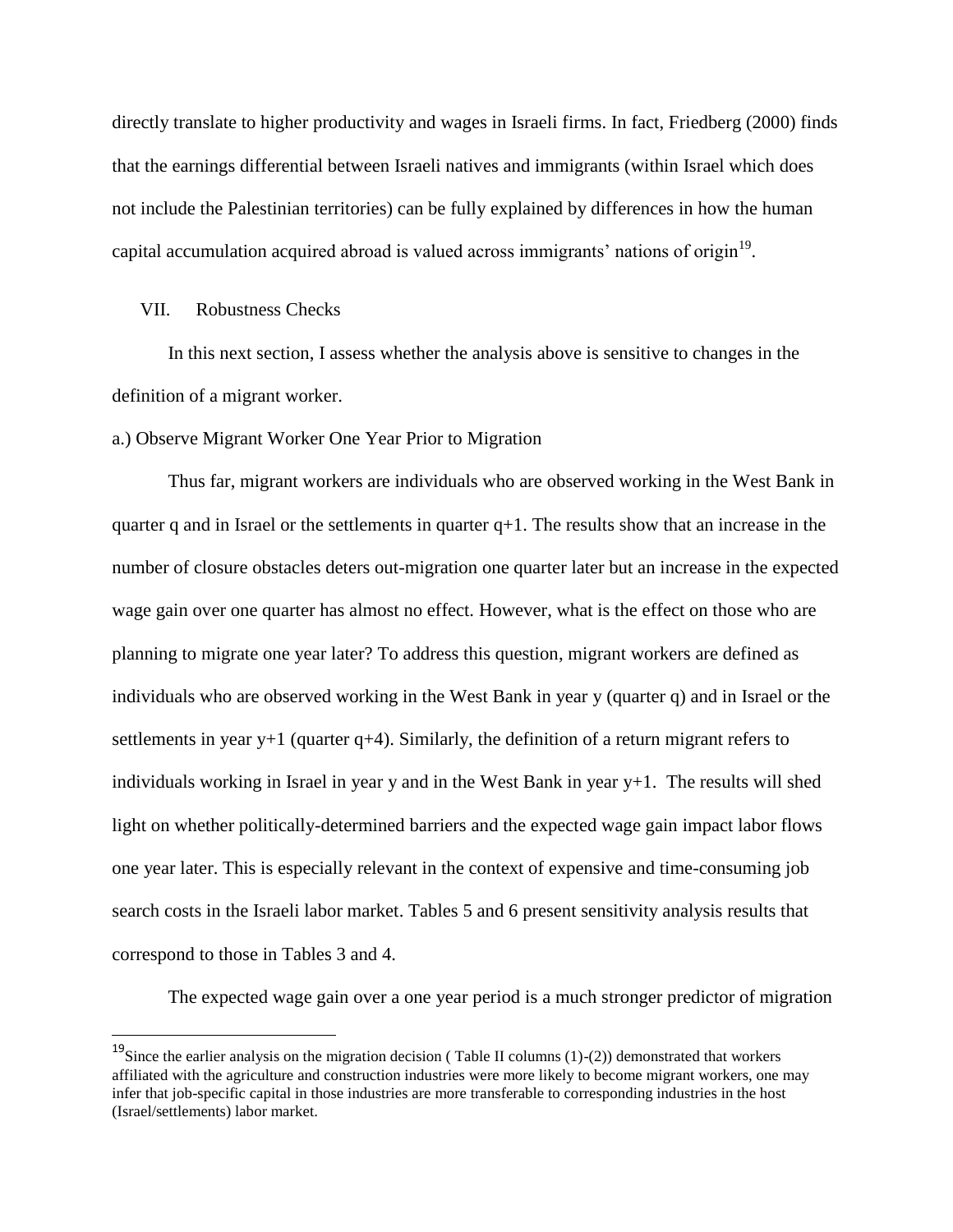than the expected wage gain over one quarter in both economic and statistical significance. The point estimate implies that a one percentage point increase in the expected wage gain over one year increases the likelihood of migration by a statistically significant 11 percentage points. In addition, the expected wage gain along with living in close proximity to Israel explain over 2% of the variation in the migration decision. Although the point estimate is attenuated when proxies for mobility restrictions and socio-economic characteristics are controlled for, the impact of a one percentage point increase in the expected wage gain still increases the likelihood of migration by (a statistically significant) 3.9 percentage points for the full sample and 3.1 percentage points for full-time workers. One can argue that this is due to measurement error since quarterly changes in wages are noisier that annual ones. However, differences in migrants' expected wage gain and that of stayers is much larger during a one year interval than over the course of a quarter, primarily due to the rapid growth of Israeli wages for migrant workers. This may indicate that West Bank residents may be more compelled (to migrate) by the evolution of Israeli wages over the long-term than by the immediate rise in wages that occurs during the first quarter a wage-earner is employed in Israel or the settlements.

As before, politically-determined barriers have a significant impact on the likelihood of migration and explain a considerable portion of the variation in the decision to migrate. This is an intriguing result since one might be tempted to think that if an individual experiences a relatively large number of closure obstacles in a given district in quarter q, this may discourage his/her migration decision in quarter  $q+1$  but the effect is attenuated or eliminated if one considers the impact of mobility restrictions one year in advance. One explanation may be that it takes individuals a longer time to acquire Israeli jobs (e.g. applying for/renewing work permits or saving for start-up costs) since crossing over to Israeli land to search for jobs becomes more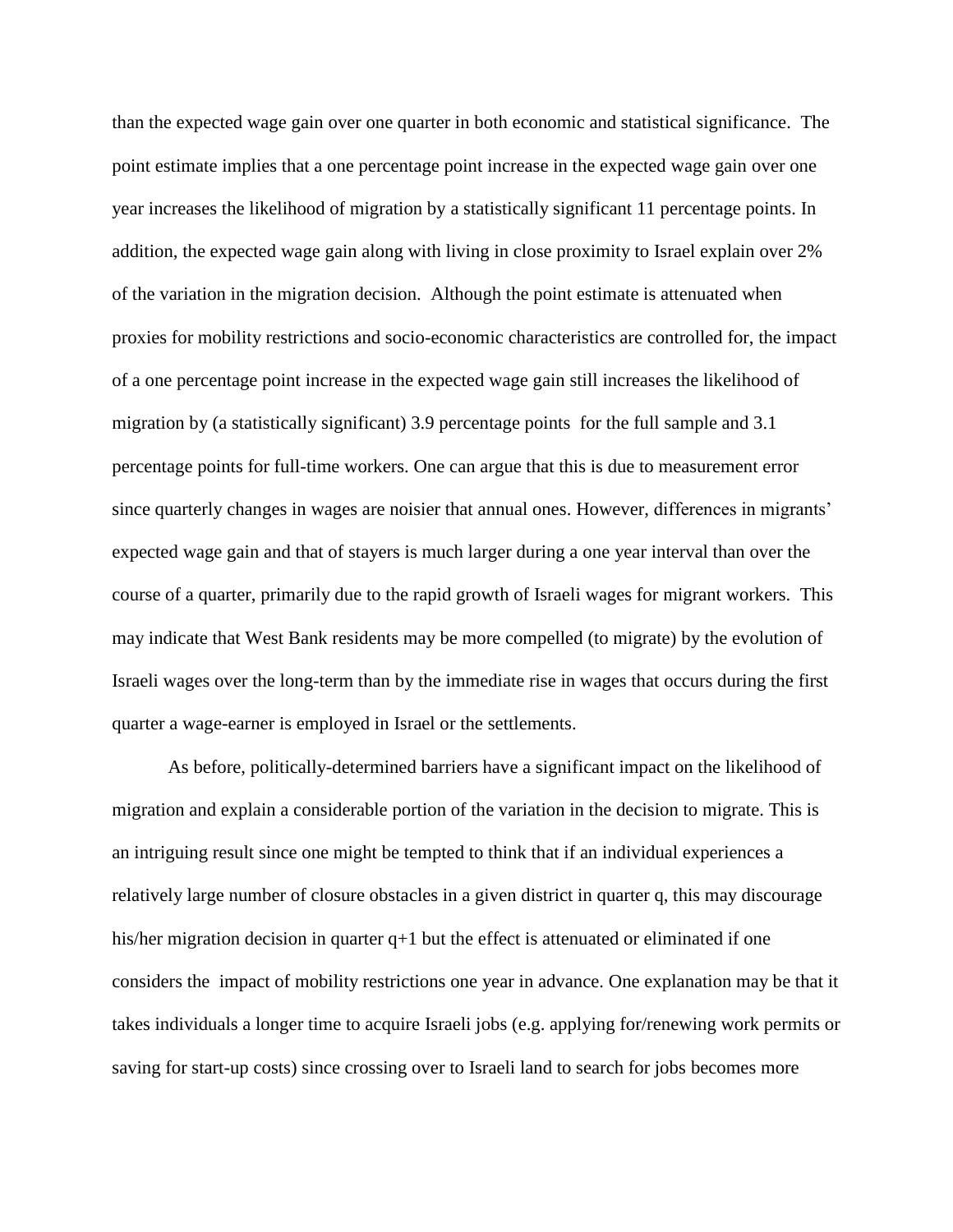time-consuming and financially burdensome in the presence of conflict.

Like the case of migrants and stayers, the difference in the expected wage gain between migrant-stayers and return-migrants is larger during a one year interval than over the course of a quarter. This is mainly driven by the fact that when the expected wage gain is calculated over the course of one year, migrant-stayers are defined as Palestinians who earned wages in Israel or the settlements during quarter q and quarter  $q+4$ , which means they have either been employed in Israel or the settlements for at least five consecutive quarters or had interrupted job tenure spells in Israel or the settlements during this time period. Either way, on average, migrant-stayers in this specification have more experience and social capital in Israel or the settlements (and therefore more to gain from remaining migrant workers) than those in the previous analysis where migrant stayers are defined as Palestinians who earned wages in Israel or the settlements for at least two consecutive quarters<sup>20</sup>.

Since migrant-stayers (in this specification) have much more to gain from migration, it is expected for the magnitude of the point estimate of the expected wage gain to have increased. In fact, the point estimate in column 1 of Table 6 shows that a one percentage point increase in the expected wage gain over a one year period decreases the likelihood of returning to the domestic sector by 30.1 percentage points. The expected wage gain over a one year interval continues to be a strong predictor of return-migration (-0.276) even after mobility restrictions and socioeconomic controls are included in the regression. Nevertheless, the point estimate of the expected wage gain over a one year period (-0.276) resembles the point estimate of the expected wage gain over one quarter (-0.204) in that both point estimates are statistically and

 $\overline{a}$ 

<sup>&</sup>lt;sup>20</sup> In other words, the previous analysis defined migrant-stayers as those who earned wages in Israel or the settlements for at least two consecutive quarters, which included many recent migrants who have not experienced the rapid growth of Israeli wages yet. This analysis (Table 6) includes migrant workers who on average have more experience and/or social capital in Israel or the settlements and therefore more to lose from returning to the domestic sector.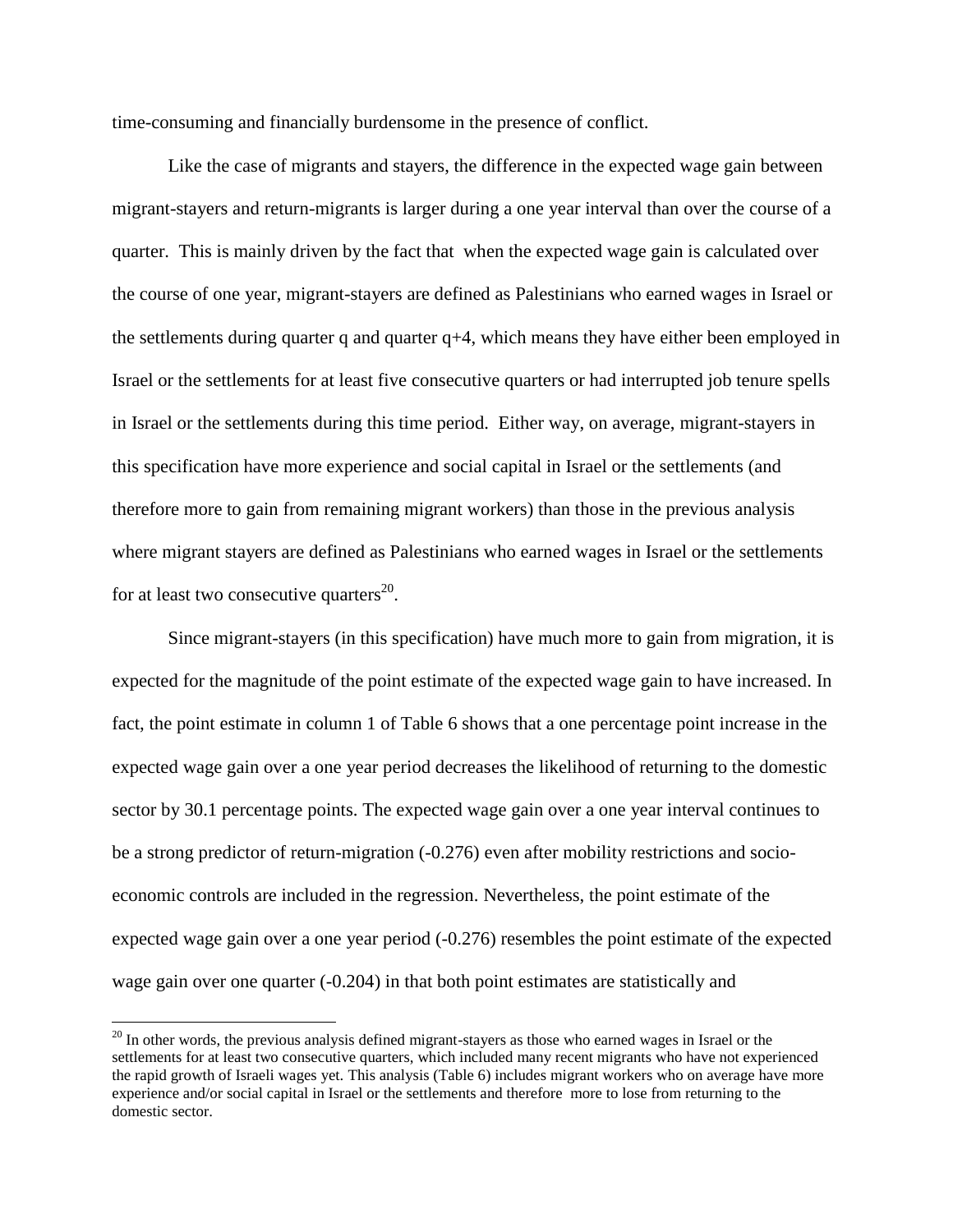economically significant. Unlike the case for migrants who are newly employed in Israel"s labor market, Israeli wages for Palestinians already employed in Israel or the settlements (whether migrant-stayers or return-migrants) grew less rapidly. This result suggests that the above analysis on migrants and stayers is not primarily driven by the greater amount of measurement error in quarterly changes in wages.

The presence of closure obstacles continues to have almost no effect on the decision to return whether measured one quarter later or one year later. However, the economic and statistical significance of the point estimates for ID type and permit status indicate that legal documentation has even more influence on the decision to return one year later than in the shortterm. It may be that undocumented workers are more likely to return to the domestic sector during a one year interval than over a period of one quarter because of the accumulated risk associated with illegally entering Israel or the settlements.

#### b.) Heterogeneity among Migrant Workers?

There are two important elements missing from Tables 3-6. Firstly, West Bank residents who work in Israel cannot be distinguished from those that work in Israeli settlements. This is problematic since the wage premium is presumably higher in Israel proper and because Israeli firms located in the settlements are less likely to adhere to Israeli labor law, resulting in poor working conditions, lower wages and less benefits for Palestinian migrants (Amro, 2008; Alinat, 2009; Taghrid, 2011). Secondly, the type of ID card a resident has is observed only for wage earners in Israel or the settlements. Therefore, it is not possible to know the ID type each stayer possesses, which prevents us from knowing how ID cards influence the migration decision. This is especially relevant because the pervasiveness of closure obstacles and their impact on labor flows can be ameliorated or exacerbated depending on one"s ID card and permit status.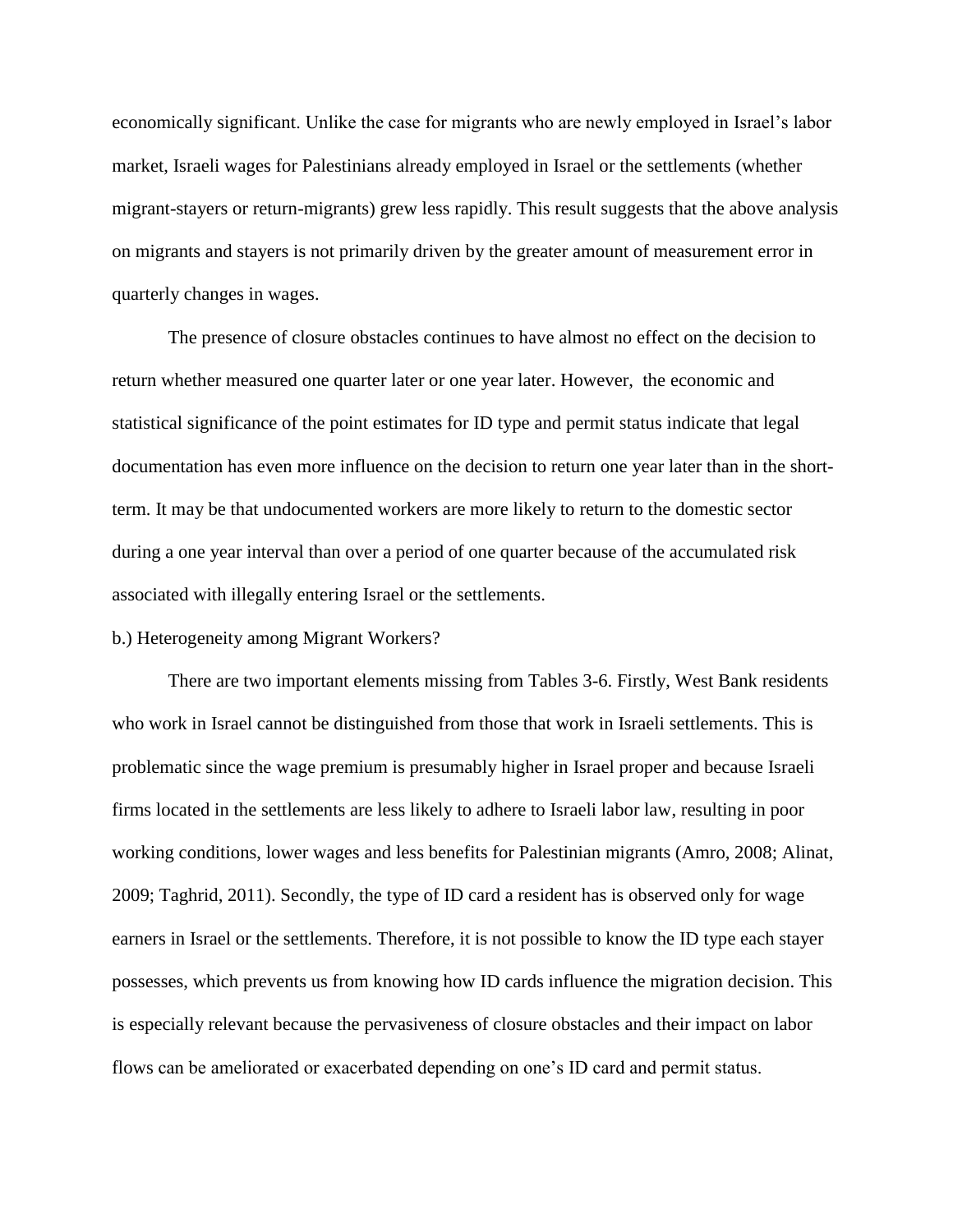To address the above-mentioned concerns, I utilize the 2005 wave of the *Social Survey of Jerusalem*. These data are richer in that Palestinians who work in the settlements (16% of all migrant workers in this dataset) can be differentiated from those who work in Israel. Furthermore, all wage earners regardless of whether they are employed in the West Bank or Israeli land report their ID type. With these data, several questions can be further examined: How do ID cards and other politically-determined barriers impact the likelihood of working in the settlements relative to the domestic sector as well as the likelihood of working in Israel relative to the domestic sector? How does the expected wage gain influence the decision to migrate to the settlements relative to migrating to Israel proper? As previously mentioned, the *Social Survey of Jerusalem* is not a longitudinal survey, which means that short panels cannot be constructed to differentiate between stayers and migrants (and between migrant-stayers and return-migrants).

To verify that the two datasets provide comparable results given the same specification, Table 7 presents three probit model specifications using the same set of socio-economic controls (as listed above). The probit model for the first column is estimated using the 2005 wave of the *Palestinian Labor Force Survey*, where all West Bank residents are included. In the second column, the sample is restricted to Jerusalem residents from the 2005 wave of the PLFS; finally, the probit model for the third column is estimated using the 2005 wave of the *Social Survey of Jerusalem*. To create model specifications with the same dependent variable, I set the dependent variable equal to 1 if an individual is observed working in Israel or the settlements or 0 otherwise. This is the only specification I can use to compare the two datasets because individuals who worked in Israel cannot be distinguished from those who work in the settlements in the PLFS dataset. Furthermore, I cannot distinguish stayers from migrants and return-migrants from migrant-stayers in the SSJ dataset.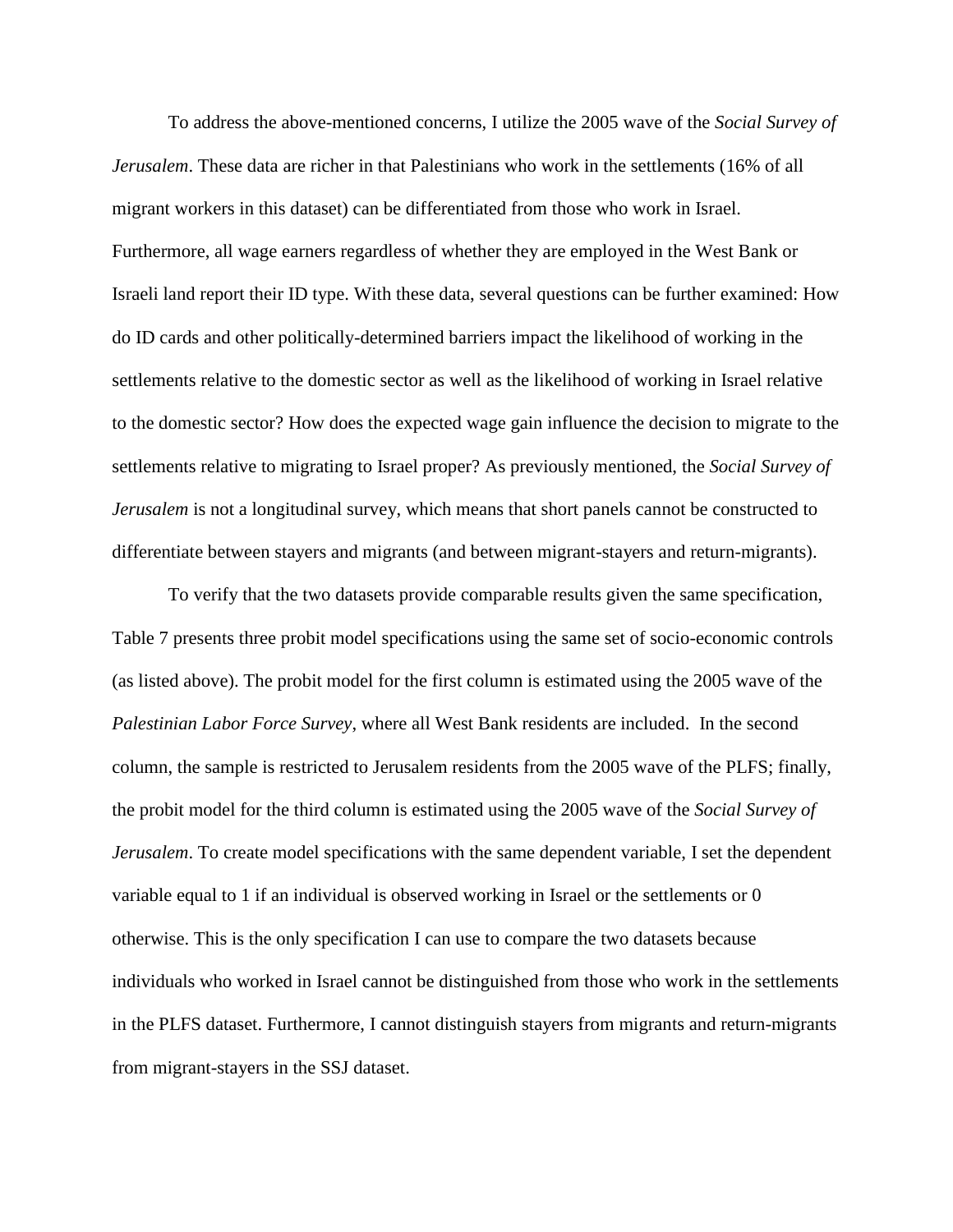As for independent variables, I can neither control for the number of physical barriers since those that vary over time and districts cannot be applied to the cross-sectional SSJ data nor can I control for ID type since the labor force survey data only includes ID type for those who work in Israel or the settlements. Therefore the specifications in Table 7 in columns (1)-(3) only include socio-economic controls. The results show that when restricting the sample to Jerusalem residents, the *Palestinian Labor Force Survey* data provides results similar to the *Social Survey of Jerusalem* data.

To estimate the impact of the expected wage gain and politically-determined barriers on the likelihood of becoming a migrant worker for more than one destination option (Israel or an Israeli settlement), a multinomial logit model is estimated where the reference group refers to wage earners who work in a West Bank firm. A multinomial logit model is appropriate because the dependent variable, place of work, is a categorical variable which cannot be ordered in a natural way. An undesirable assumption of multinomial logit estimations is the Independence of Irrelevant Alternatives (IIA). The assumption implies that the odds of working in Israel over the domestic sector do not change if an additional alternative (settlements) is introduced. Tests suggest this assumption does not hold in these data  $^{21}$ ; nevertheless, previous attempts to relax the IIA led some researchers to conclude that applying the more complex nested or mixed logit models resulted in small changes in the model's estimation while being much more computationally burdensome (Dahlberg and Eklöf (2003)).

 $\overline{a}$ 

 $2<sup>21</sup>$ To test the extent to which this assumption is valid, the ratio of workers in Israel relative to the domestic sector in 2003 is compared to the corresponding ratio in 2005 using the 2003 and 2005 waves of the Social Survey of Jerusalem (SSJ); this is because working in the settlements was almost an absent alternative in 2003 in Jerusalem and became a stronger alternative in 2005. Indeed in 2003, only 1.3% of male wage earners in Jerusalem worked in Israeli settlements while the corresponding statistic in 2005 is 6.05%. In 2003, 42.2% of male wage earners in Jerusalem worked in Israel and 56.5% worked in the domestic sector while in 2005, 34.3% worked in Israel and 59.7% worked in the West Bank. Therefore odds ratio of working in the West bank over Israel increased from 1.33 in 2003 to 1.74 in 2005, which implies a strong limitation to using the multinomial logit.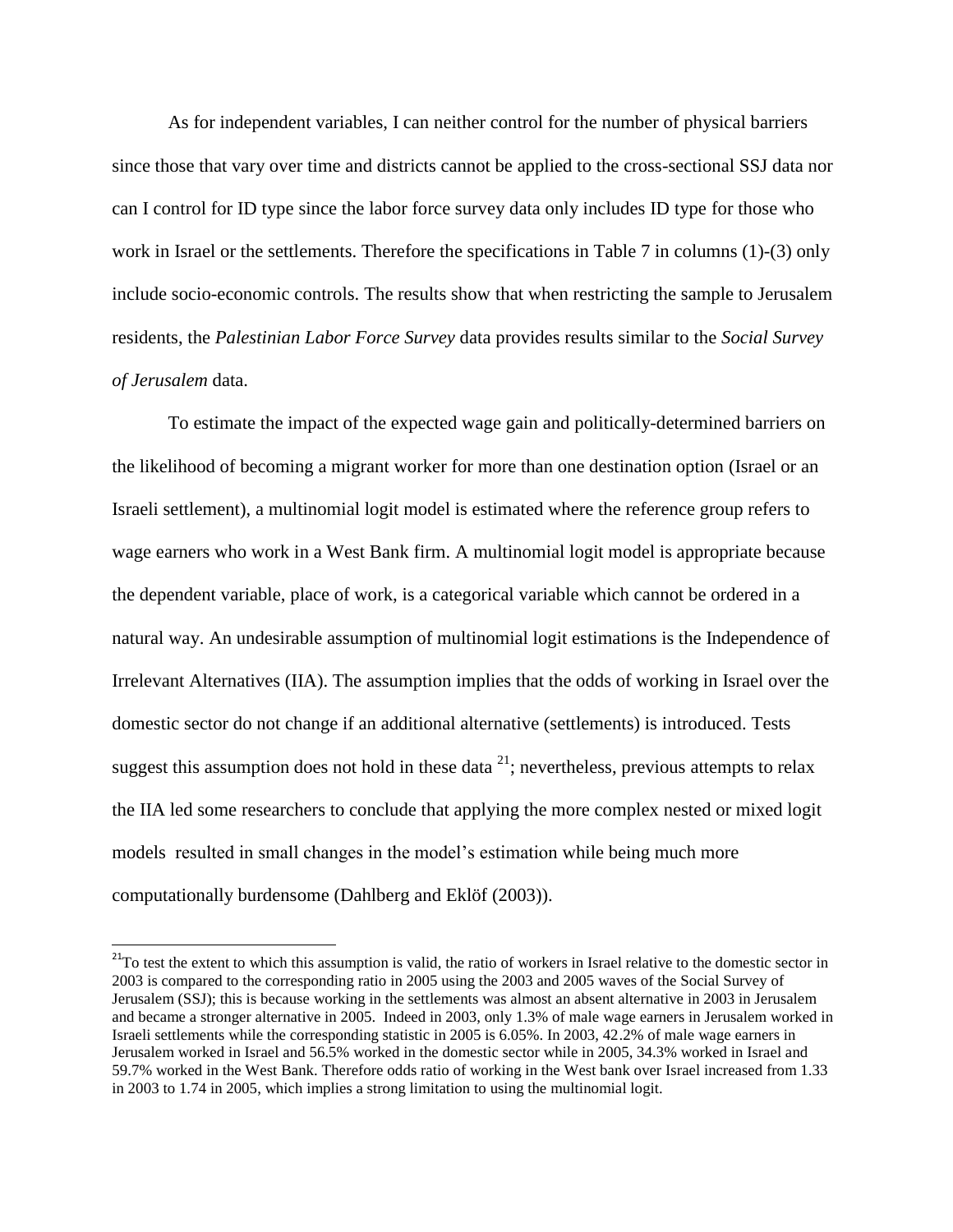Table 8 presents the marginal effects for three multinomial logit specifications. In the first model (columns (1) and (2)), proxies for politically-determined barriers are excluded while the second model includes proxies for politically-determined barriers. The third model is similar to the second model with the exception that the sample is restricted to full-time workers only. The dependent variable in columns  $(1)$ ,  $(3)$  and  $(5)$  is 1 if a Jerusalem resident is observed working in Israeli settlements and 0 if observed working in the West Bank. The dependent variable in columns (2), (4) and (6) is 1 if a Jerusalem resident is observed working in Israel and 0 if observed working in the West Bank. Omitted categories include individuals who possess a West Bank ID card and those who live on the Israeli side of the wall; for the region of residence, the omitted category is the Jerusalem 2 area.

In columns (1) and (2), the multinomial logit is estimated using one regressor, the expected wage gain. While the change in the expected wage gain does not result in a change in working in the settlements relative to the West Bank, a one percentage point marginal increase in the expected wage gain increases the likelihood of working in Israel by a statistically significant 6.7%. This already suggests that heterogeneity among migrant workers based on work destination in the host country is crucial to understanding labor flows. In columns (3) and (4), three regressors are added: a dummy variable equal to 1 if a resident has a Jerusalem (ID) card, a dummy variable equal to 1 if a resident lives on the West Bank side of the Wall (where access to Israel and some of the settlements is presumably more difficult, see Map), and a dummy variable equal to 1 if a resident lives in East Jerusalem or the J1 area (where the majority of the population possesses Jerusalem ID cards since historically, Jerusalem ID cards were offered to residents of the J1 area).

The expected wage gain is economically and statistically significant in column (3)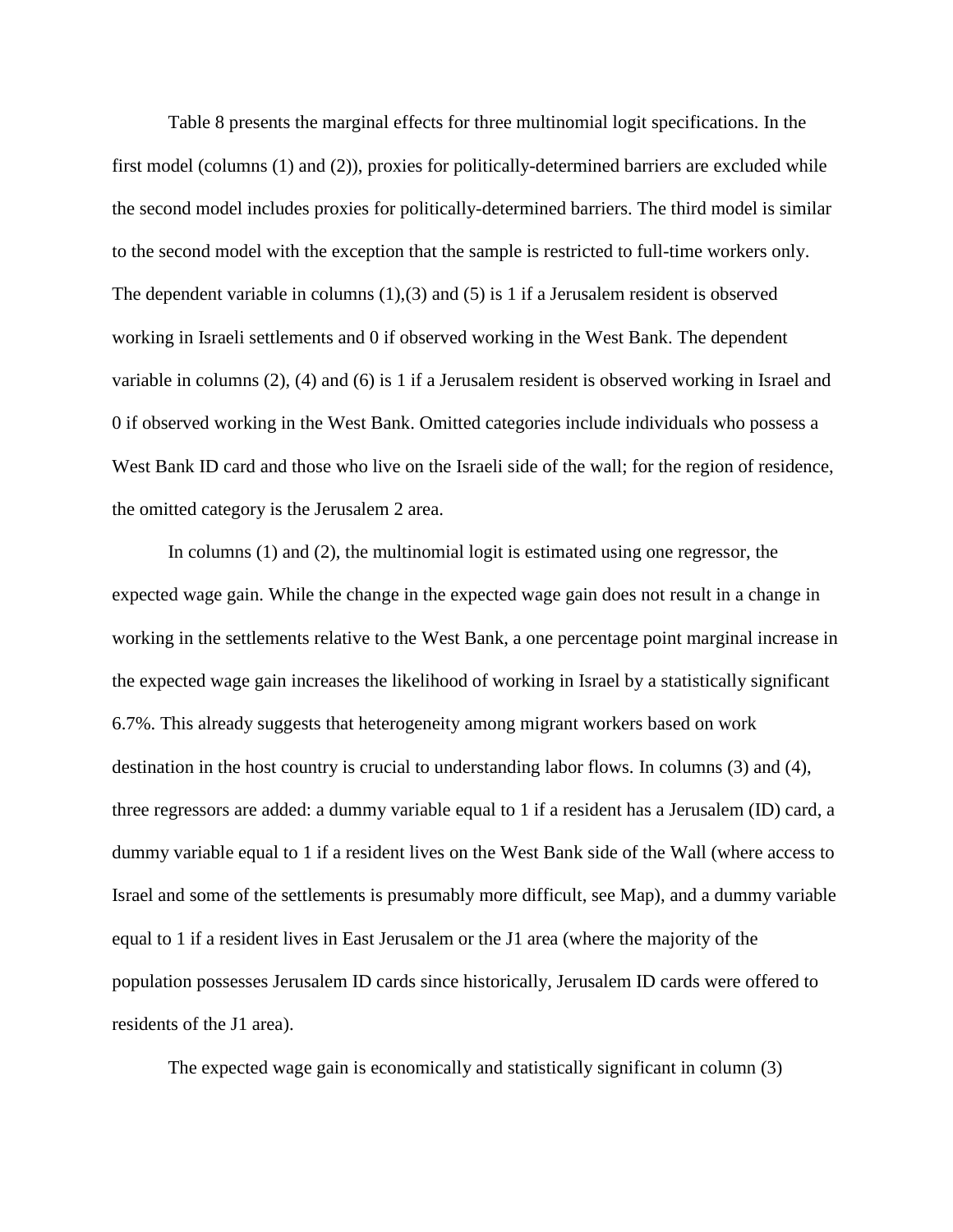suggesting that an increase in the expected wage gain results in a greater likelihood of working in the settlements relative to the West Bank after controlling for ID card, residence relative to the wall, and region of residence in Jerusalem; this result contrasts the lack of influence of the expected wage gain on working in the settlements without additional regressors (column (1)). The economic and statistical significance of the expected wage gain in column (3) when additional regressors are included is primarily explained by the fact that Jerusalem ID card holders earn higher wages and are also less likely to work in the settlements, which means the point estimate in column (1) suffers from omitted variable bias and hence is biased downwards. Similarly, although the impact of the expected wage gain on working in Israel continues to be statistically and economically significant, it is attenuated (0.025) mainly because Jerusalem ID card holders are more likely to work in Israel and earn higher wages.

Although the expected wage gain is influential in the migration decision for both types of migrants, Jerusalem ID cardholders are less likely to work in the settlements by 13% and more likely to work in Israel by 29.6%. Similarly, living on the West Bank side of the wall or living in the J2 area increases the likelihood of working in the settlements and decreases the likelihood of working in Israel. Note how the variation explained by the covariates in columns (3)-(4) increased by more than four-folds relative to columns (1)-(2), suggesting that politicallydetermined barriers explain an additional 300% of the variation explained by the expected wage gain.

When the sample of wage-earners is restricted to full-time workers in the settlements and the domestic sector (column 5), the impact of the expected wage gain and ID type are attenuated. The expected wage gain is economically and statistically insignificant and the impact of having a Jerusalem ID card is diminished by one-third. In contrast, when full-time workers in the West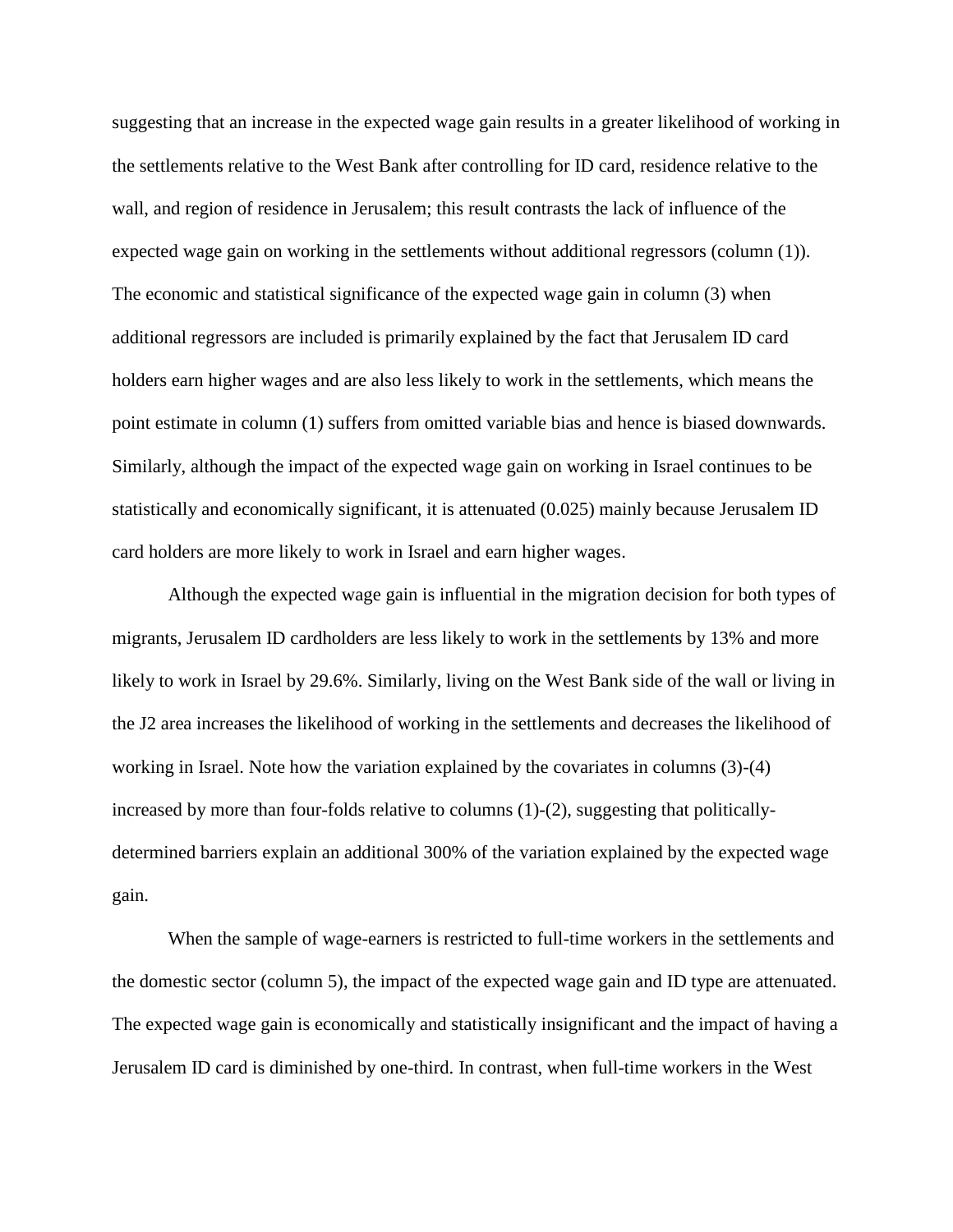Bank are compared to those working in Israel, the estimates are exacerbated so that the point estimates for the expected wage gain, owning a Jerusalem ID and the relative residence with respect to the wall are larger in magnitude. The results in Table 8 are robust to the inclusion of socio-economic controls (unreported).

These results suggest that among Jerusalem residents, wage-earners in Israeli settlements have lower expected wage gains from migration and are more affected by politically-determined barriers than those who work in Israel since they are more likely to possess PAID cards, live on the West Bank side of the wall, and reside in the J2 area. Moreover, the differences between the two types of migrant workers is even more stark for full-time employees. These trends may not be unique to residents of the greater Jerusalem area but are perhaps applicable to residents of the remaining areas of the West Bank. Thus, the inability to distinguish between the two types of migrant workers in the Palestinian Labor Force Survey (PLFS) confines the researcher to examine labor flows for only a broad definition of migrant workers. This limitation is unfortunate because as the preliminary analysis in this section suggests, in the context of Palestinian migration, there is a great deal of heterogeneity between the two major types of migration (Israel versus the settlements).

#### VIII. Conclusion

Whether or not individuals migrate from one country or area to the other is critical to both furthering our understanding of the economic decisions of individuals and more importantly policy discussions. A close examination of who migrates can lead to a better understanding of the welfare impacts of migration on both the source and host countries. This paper calls for a discussion concerning the welfare impacts of labor flows, which in this context are highly influenced by Israeli security measures on Palestinian residents in the West Bank. This is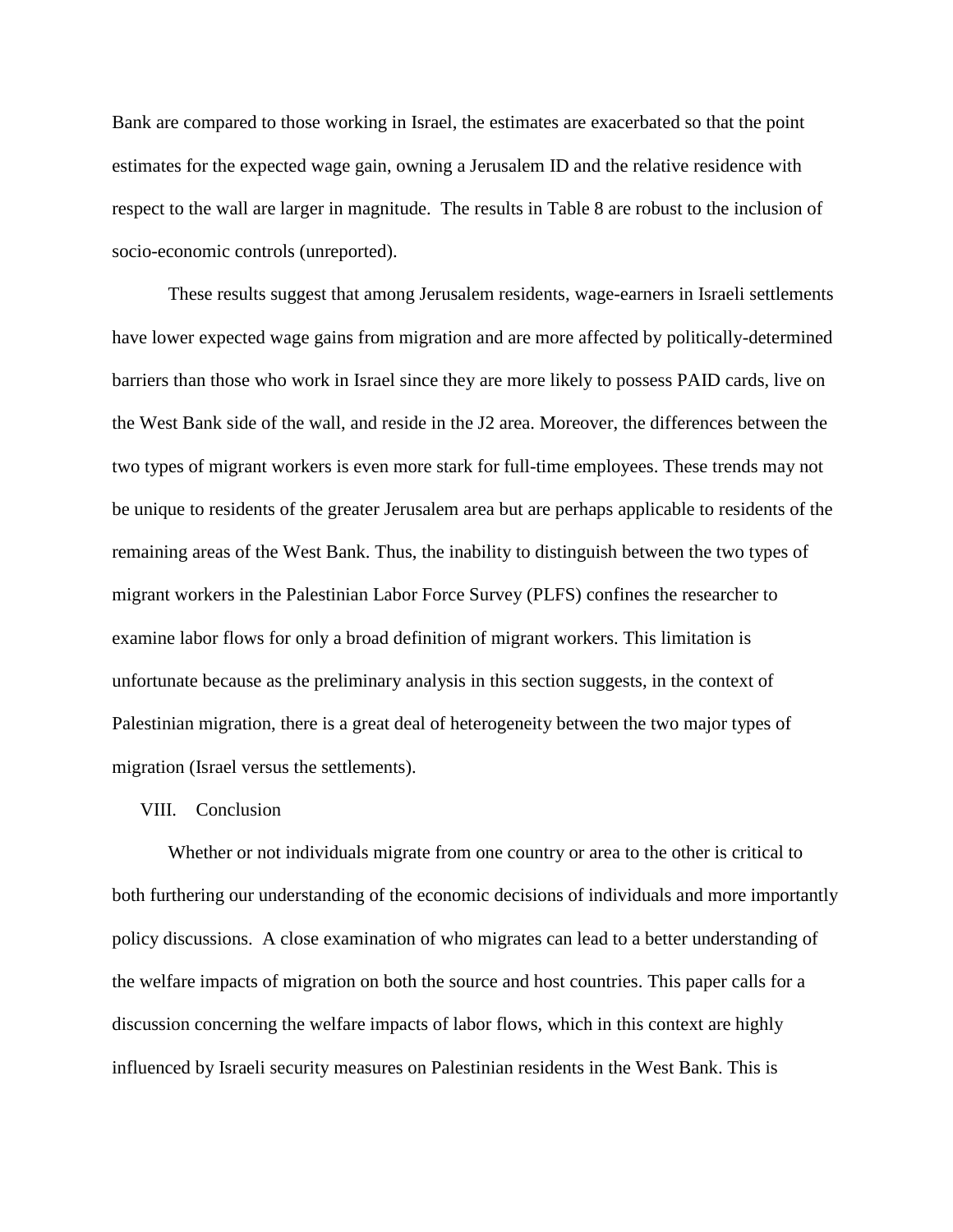especially relevant due to recent calls for West Bank autonomy, escalated by the Israeli blockade of the other Palestinian territory, the Gaza Strip, which was initiated in June 2007 and continues to the present.

The results demonstrate that for West Bank residents, the expected wage gain from migration over the course of one quarter has almost no effect on the decision to migrate but politically-determined barriers play a major role. Indeed, a marginal increase in 100 closure obstacles per district per quarter reduces the likelihood of becoming a migrant worker in the subsequent quarter by 2 percentage points for wage-earners residing in the Northern area of the West Bank, 0.8 points for residents in the Southern West Bank and 1.5 points for residents in the Central West Bank. Furthermore, the inclusion of closure obstacles increases the variation explained by approximately nine-folds. In contrast, for return-migrants, a one percentage point marginal increase in the expected wage gain from migration reduces the likelihood of returning by a statistically significant 21.4 percent. In addition, the point estimates imply that closure obstacles have almost no impact on return-migration and explain a negligible portion of the variation of the decision to return. However, documentation for legally entering Israel or the settlements (these proxies are not available for the migration analysis) decreases the likelihood of returning to the domestic sector by a statistically significant 5%, which implies that those who have already obtained wage-earning jobs in Israel or the settlements are more deterred (from remaining migrant workers) by the lack of legal documentation to enter Israel or the settlements and less so by physical mobility restrictions as shown by the negligible impact of closure obstacles. In fact, the variation in the decision to return as measured by the McFadden R2 barely increases after closure obstacles are included but increases by one-third when proxies for legal entry are included.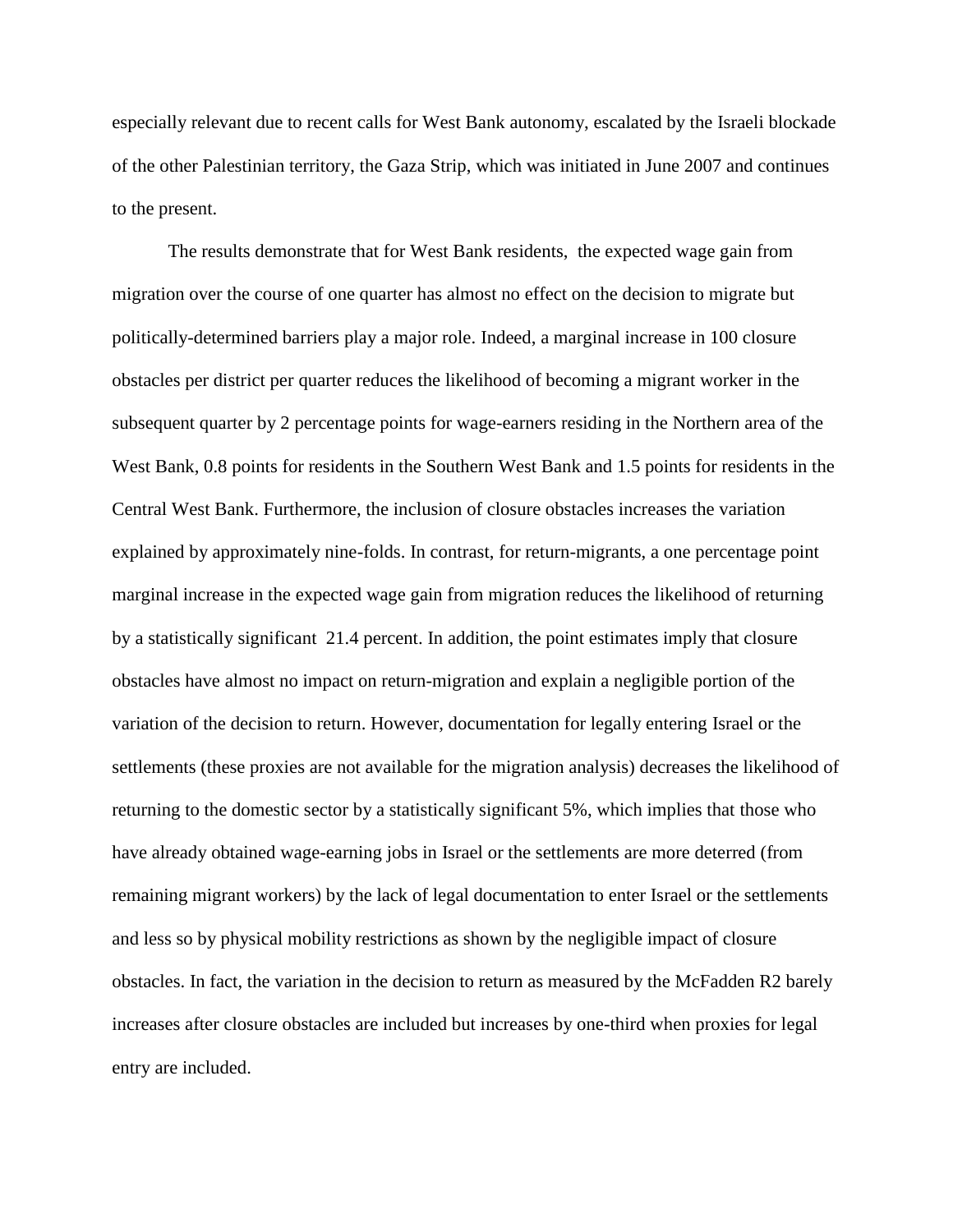To further examine the impact of politically-determined barriers on labor flows relative to the expected wage gain, I observe migrant workers and return-migrants one year in advance rather than one quarter prior to migration. I find that the expected wage gain over a one year period is a much stronger predictor of migration than the expected wage gain over one quarter in both economic and statistical significance. In fact, a one percentage point increase in the expected wage gain increases the likelihood of migration by (a statistically significant) 3.9 percentage points after proxies for mobility restrictions and socio-economic characteristics are controlled for. This is mainly attributed to the fact that the difference in the expected wage gain between migrants and stayers is much larger during a one year interval than over the course of a quarter, due to the rapid growth of Israeli wages for migrant workers. This may indicate that West Bank residents may be more compelled (to migrate) by the evolution of Israeli wages over the long-term than by the immediate rise in wages that occurs during the first quarter a wageearner is employed in Israel or the settlements. The findings for return-migrants and migrantstayers are similar in that the expected wage gain between migrant-stayers and return-migrants is larger during the course of one year than during a period of one quarter. The results also show that even when politically-determined barriers are observed one year in advance, they continue to have a significant impact on the likelihood of (return) migration and explain a considerable portion of the variation in the decision to (return) migrate.

Using a supplemental survey on Jerusalem residents which distinguishes between those working in Israel versus Israeli settlements, I find that if a migrant worker is narrowly defined such that only individuals observed working in Israel are considered migrants, the evidence is suggestive that labor mobility restrictions are even more pronounced in impeding out-migration. The findings in this paper are consistent with international studies that ascribe inefficiency in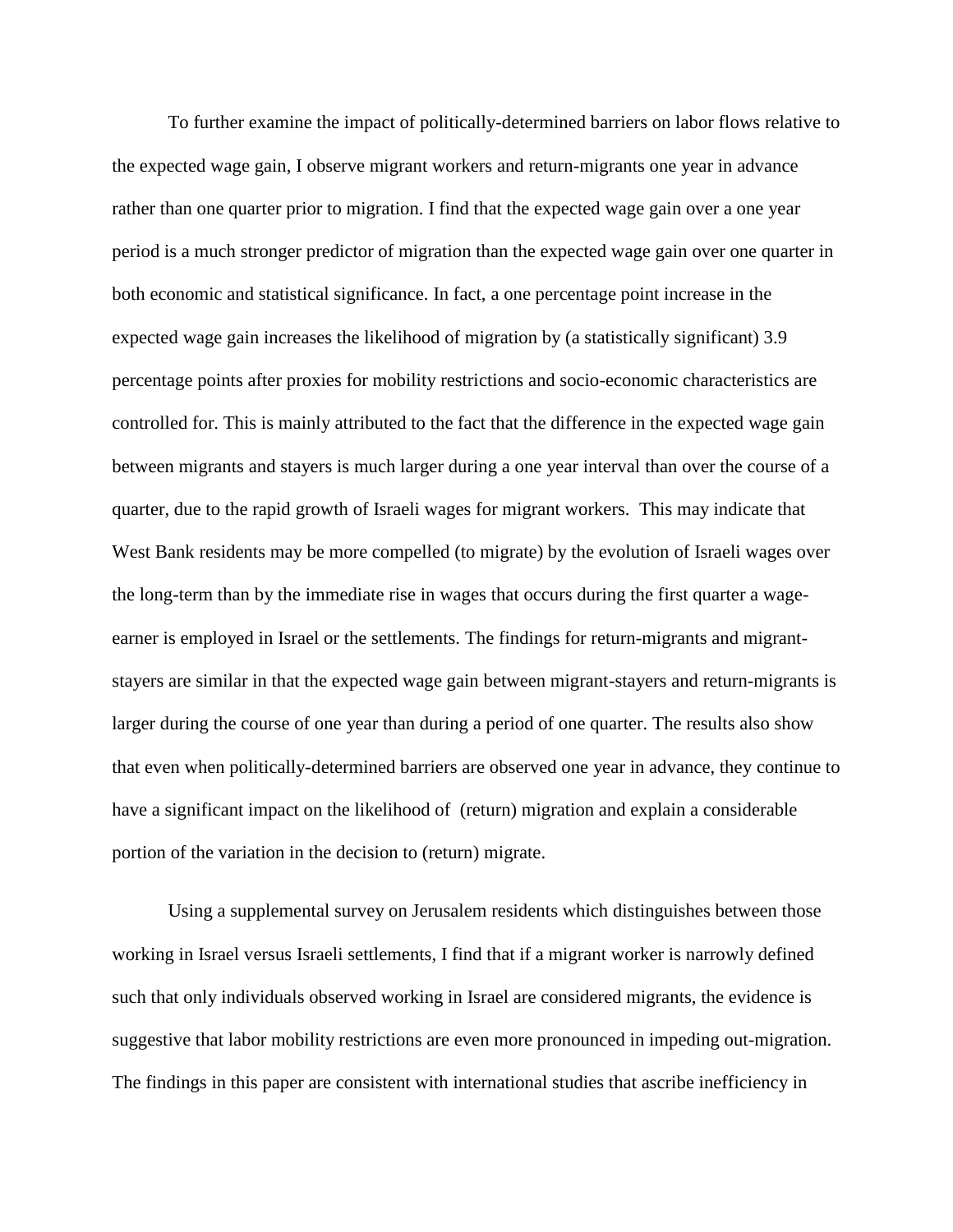labor markets to restrictions on labor mobility across regions (Hamilton and Whalley (1984), Iregui (2003), Walmsley and Winters (2005)).

Differential mobility costs also are an important input to estimates and discussions of welfare, economic development and inequality. Evidence in this paper suggests that there is a high level of inequality between Jerusalem (ID) cardholders and PA (ID) cardholders due to greater labor mobility costs of PA ID cardholders. This may be a concern for a variety of reasons. For example, if high-skilled West Bank residents with relatively easy access to Israel (e.g. JID cardholders) are selected to work in Israeli firms, rises in wage inequality are expected across skill groups in the West Bank. On the other hand, to the extent that Israeli firms have high demand for unskilled or semi-skilled Palestinian labor, low-skilled West Bank residents with relatively easy access to Israel (e.g. JID cardholders) are lured by the Israeli wage premium; while reducing skill-based inequality, this leads to strong disincentives for these Palestinians to acquire additional skills, which is detrimental to the economic development of a future independent Palestinian state. Either way, differential mobility costs can lead to inefficient outcomes for the West Bank economy.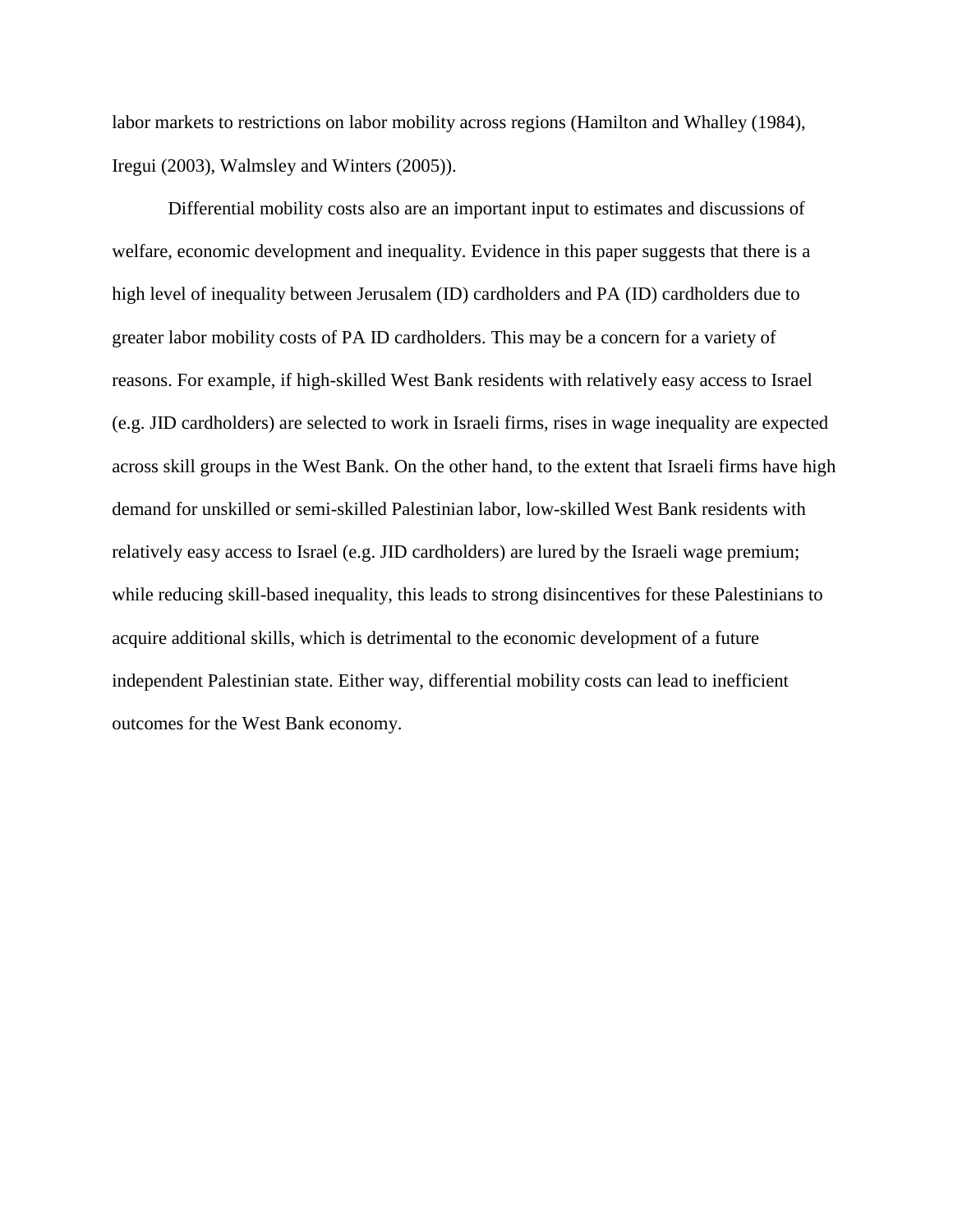#### References

- Abramitzky, Ran. 2011. "Lessons from the Kibbutz on the Equality-Incentives Trade-Off." *Journal of Economic Perspectives*, 25(1): 185-208.
- Adnan, Wifag. 2012a. "Examining Industry Wage Differentials in the Palestinian Territories". *Investigating the Palestinian Labor Market*. PhD Diss., Princeton University.
- Adnan, Wifag 2012b. "The Impact of Labor Mobility Restrictions on Social Welfare: the case of the Blockade on Gaza". *Investigating the Palestinian Labor Market*. PhD Diss., Princeton University.
- Aljuni, S. 2003. "The Palestinian Economy and the Second Intifada". *Journal of Palestinian Studies*, 32(3): 64-73.
- Alenat, S. 2009. "Social Security Benefits for Palestinian workers injured while working in the settlements", KavLaOved.

Amro, A. 2008. "Employment in the Settlements: Voices from the Field", KavLaOved.

- Angrist J.D. 1992. "Wages and Employment in the West Bank and the Gaza Strip: 1981-1990", Falk Institute for Economic Research in Israel Discussion Paper No. 92. Hebrew University, Jerusalem.
- Angrist J.D. 1995. "Economic Returns to Schooling in the West Bank and Gaza Strip." *American Economic Review* 85(5): 1065-87.
- Angrist J.D. (1996), "Short-run Demand for Palestinian Labor." *Journal of Labor Economics* 14: 425-453.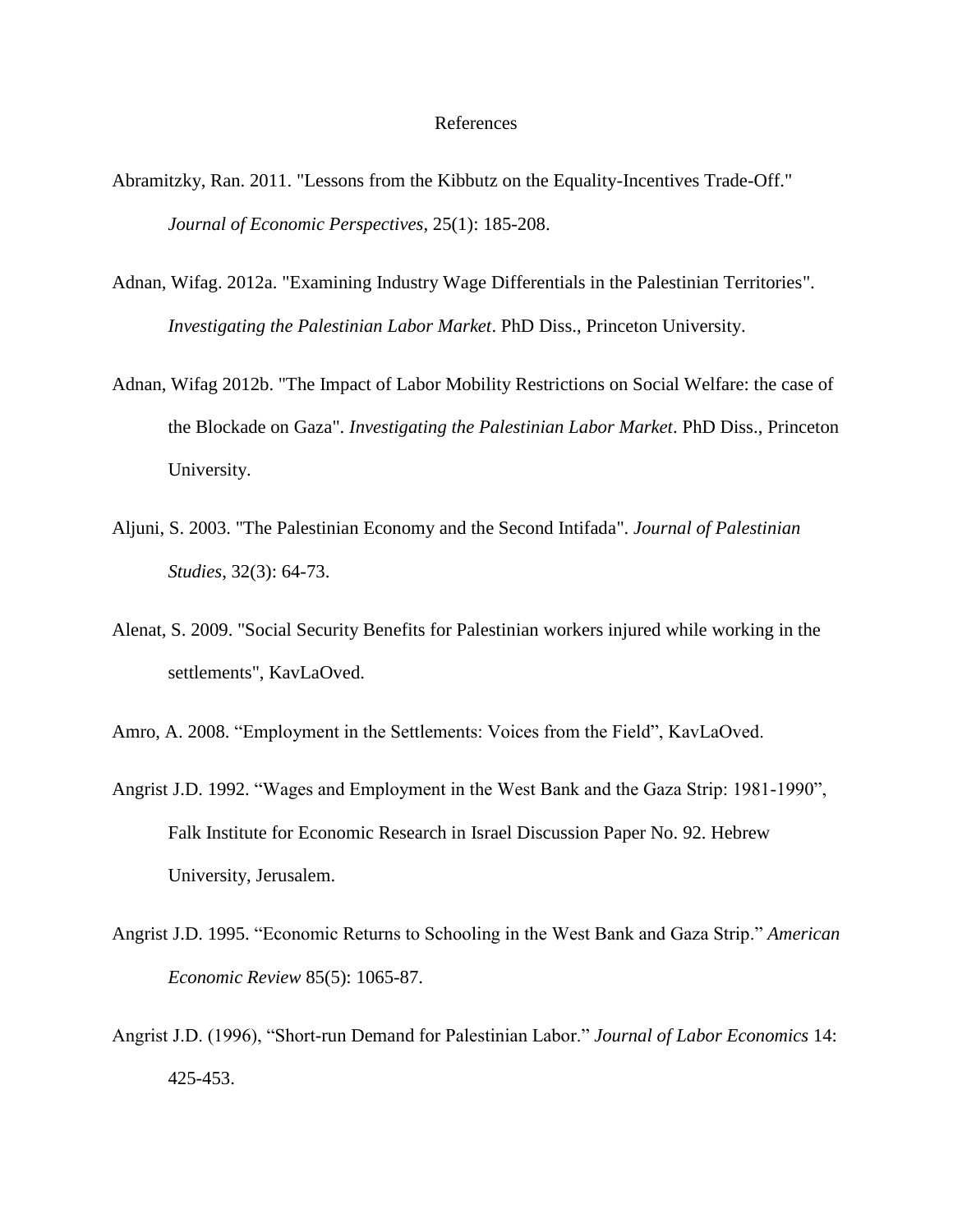- Angrist J.D. 1998. "The Palestinian Labor Market between the Gulf War and Autonomy" Working Paper, Department of Economics, Massachussets Institute of Technology.
- Belot, Michele and Timothy J. Hatton. 2008. "Immigrant Selection in the OECD," *Scandinavian Journal of Economics* 114(4):1105-28.
- Borjas, G. J. 1987. "Self-Selection and the Earnings of Immigrants." *American Economic Review* 77(4):531-553.
- Borjas, George J., Stephen G. Bronars, and Stephen J. Trejo. 1992. "Self-Selection and Internal Migration in the United States." *Journal of Urban Economics* 32 (September): 159-85.
- Borjas, G.J. 1999: "The Economic Analysis of Immigration." *Handbook of Labor Economics*, edited by Orley Ashenfelter and David Card, 3A.
- Borjas, G. J., and B. Bratsberg (1996): "Who leaves? The Outmigration of the Foreign Born," *Review of Economics and Statistics* 78(1): 165-176.
- Borjas, George J. 1997. "The economic progress of immigrants", unpublished paper, Harvard University, December.
- Bulmer, E. 2003. "The Impact of Israeli Border Policy on the Palestinian Labor Market." *Economic Development and Cultural Change* 51: 657-676.
- Caponi, V. 2006. "Heterogeneous Human Capital and Migration: Who Migrates from Mexico to the United States?" IZA Discussion Paper Series, 2446.
- Chan, K. 2009. "The Chinese Hukou System at 50." *Eurasian Geography and Economics*, 50(2):197-221.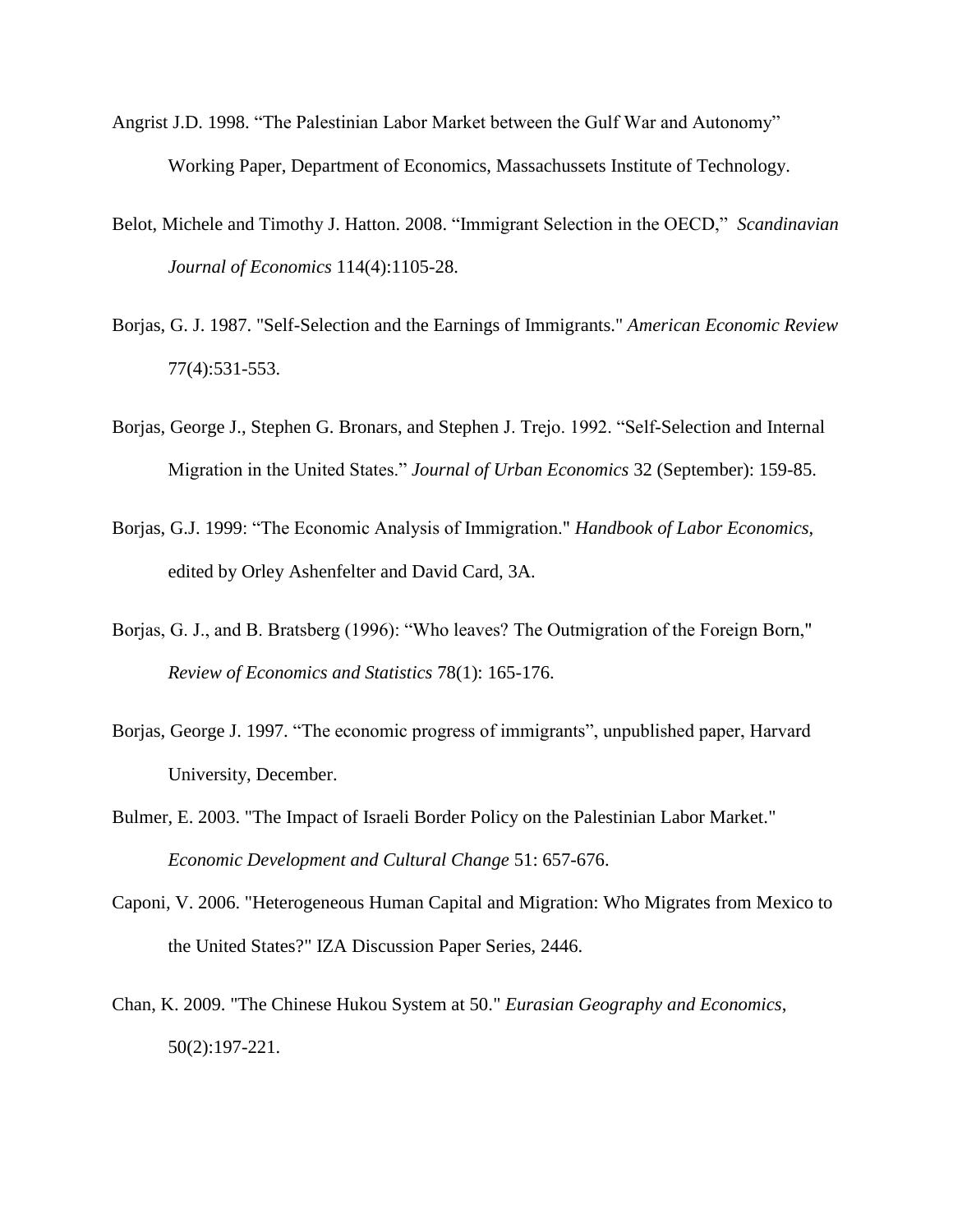- Chiquiar, D., and G. H. Hanson. 2005. "International Migration, Self-Selection, and the Distribution of Wages: Evidence from Mexico and the United States." *Journal of Political Economy* 113(2): 239-281.
- Chiswick, B. R. 1978. "The Effect of Americanization on the Earnings of Foreign-Born Men," *Journal of Political Economy* 86: 897-921.
- Chiswick, B.R. 1999. "Immigration Policy and Immigrant Quality. Are Immigrants Favorably Self-Selected?" *American Economic Review* 89(2):181-185.
- Chiswick, B.R. 2007. "Are Immigrants Favorably Self-Selected? An Economic Analysis" In *Migration Theory: Talking Across the Disciplines*, edited by Caroline D. Brettell and James F. Hollield, Second Edition.
- Dahlberg, Matz and Matias Eklöf. 2003. "Relaxing the IIA Assumption in Locational Choice Models: A Comparison between Conditional Logit Model, Mixed Logit, and Multinomial Probit Models," Working Paper, Department of Economics, Uppsala University.
- DiNardo, J., N. M. Fortin, and T. Lemieux. 1996."Labor Market Institutions and the Distribution of Wages. 1973-1992: A Semi-parametric Approach." *Econometrica* 64(5): 1001-44.
- Fernandez-Huertas Moraga, J. 2011."New Evidence on Emigrant Selection." *Review of Economics and Statistics* 93(1): 72-96.
- Fernandez-Huertas, Moraga J. 2009.: Wealth Constraints, Skill Prices, or Networks?: What Determines Emigrant Selection." Mimeo, Instituto de Analisis Economico.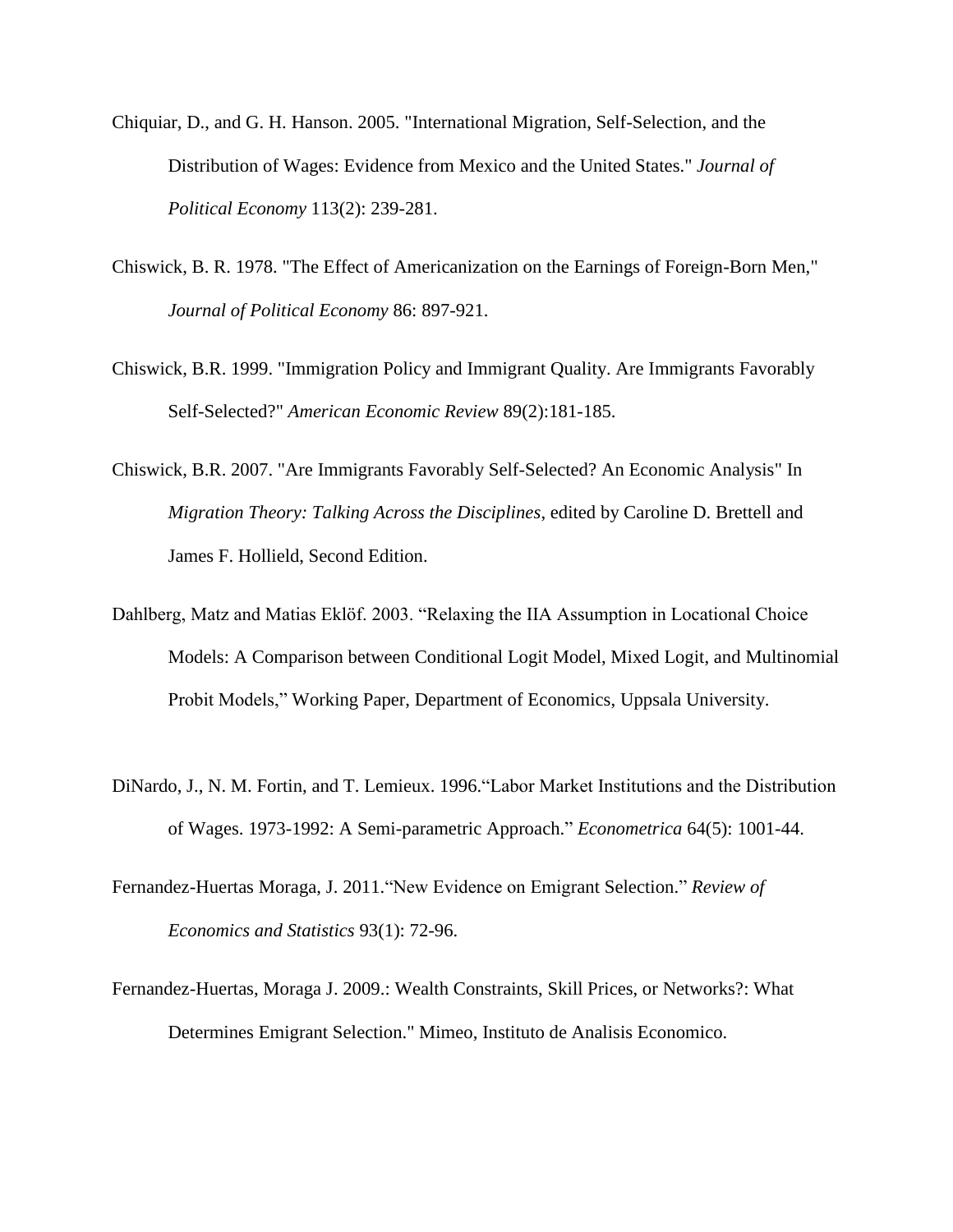- Fielding, D. & A. Shortland. 2005. "Are Americans more gung-ho than Europeans? Evidence from tourism in Israel during the Intifada" Discussion Papers 0506, University of Otago, New Zealand.
- Friedberg, R. 2000. "You Can"t Take It with You? Immigrant Assimilation and the Portability of Human Capital" *Journal of Labor Economics* 18(2): 221-51.
- Gould, Eric D & Moav, Omer, 2008. ["When is "Too Much" Inequality Not Enough? The](http://ideas.repec.org/p/cpr/ceprdp/6955.html)  [Selection of Israeli](http://ideas.repec.org/p/cpr/ceprdp/6955.html) Emigrants," [CEPR Discussion Papers](http://ideas.repec.org/s/cpr/ceprdp.html) 6955, C.E.P.R. Discussion Papers.
- Hamilton, B. and J. Whalley. 1984: Efficiency and Distributional Implications of Global Restrictions on Labour Mobility: Calculations and Policy Implications. *Journal of Development Economics* 14(1): 61-75.
- Iregui, A. 2003. "Efficiency Gains from the Elimination of Global Restrictions on Labour Mobility: An Analysis Using a Multiregional CGE Model.: Discussion Paper No. 2003/27, World Institute for Development Economic Research (UNU-WIDER).
- Liu, Z. 2005. Institution and Inequality: The Hukou System in China. *Journal of Comparative Economics* 33(1):133-57.
- Ibarraran, P., and D. Lubotsky. 2007. "Immigration and Self-Selection: New Evidence from the 2000 Mexican Census." In *Mexican Immigration to the United States*, edited by George J. Borjas.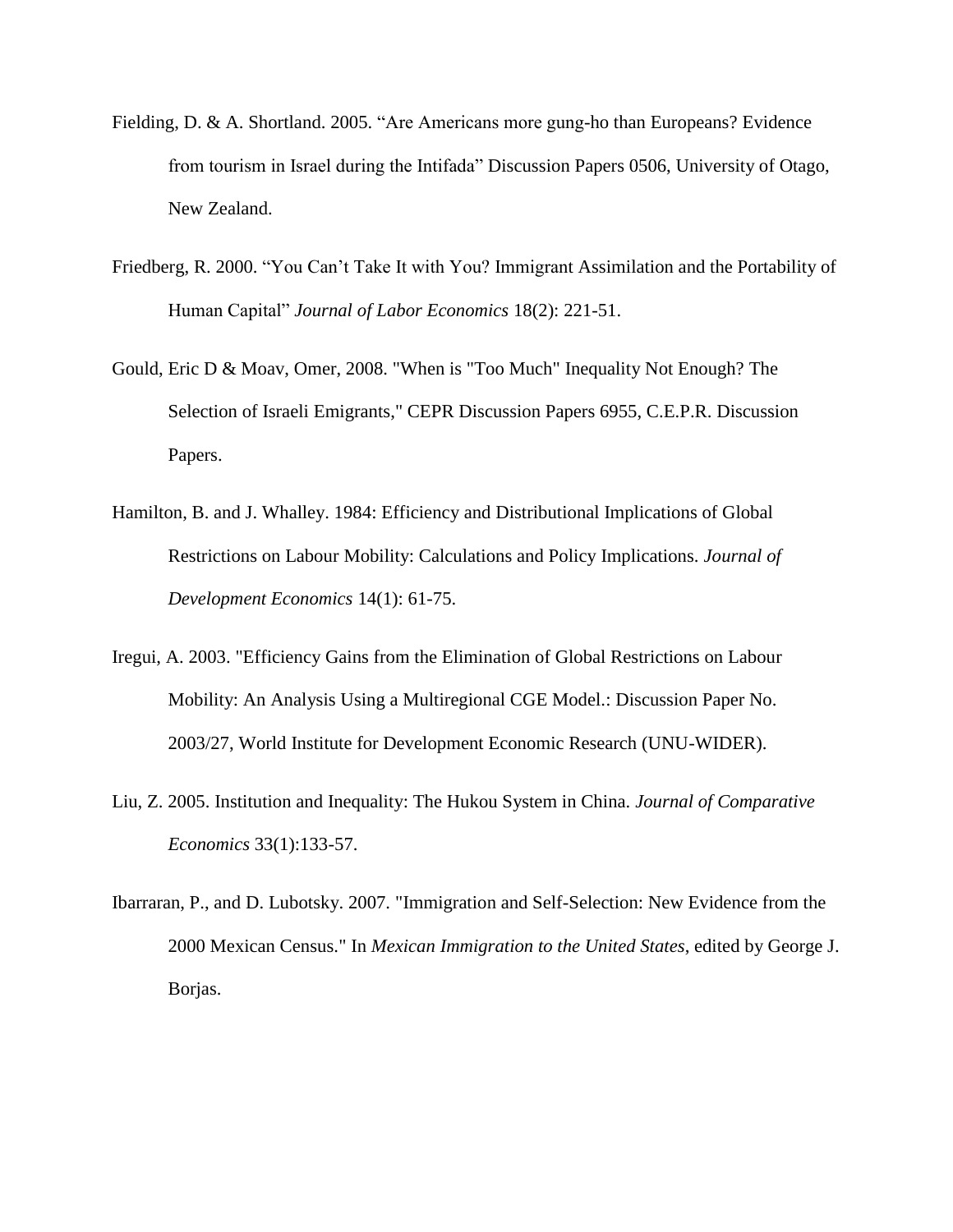- Iregui, A. 2003. "Efficiency Gains from the Elimination of Global Restrictions on Labour Mobility: An Analysis Using a Multiregional CGE Model." Discussion Paper No. 2003/27, World Institute for Development Economic Research (UNU-WIDER).
- McKenzie, D. and Rapoport, H. 2010. "Self-Selection Patterns in Mexico-U.S. Migration: The Role of Migration Networks." *Review of Economics and Statistics* 92(4): 811-821.
- McKenzie, D. and Rapoport, H. 2007. "Network Effects and the dynamics of Migration and Inequality: Theory and Evidence from Mexico" *Journal of Development Economics* 84(1):1-24.
- Merli, A. 2003. "Palestine, Economy, Development Aid and Higher Education in International Cooperation." Working Paper, Bethlehem Univeristy.
- Miaari S. and R. Sauer. 2006: The Labor Market Costs of Conflict: Closures, Foreign Workers and Palestinian Employment and Earnings. IZA Discussion Paper 2282, Bonn, Germany.
- Miaari, S. 2009: The Public-Private Wage Differential in the West Bank and Gaza Before and During the Second Intifada. European University Institute Working Paper, Florence, Italy.
- Munshi, Kaivan and Mark R. Rosenzweig. 2005. "Why Is Mobility In India So Low? Social Insurance, Inequality and Growth." NBER Working Paper No. 14850, Cambridge, MA.
- Orrenius, Pia M. and Madeline Zavodny. 2005."Self-Selection among Undocumented Immigrants from Mexico," *Journal of Development Economics* 78(1): 215-240.
- Rosenzweig, M. 2007. "Education and Migration: A Global Perspective," Mimeo, Yale University.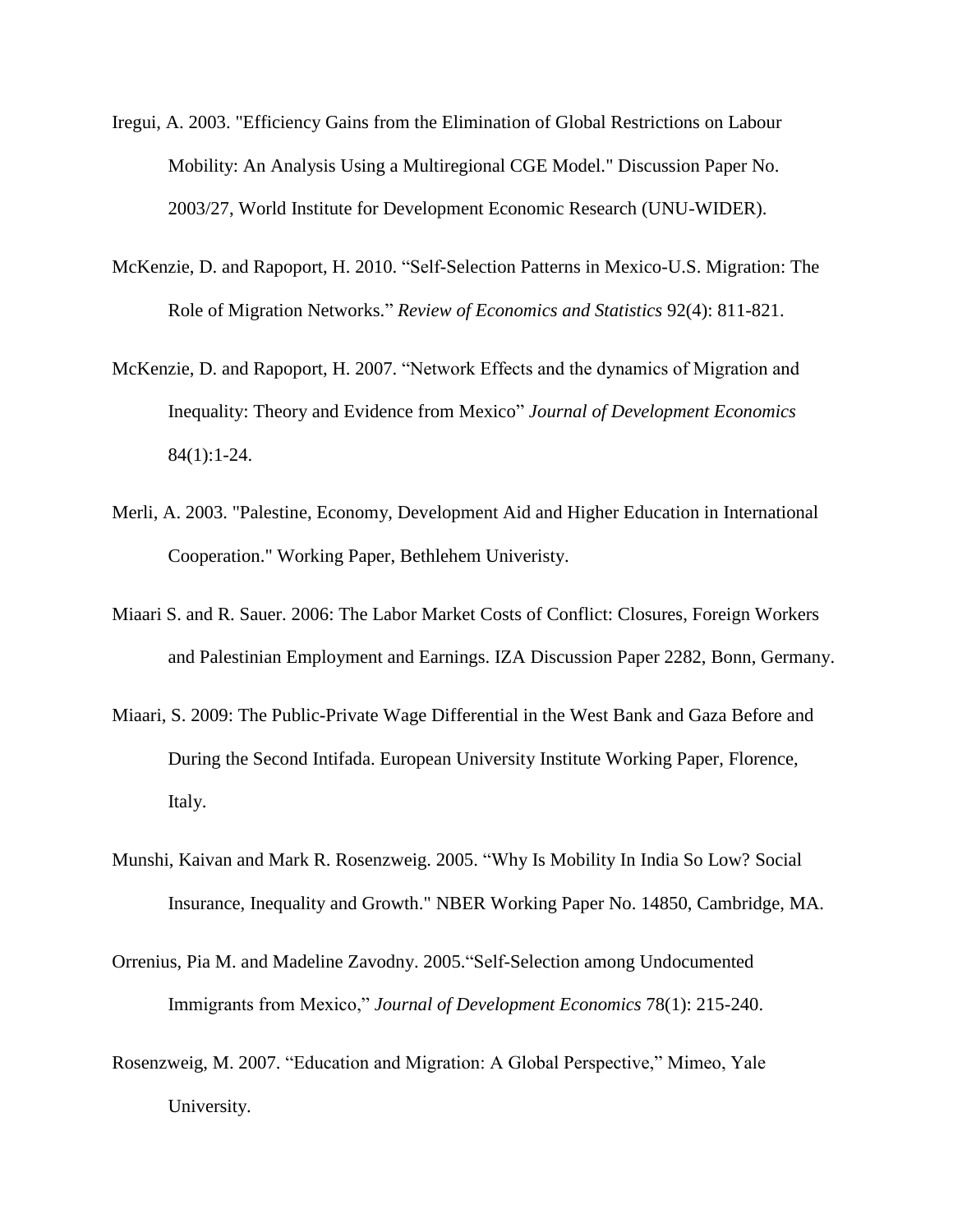- Roy, A. D. 1951. "Some Thoughts on the Distribution of Earnings," *Oxford Economic Papers* 3: 135-146.
- Sjaastad, Larry A. 1962. "The Costs and Returns of Human Migration", *Journal of Political Economy* 70: 80-93.
- Stark, O. 1991: *The Migration of Labor*. Oxford and Cambridge, MA.: Basil Blackwell.
- Stark, O., M. R. Gupta, and D. Levhari. 1991: "Equilibrium Urban Unemployment in Developing Countries: Is Migration the Culprit?" *Economics Letters* 37: 477-482.
- Todaro, M. P. 1969: "A Model of Labor Migration and Urban Unemployment in Less Developed Countries" *American Economic Review* 69: 486-499.
- Walmsley, T. and L. Winters. 2005. "Relaxing the Restrictions on the Temporary Movement of Natural Persons: A Simulation Analysis." *Journal of Economic Integration* 20(4): 688- 726.
- Whalley, J. and S. Zhang. 2007. "A Numerical Simulation Analysis of (Hukou) Labor Mobility Restrictions in China." *Journal of Development Economics* 83(2): 392-410.
- Wu, X. and D. Treiman. 2004. "The Household Registration System and Social Stratification in China:1955-1996" *Demography* 41(2): 363-84.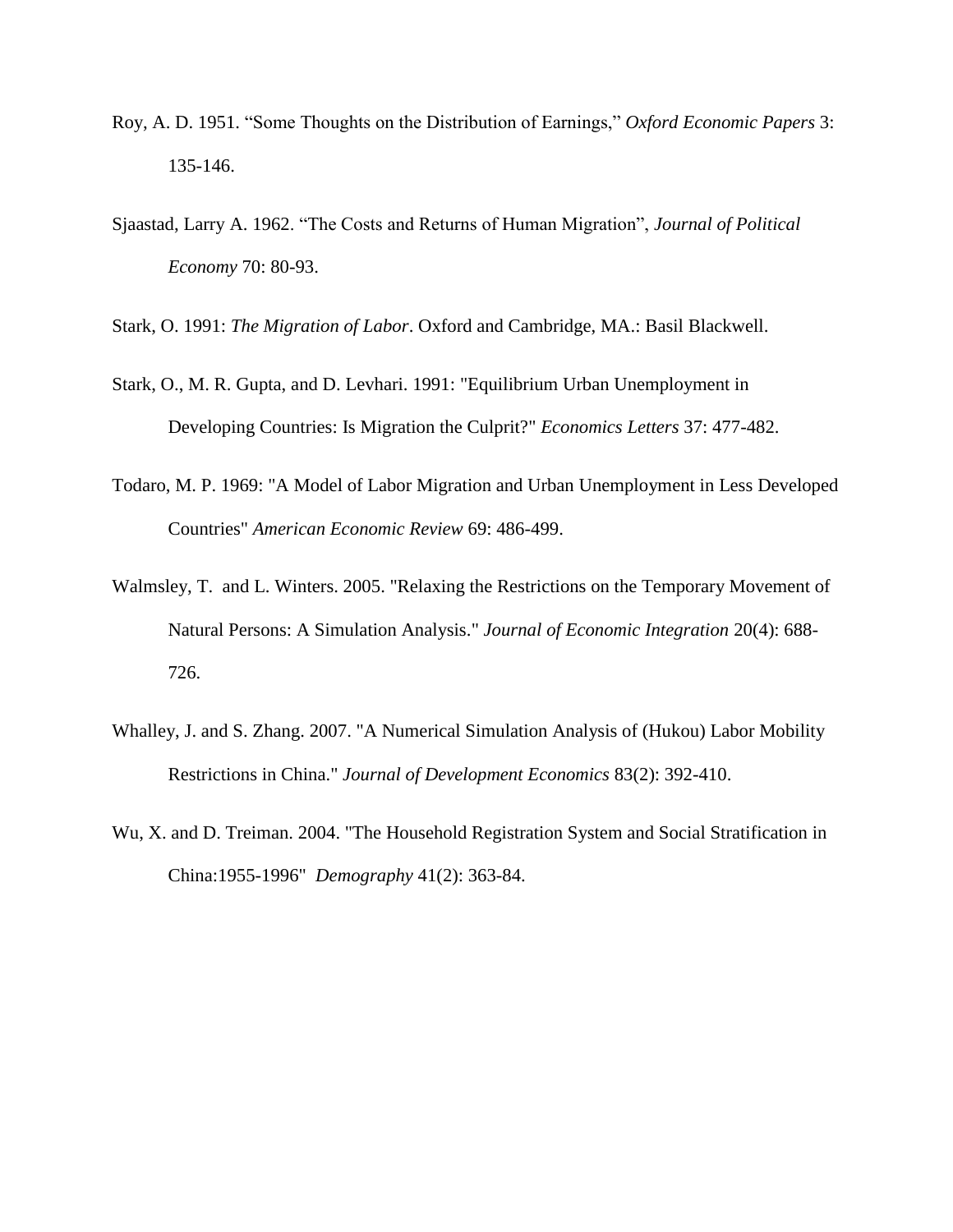| Socio-Economic          | Migrant           | <b>Stayers</b> | Return            | Migrant-       |
|-------------------------|-------------------|----------------|-------------------|----------------|
| Variables               |                   |                | Migrants          | <b>Stayers</b> |
| Age                     | 31.2              | 34.5           | 30.6              | 32.6           |
|                         | (9.94)            | (10.8)         | (9.72)            | (9.99)         |
| Years of schooling      | 9.27              | 11.6           | 9.26              | 9.29           |
|                         | (2.87)            | (3.88)         | (2.84)            | (2.87)         |
| Head of Household       | 0.585             | 0.644          | 0.563             | 0.637          |
|                         | (0.493)           | (0.479)        | (0.496)           | (0.481)        |
| Married                 | 0.648             | 0.711          | 0.647             | 0.709          |
|                         | (0.478)           | (0.454)        | (0.478)           | (0.454)        |
| Refugee                 | 0.436             | 0.443          | 0.405             | 0.396          |
|                         | (0.496)           | (0.497)        | (0.491)           | (0.489)        |
| Locality Type:          |                   |                |                   |                |
| Urban                   | 0.356             | 0.442          | 0.398             | 0.419          |
|                         | (0.479)           | (0.497)        | (0.490)           | (0.493)        |
| Rural                   | 0.512             | 0.409          | 0.509             | 0.469          |
|                         | (0.500)           | (0.492)        | (0.500)           | (0.499)        |
| <b>Refugee Camp</b>     | 0.132             | 0.149          | 0.094             | 0.112          |
|                         | (0.339)           | (0.356)        | (0.292)           | (0.315)        |
| Daily wage at quarter q | $\overline{21.7}$ | 19.0           | $\overline{27.5}$ | 30.9           |
| $(\$2005)$              | (10.4)            | (16.3)         | (10.8)            | (11.4)         |
| Daily wage at quarter   | 27.5              | 19.1           | 22.0              | 31.3           |
| $q+1$ (\$2005)          | (11.4)            | (17.6)         | (10.5)            | (12.8)         |
| Job Tenure in months    | 71.0              | 89.2           | 75.3              | 87.0           |
|                         | (82.2)            | (87.9)         | (78.0)            | (86.6)         |
| Work days/month         | 19.2              | 23.2           | 18.9              | 20.3           |
|                         | (6.54)            | (5.08)         | (6.21)            | (5.73)         |
| Hours Worked/Week       | 42.0              | 42.0           | 41.8              | 42.6           |
|                         | (13.0)            | (14.8)         | (12.6)            | (11.2)         |
| <b>Public Sector</b>    | 0.025             | 0.438          | 0.001             | 0.001          |
|                         | (0.157)           | (0.496)        | (0.038)           | (0.031)        |
| Sample Size             | 749               | 24230          | 692               | 7186           |

Table 1- Descriptive Statistics on Socio-Economic Variables

Source: Palestinian Labor Force Quarter Survey Data: 2000-2010 from the Palestinian Central Bureau of Statistics (PCBS).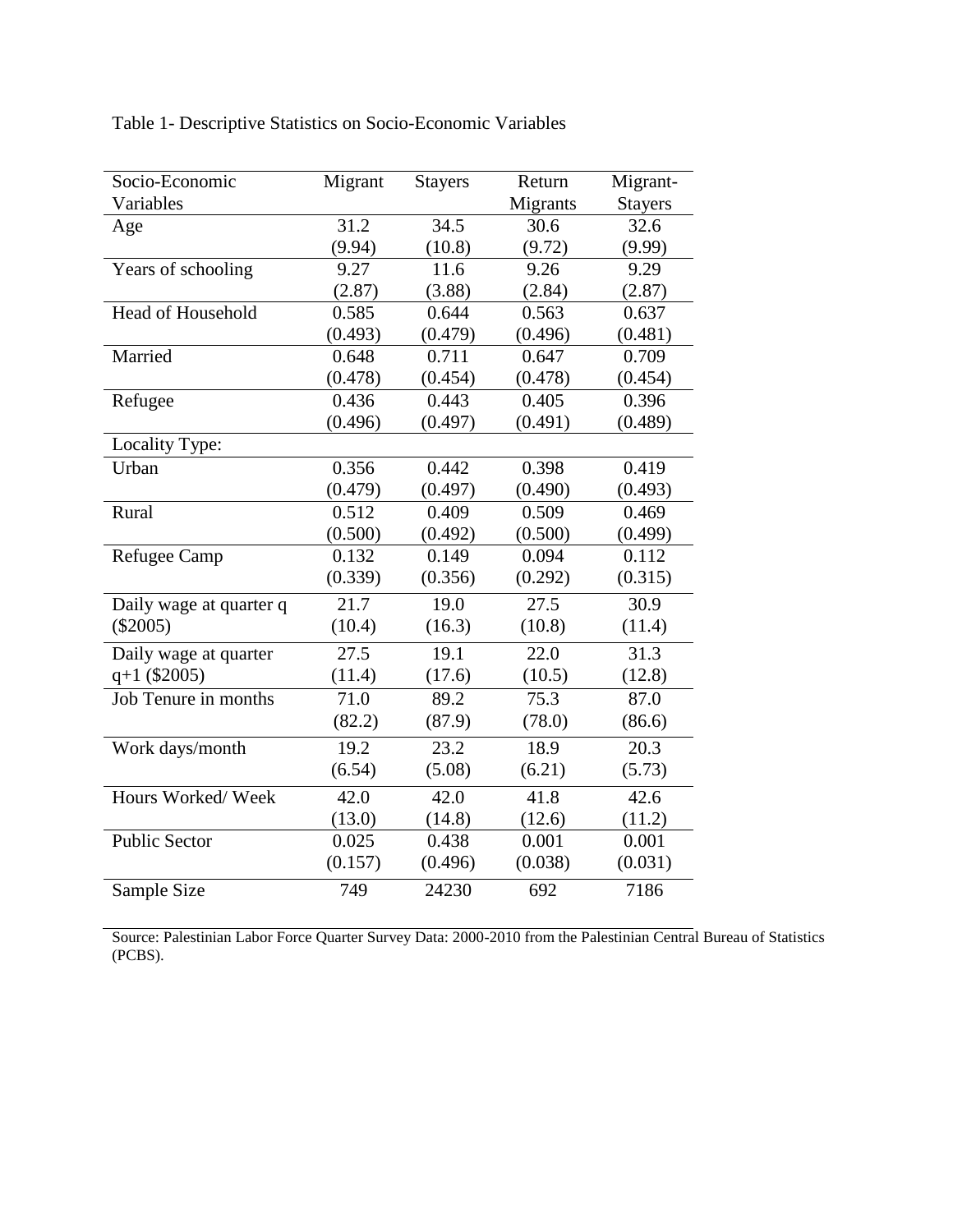Table 2- Descriptive Statistics on Commute Cost Variables

| <b>Commute Cost Variables</b> | Migrant        | <b>Stayers</b> | Return   | Migrant-       |
|-------------------------------|----------------|----------------|----------|----------------|
|                               |                |                | Migrants | <b>Stayers</b> |
| Region of Residence:          |                |                |          |                |
| Northern Region of            | 0.249          | 0.368          | 0.251    | 0.221          |
| <b>West Bank</b>              | (0.433)        | (0.482)        | (0.434)  | (0.415)        |
| Southern Region of            | 0.285          | 0.285          | 0.320    | 0.218          |
| <b>West Bank</b>              | (0.452)        | (0.452)        | (0.467)  | (0.413)        |
| Central Region of             | 0.209          | 0.246          | 0.176    | 0.185          |
| <b>West Bank</b>              | (0.407)        | (0.431)        | (0.381)  | (0.388)        |
| (Greater) Jerusalem           | 0.256          | 0.100          | 0.254    | 0.377          |
| of the West Bank              | (0.437)        | (0.301)        | (0.435)  | (0.485)        |
| District on Israeli Border    | 0.460          | 0.404          | 0.422    | 0.582          |
|                               | (0.499)        | (0.491)        | (0.494)  | (0.493)        |
| <b>Mobility Restrictions:</b> |                |                |          |                |
| Closure Days per Quarter      | 26.6           | 28.1           | 24.4     | 25.3           |
|                               | (29.4)         | (28.0)         | (28.4)   | (28.3)         |
| Closure Obstacles per         | 47.2           | 56.2           | 47.7     | 45.9           |
| district per Quarter          | (39.6)         | (46.2)         | (39.3)   | (37.3)         |
| North*Closure                 | 11.0           | 17.4           | 12.0     | 9.08           |
| Obstacles                     | (25.0)         | (33.1)         | (27.8)   | (23.8)         |
| South*Closure                 | 16.5           | 20.3           | 15.7     | 12.8           |
| Obstacles                     | (41.3)         | (46.7)         | (39.3)   | (38.7)         |
| Central*Closure               | 9.7            | 14.4           | 9.0      | 8.04           |
| Obstacles                     | (23.8)         | (30.3)         | (24.0)   | (20.7)         |
| ID type and Permit Status:    |                |                |          |                |
| Jerusalem ID card             |                |                | 0.189    | 0.354          |
| (JID)                         |                |                | (0.392)  | (0.478)        |
| West Bank (PA) ID with        | $-$            | $-$            | 0.288    | 0.334          |
| work permit                   |                |                | (0.453)  | (0.472)        |
| West Bank (PA) ID             | $\overline{a}$ | $-$            | 0.523    | 0.312          |
| without work permit           |                |                | (0.500)  | (0.463)        |
| Expected Wage Gain (in        | 0.191          | 0.186          | 0.136    | 0.212          |
| Logs US\$ 2005 Wage)          | (0.128)        | (0.150)        | (0.114)  | (0.166)        |
|                               |                |                |          |                |
| <b>Sample Size</b>            | 749            | 24230          | 692      | 7186           |

Source: Palestinian Labor Force Quarter Survey Data: 2000-2010 from the Palestinian Central Bureau of Statistics (PCBS). Data for the number of Closure Days are obtained from Btselem (Data available from 2000-2008 only) and Closure Obstacles are obtained from the United Nations Office of Coordination and Humanitarian Affairs (Data available from 2004-2010 only). Standard Deviations in parentheses.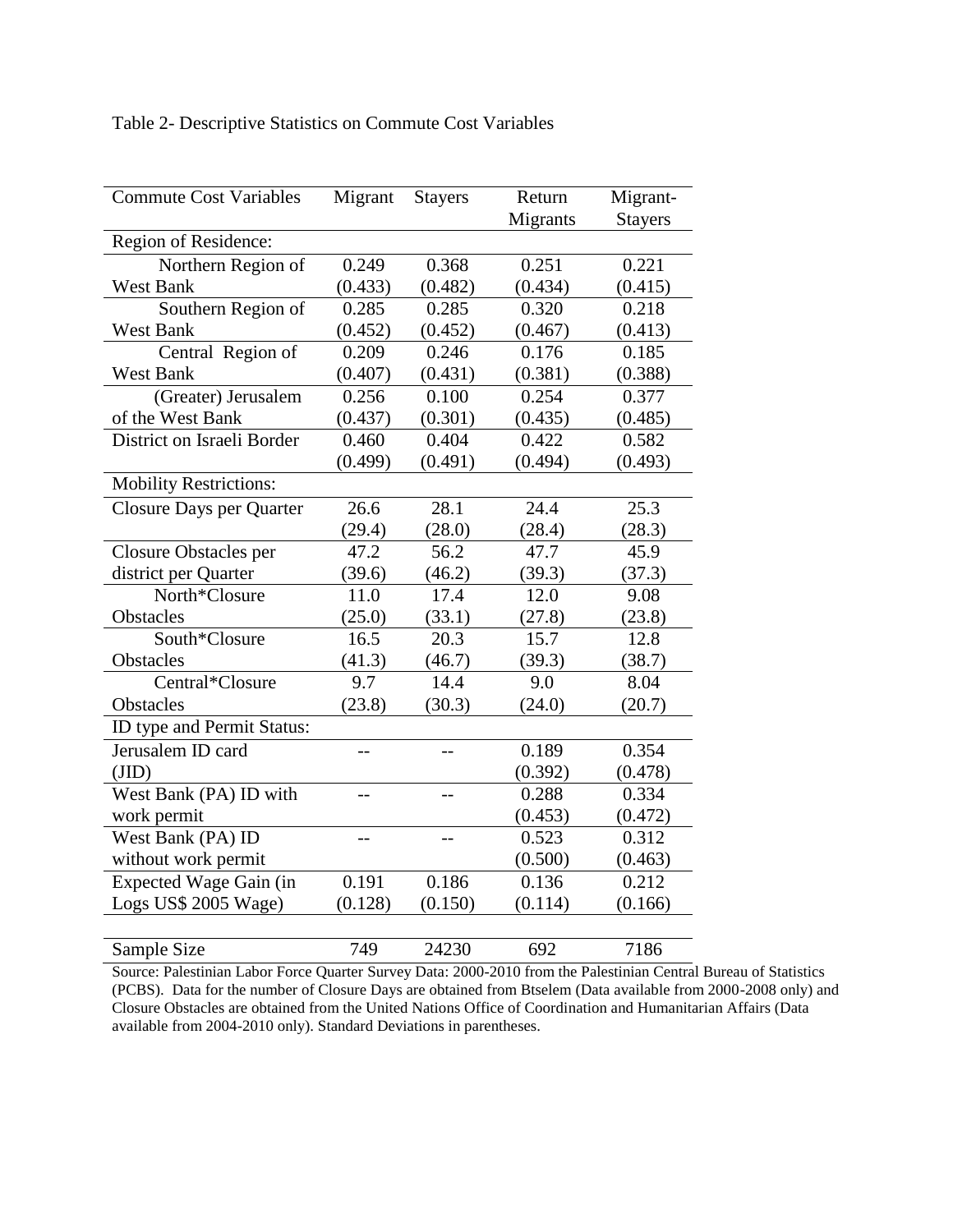| Probit $(Y=1)$ if       |                | <b>Migrants and Stayers</b> |             |             |  |
|-------------------------|----------------|-----------------------------|-------------|-------------|--|
| Migrants                |                | (Wage Earners Only)         |             |             |  |
| <b>Marginal Effects</b> | (1)            | (2)                         | (3)         | (4)         |  |
|                         |                |                             |             |             |  |
| <b>Expected Wage</b>    | 0.015          | 0.004                       | $-0.001$    | $-0.005$    |  |
| Gain                    | (0.009)        | (0.009)                     | (0.005)     | (0.005)     |  |
| Israeli Border          | $0.007***$     | $-0.003$                    | 0.002       | 0.003       |  |
|                         | (0.003)        | (0.004)                     | (0.002)     | (0.002)     |  |
|                         |                |                             |             |             |  |
| Closure                 |                | $0.056***$                  | $0.023***$  | $0.024***$  |  |
| Obstacles/100           |                | (0.011)                     | (0.006)     | (0.006)     |  |
|                         |                |                             |             |             |  |
| North*Closure           |                | $-0.076***$                 | $-0.035***$ | $-0.038***$ |  |
| Obstacles /100          |                | (0.011)                     | (0.006)     | (0.006)     |  |
|                         |                |                             |             |             |  |
| South*Closure           |                | $-0.064***$                 | $-0.027***$ | $-0.028***$ |  |
| Obstacles/100           |                | (0.011)                     | (0.006)     | (0.006)     |  |
|                         |                |                             |             |             |  |
| Central*Closure         |                | $-0.071***$                 | $-0.038***$ | $-0.039***$ |  |
| Obstacles/100           |                | (0.001)                     | (0.006)     | (0.006)     |  |
|                         |                |                             |             |             |  |
|                         |                |                             |             |             |  |
| Socio-Economic          | N <sub>o</sub> | N <sub>o</sub>              | Yes         | Yes         |  |
| Controls?               |                |                             |             |             |  |
| Observations            | 15520          | 15520                       | 15520       | 12956       |  |
|                         |                |                             |             |             |  |
| McFadden R2             | 0.003          | 0.023                       | 0.195       | 0.207       |  |

Table 3—How Do Politically-determined Barriers Affect the Migration Decision Relative to the Expected Wage Gain conditional on Socio-economic Characteristics (2004-2010)?

Source: Palestinian Labor Force Quarterly Survey Data: 2004-2010 from the Palestinian Central Bureau of Statistics (PCBS). The dependent variable in columns (1)-(3) is 1 if a West Bank resident is observed working in the West Bank in quarter q and working in Israel or the settlements in quarter  $q+1$  and 0 if observed working in the West Bank in both quarters. The dependent variable in column (4) is the same as the dependent variable in columns (1)- (3) but the sample is restricted to full-time workers only. Omitted categories include those who do not live in a district that borders Israel; for the region of residence, the omitted category is the Greater Jerusalem Area. Socioeconomic controls include years of schooling, experience, experience squared, marital status, locality type (urban, rural, refugee camp), sector (public or private), six industry dummies and seven occupation dummies. (Standard errors in parentheses\*\*\*  $p < 0.01$ , \*\*  $p < 0.05$ , \*  $p < 0.1$ )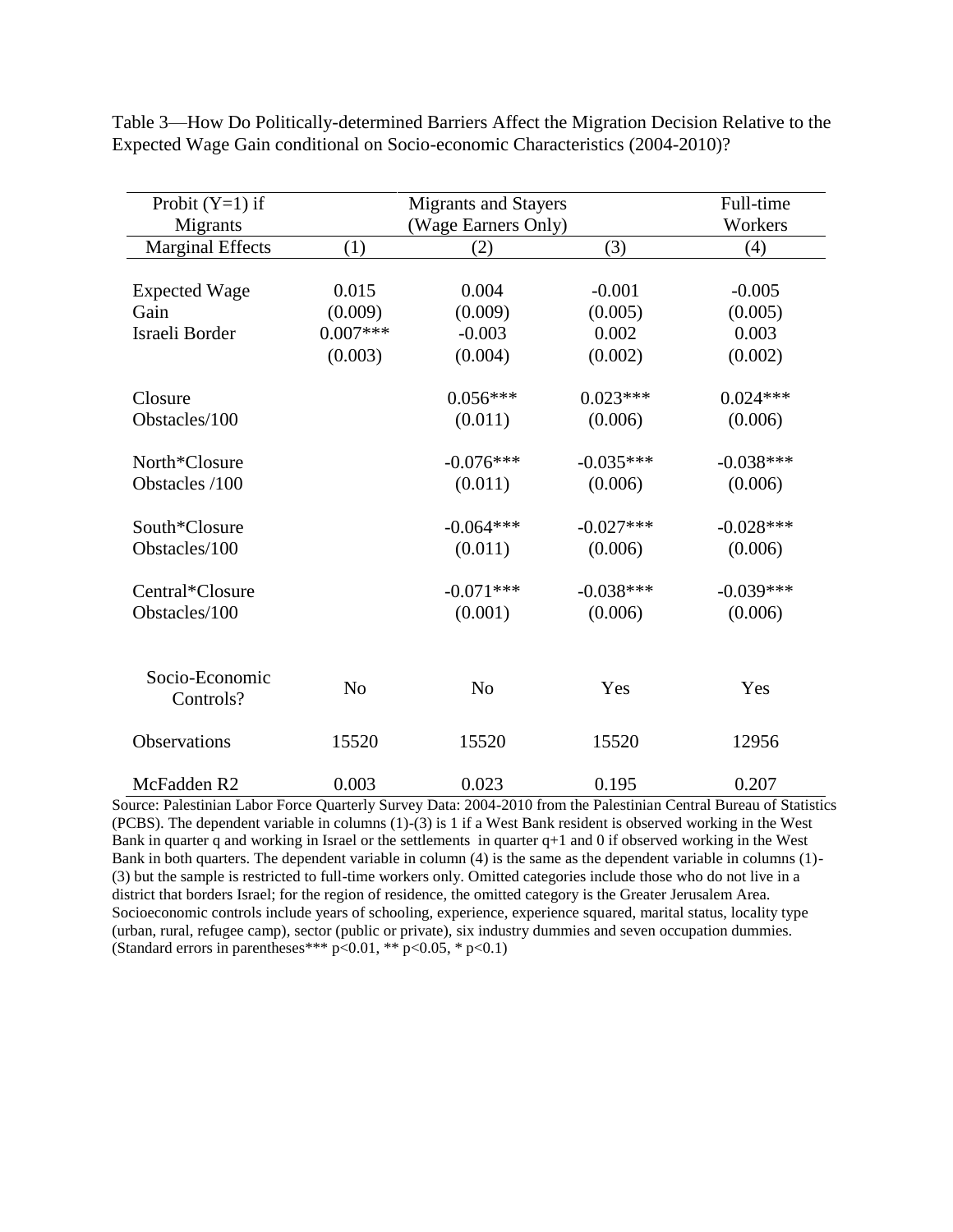| Full-time   |                                                                  |                                                                                                                |                                                                                                                                                                                |                                                                                                                                                                                   |  |  |
|-------------|------------------------------------------------------------------|----------------------------------------------------------------------------------------------------------------|--------------------------------------------------------------------------------------------------------------------------------------------------------------------------------|-----------------------------------------------------------------------------------------------------------------------------------------------------------------------------------|--|--|
|             |                                                                  |                                                                                                                |                                                                                                                                                                                |                                                                                                                                                                                   |  |  |
|             |                                                                  |                                                                                                                |                                                                                                                                                                                | Workers<br>(5)                                                                                                                                                                    |  |  |
|             |                                                                  |                                                                                                                |                                                                                                                                                                                | $-0.193***$                                                                                                                                                                       |  |  |
|             |                                                                  |                                                                                                                |                                                                                                                                                                                | (0.029)                                                                                                                                                                           |  |  |
|             |                                                                  |                                                                                                                |                                                                                                                                                                                |                                                                                                                                                                                   |  |  |
| $-0.037***$ | $-0.050***$                                                      | $-0.041***$                                                                                                    | $-0.034**$                                                                                                                                                                     | $-0.033**$                                                                                                                                                                        |  |  |
| (0.008)     | (0.014)                                                          | (0.013)                                                                                                        | (0.014)                                                                                                                                                                        | (0.015)                                                                                                                                                                           |  |  |
|             |                                                                  |                                                                                                                |                                                                                                                                                                                | $-0.033*$                                                                                                                                                                         |  |  |
|             |                                                                  | (0.015)                                                                                                        | (0.015)                                                                                                                                                                        | (0.018)                                                                                                                                                                           |  |  |
|             |                                                                  |                                                                                                                |                                                                                                                                                                                | $-0.046***$                                                                                                                                                                       |  |  |
|             |                                                                  |                                                                                                                |                                                                                                                                                                                |                                                                                                                                                                                   |  |  |
|             |                                                                  |                                                                                                                |                                                                                                                                                                                | (0.010)                                                                                                                                                                           |  |  |
|             | 0.035                                                            | 0.050                                                                                                          | 0.044                                                                                                                                                                          | $-0.000$                                                                                                                                                                          |  |  |
|             | (0.032)                                                          | (0.043)                                                                                                        | (0.043)                                                                                                                                                                        | (0.047)                                                                                                                                                                           |  |  |
|             |                                                                  |                                                                                                                |                                                                                                                                                                                | 0.027                                                                                                                                                                             |  |  |
|             | (0.032)                                                          | (0.043)                                                                                                        | (0.044)                                                                                                                                                                        | (0.048)                                                                                                                                                                           |  |  |
|             |                                                                  |                                                                                                                |                                                                                                                                                                                |                                                                                                                                                                                   |  |  |
|             |                                                                  |                                                                                                                |                                                                                                                                                                                | $-0.001$                                                                                                                                                                          |  |  |
|             |                                                                  |                                                                                                                |                                                                                                                                                                                | (0.0476)                                                                                                                                                                          |  |  |
|             | 0.001                                                            | 0.009                                                                                                          | 0.003                                                                                                                                                                          | 0.059                                                                                                                                                                             |  |  |
|             |                                                                  |                                                                                                                |                                                                                                                                                                                | (0.044)                                                                                                                                                                           |  |  |
|             |                                                                  |                                                                                                                |                                                                                                                                                                                |                                                                                                                                                                                   |  |  |
|             |                                                                  |                                                                                                                |                                                                                                                                                                                |                                                                                                                                                                                   |  |  |
|             |                                                                  |                                                                                                                |                                                                                                                                                                                | Yes                                                                                                                                                                               |  |  |
|             |                                                                  |                                                                                                                |                                                                                                                                                                                | 4008                                                                                                                                                                              |  |  |
|             |                                                                  |                                                                                                                |                                                                                                                                                                                | 0.062                                                                                                                                                                             |  |  |
|             | (1)<br>$-0.214***$<br>(0.026)<br>N <sub>o</sub><br>4733<br>0.036 | (2)<br>$-0.214***$<br>(0.027)<br>$-0.021$<br>$-0.039$<br>(0.033)<br>(0.027)<br>N <sub>o</sub><br>4733<br>0.038 | (Wage Earners Only)<br>(3)<br>$-0.200***$<br>(0.027)<br>$-0.042***$<br>$-0.054***$<br>(0.008)<br>$-0.029$<br>$-0.056$<br>(0.043)<br>(0.039)<br>N <sub>o</sub><br>4733<br>0.051 | Return-Migrants / Migrant-Stayers<br>(4)<br>$-0.204***$<br>(0.027)<br>$-0.052***$<br>$-0.048***$<br>(0.009)<br>$-0.015$<br>$-0.054$<br>(0.044)<br>(0.039)<br>Yes<br>4733<br>0.064 |  |  |

Table 4-- How Do Politically-determined Barriers Affect the Return-Migration Decision Relative to the Expected Wage Gain conditional on Socio-economic Characteristics (2004-2010)?

Source: Palestinian Labor Force Quarterly Survey Data: 2004-2010. The dependent variable in columns (1)-(4) is 1 if a West Bank resident is observed working in Israel or the settlements in quarter q and working in the West Bank in quarter q+1 and 0 if observed working in Israel or the settlements in both quarters. The dependent variable in column (5) is the same as the dependent variable in columns (1)-(4) but the sample is restricted to full-time workers only. Omitted categories include those who do not live in a district that borders Israel, and individuals who work in Israel without a work permit; for the region of residence, the omitted category is the Greater Jerusalem Area. Socioeconomic controls include years of schooling, experience, experience squared, marital status, locality type (urban, rural, refugee camp), sector (public or private), six industry dummies and seven occupation dummies. (Standard errors in parentheses\*\*\*  $p < 0.01$ , \*\*  $p < 0.05$ , \*  $p < 0.1$ )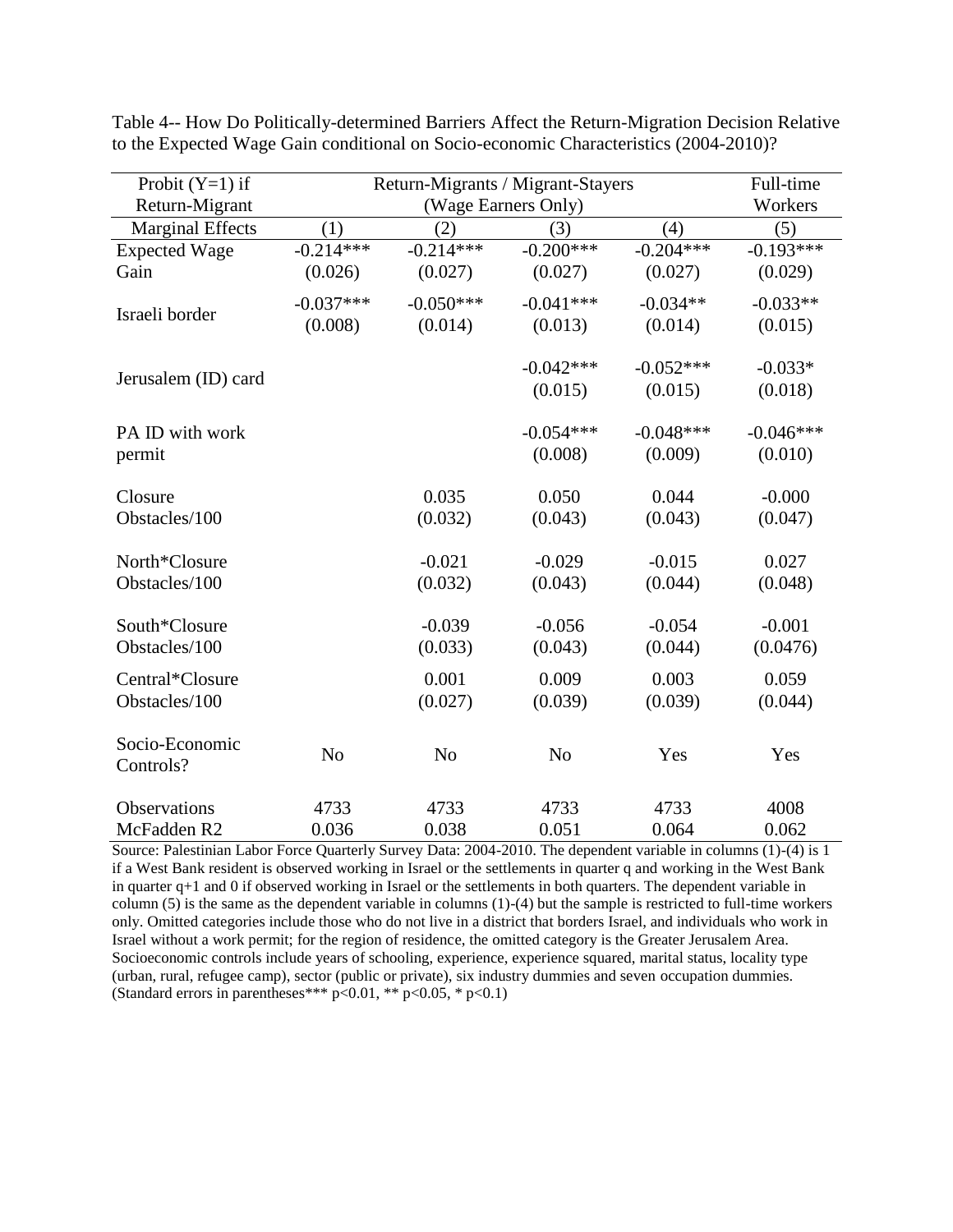| Probit $(Y=1)$ if           | <b>Migrants and Stayers</b> | Full-time           |             |             |  |  |
|-----------------------------|-----------------------------|---------------------|-------------|-------------|--|--|
| Migrants                    |                             | (Wage Earners only) |             |             |  |  |
| <b>Marginal Effects</b>     | (1)                         | (2)                 | (3)         | (4)         |  |  |
|                             |                             |                     |             |             |  |  |
| <b>Expected Wage</b>        | $0.110***$                  | $0.083***$          | $0.039***$  | $0.031***$  |  |  |
| Gain                        | (0.012)                     | (0.012)             | (0.007)     | (0.006)     |  |  |
| Israeli border              | $0.017***$                  | $-0.003$            | $0.006**$   | $0.006**$   |  |  |
|                             | (0.004)                     | (0.005)             | (0.003)     | (0.003)     |  |  |
| Closure                     |                             | $0.099***$          | $0.039***$  | $0.036***$  |  |  |
| Obstacles/100               |                             | (0.015)             | (0.008)     | (0.008)     |  |  |
| North*Closure               |                             | $-0.128***$         | $-0.054***$ | $-0.050***$ |  |  |
| Obstacles/100               |                             | (0.015)             | (0.008)     | (0.008)     |  |  |
| South*Closure               |                             | $-0.113***$         | $-0.046***$ | $-0.040***$ |  |  |
| Obstacles/100               |                             | (0.015)             | (0.008)     | (0.008)     |  |  |
| Central*Closure             |                             | $-0.117***$         | $-0.061***$ | $-0.055***$ |  |  |
| Obstacles                   |                             | (0.013)             | (0.008)     | (0.008)     |  |  |
| Socio-Economic<br>Controls? | N <sub>o</sub>              | N <sub>o</sub>      | Yes         | Yes         |  |  |
| Observations                | 13482                       | 13482               | 13482       | 11229       |  |  |
| McFadden R2                 | 0.022                       | 0.047               | 0.233       | 0.245       |  |  |

Table 5—Robustness Checks I- Is the Analysis Sensitive to Differences in the Definition of a Migrant (Observed working in Israel one year after observed working in the West Bank)?

Source: Palestinian Labor Force Quarterly Survey Data: 2004-2010 from the Palestinian Central Bureau of Statistics (PCBS). The dependent variable in columns (1)-(2) is 1 if a West Bank resident is observed working in the West Bank in year y and working in Israel or the settlements in year y+1 and 0 if observed working in the West Bank in both years. The dependent variable in column (3) is the same as the dependent variable in columns (1)-(2) but the sample is restricted to full-time workers only. Omitted categories include those who do not live in a district that borders Israel; for the region of residence, the omitted category is the Greater Jerusalem Area. Socio-economic controls include years of schooling, experience, experience squared, marital status, locality type (urban, rural, refugee camp), sector (public or private), six industry dummies and seven occupation dummies. (Standard errors in parentheses\*\*\*  $p < 0.01$ , \*\*  $p < 0.05$ , \*  $p < 0.1$ )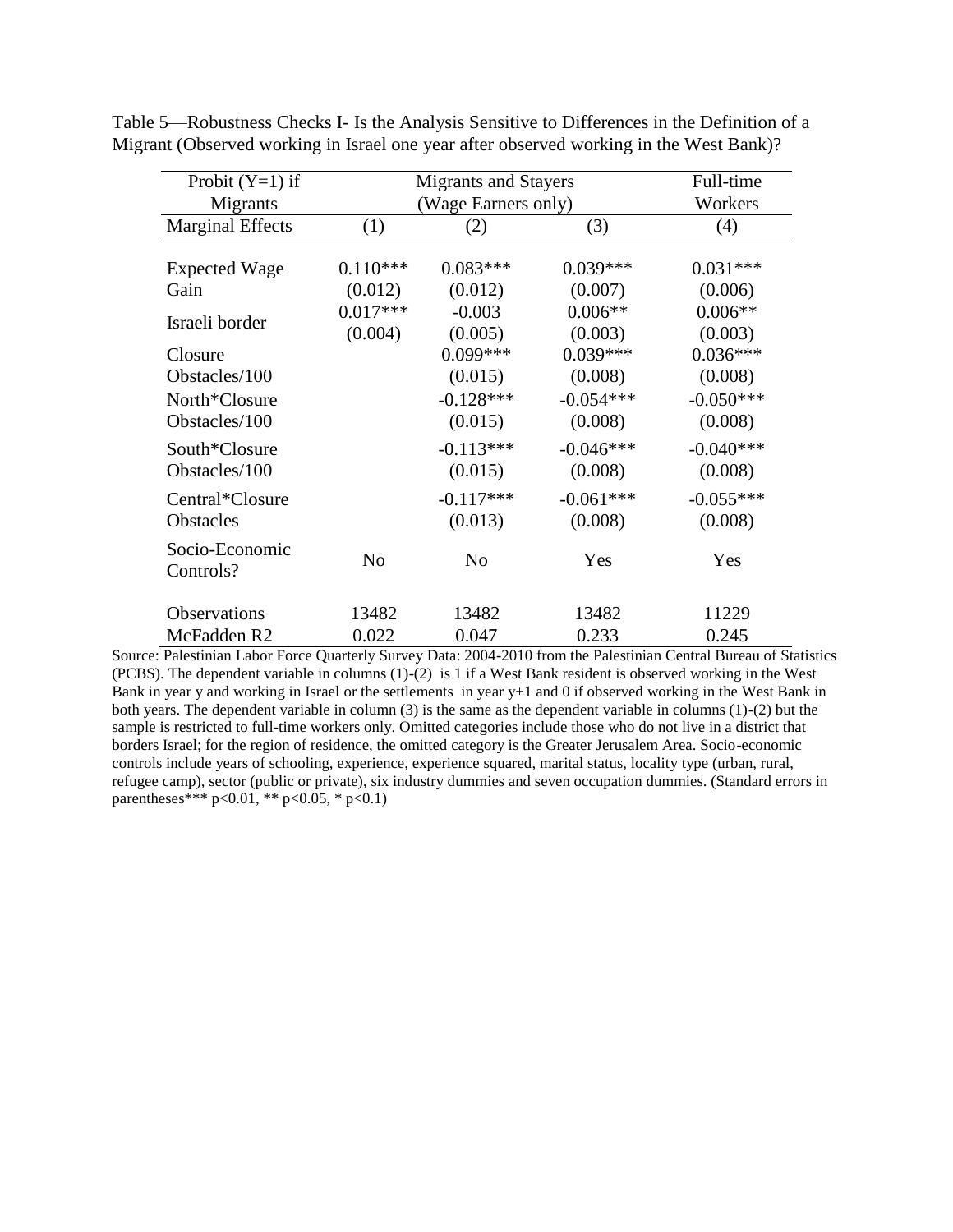| Probit $(Y=1)$ if           |                | Return-Migrants/Migrant-Stayers | Full-time<br>Workers |             |             |  |  |
|-----------------------------|----------------|---------------------------------|----------------------|-------------|-------------|--|--|
| Return-Migrant              |                | (Wage Earners Only)             |                      |             |             |  |  |
| Marginal Effects            | (1)            | (2)                             | (3)                  | (4)         | (5)         |  |  |
|                             |                |                                 |                      |             |             |  |  |
| <b>Expected Wage</b>        | $-0.301***$    | $-0.292***$                     | $-0.268***$          | $-0.276***$ | $-0.264***$ |  |  |
| Gain                        | (0.028)        | (0.028)                         | (0.029)              | (0.029)     | (0.030)     |  |  |
| Israeli border              | $-0.017$       | $-0.013$                        | $-0.001$             | 0.009       | 0.006       |  |  |
|                             | (0.010)        | (0.016)                         | (0.015)              | (0.015)     | (0.016)     |  |  |
| Jerusalem (ID) card         |                |                                 | $-0.080***$          | $-0.114***$ | $-0.098***$ |  |  |
|                             |                |                                 | (0.018)              | (0.018)     | (0.021)     |  |  |
| PA ID with permit           |                |                                 | $-0.074***$          | $-0.073***$ | $-0.076***$ |  |  |
|                             |                |                                 | (0.011)              | (0.011)     | (0.012)     |  |  |
| Closure                     |                | $-0.039$                        | 0.023                | 0.018       | $-0.084$    |  |  |
| Obstacles/100               |                | (0.040)                         | (0.055)              | (0.055)     | (0.061)     |  |  |
|                             |                |                                 |                      |             |             |  |  |
| North*Closure               |                | 0.015                           | $-0.0452$            | $-0.032$    | 0.048       |  |  |
| Obstacles/100               |                | (0.040)                         | (0.056)              | (0.056)     | (0.062)     |  |  |
| South*Closure               |                | 0.035                           | $-0.029$             | $-0.021$    | 0.083       |  |  |
| Obstacles/100               |                | (0.041)                         | (0.055)              | (0.056)     | (0.062)     |  |  |
| Central*Closure             |                | 0.048                           | $-0.014$             | $-0.005$    | 0.081       |  |  |
| Obstacles/100               |                | (0.034)                         | (0.050)              | (0.0505)    | (0.057)     |  |  |
|                             |                |                                 |                      |             |             |  |  |
| Socio-Economic<br>Controls? | N <sub>o</sub> | N <sub>o</sub>                  | N <sub>o</sub>       | Yes         | Yes         |  |  |
|                             |                |                                 |                      |             |             |  |  |
| <b>Observations</b>         | 4163           | 4163                            | 4163                 | 4163        | 3532        |  |  |
| McFadden R2                 | 0.041          | 0.042                           | 0.057                | 0.079       | 0.088       |  |  |

Table 6-- Robustness Checks I-- Is the Analysis Sensitive to Differences in the Definition of a Return-Migrant (Observed working in the West Bank one year after observed working in Israel)?

Source: Palestinian Labor Force Quarterly Survey Data: 2004-2010. The dependent variable in columns (1)-(3) is 1 if a West Bank resident is observed working in Israel or the settlements in year y and working in the West Bank in year y+1 and 0 if observed working in Israel or the settlements in both years. The dependent variable in column (4) is the same as the dependent variable in columns (1)-(3) but the sample is restricted to full-time workers only. Omitted categories include those who do not live in a district that borders Israel, and individuals who work in Israel without a work permit; for the region of residence, the omitted category is the Greater Jerusalem Area. Socioeconomic controls include years of schooling, experience, experience squared, marital status, locality type (urban, rural, refugee camp), sector (public or private), six industry dummies and seven occupation dummies. (Standard errors in parentheses\*\*\*  $p < 0.01$ , \*\*  $p < 0.05$ , \*  $p < 0.1$ )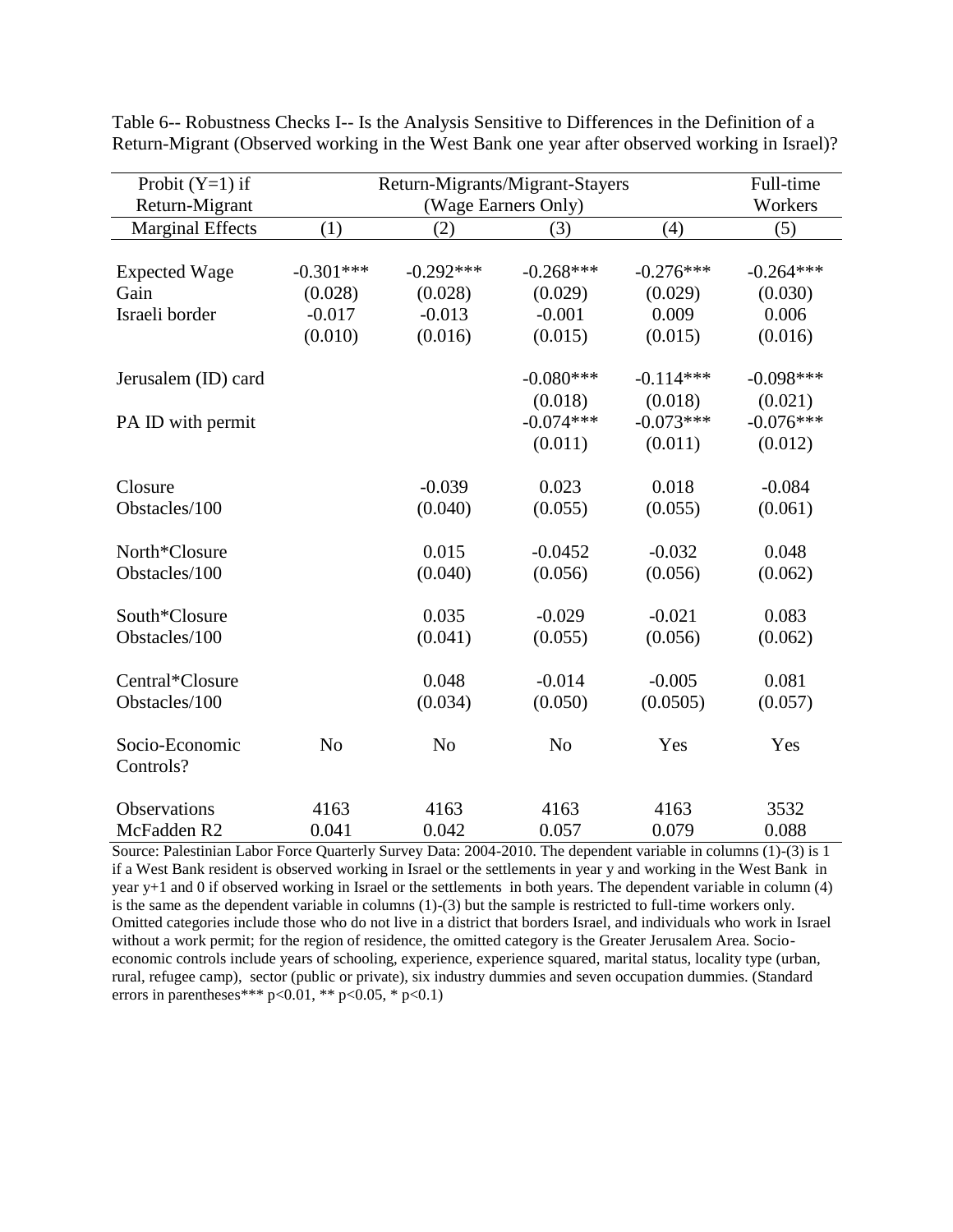|                         | Probit $(Y=1)$ if Works in Israel/Settlements |             |             |  |  |
|-------------------------|-----------------------------------------------|-------------|-------------|--|--|
|                         | <b>PLFS</b>                                   | <b>PLFS</b> | SSJ         |  |  |
| <b>Marginal Effects</b> | (1)                                           | (2)         | (3)         |  |  |
| Years of schooling      | $0.005*$                                      | $-0.006$    | $-0.008$    |  |  |
|                         | (0.003)                                       | (0.010)     | (0.006)     |  |  |
| Experience              | 0.004                                         | 0.012       | $-0.003$    |  |  |
|                         | (0.003)                                       | (0.011)     | (0.005)     |  |  |
| Experience^2            | $-0.000$                                      | $-0.000*$   | $-0.000$    |  |  |
|                         | (0.000)                                       | (0.000)     | (0.000)     |  |  |
| Refugee                 | 0.004                                         | 0.072       | $-0.052$    |  |  |
|                         | (0.018)                                       | (0.061)     | (0.032)     |  |  |
| Married                 | $0.044*$                                      | 0.003       | 0.018       |  |  |
|                         | (0.024)                                       | (0.091)     | (0.050)     |  |  |
| Head of household       | $-0.030$                                      | $-0.147*$   | 0.063       |  |  |
|                         | (0.027)                                       | (0.087)     | (0.048)     |  |  |
| Rural                   | $-0.017$                                      | $-0.253***$ | $-0.115***$ |  |  |
|                         | (0.014)                                       | (0.059)     | (0.035)     |  |  |
| Camp                    | $-0.050**$                                    | $-0.125$    | 0.070       |  |  |
|                         | (0.021)                                       | (0.083)     | (0.062)     |  |  |
| Work in Private Sector  | $-0.052*$                                     | $-0.268***$ | $-0.548***$ |  |  |
|                         | (0.031)                                       | (0.070)     | (0.018)     |  |  |
| Agriculture             | $0.595***$                                    |             | 0.196       |  |  |
|                         | (0.0515)                                      |             | (0.136)     |  |  |
| Manufacturing           | $0.313***$                                    | $0.335***$  | $0.326***$  |  |  |
|                         | (0.0461)                                      | (0.0695)    | (0.0561)    |  |  |
| Construction            | $0.443***$                                    | $0.277***$  | $0.400***$  |  |  |
|                         | (0.0452)                                      | (0.0760)    | (0.0470)    |  |  |
| Commerce                | $0.406***$                                    | $0.434***$  | $0.344***$  |  |  |
|                         | (0.0477)                                      | (0.0606)    | (0.0460)    |  |  |
| Transportation          | 0.0439                                        | $-0.0496$   | $0.165*$    |  |  |
|                         | (0.0548)                                      | (0.126)     | (0.0928)    |  |  |
| Observations            | 3475                                          | 522         | 1567        |  |  |
| McFadden R2             | 0.207                                         | 0.064       | 0.195       |  |  |

Table 7—How Comparable are the Palestinian Labor Force Survey (PLFS) and the Social Survey of Jerusalem (SSJ) for the year 2005?

Source: Palestinian Labor Force Quarterly Survey Data: 2004-2010 from the Palestinian Central Bureau of Statistics (PCBS). The dependent variable in columns (1)-(3) is 1 if a resident works in Israel/settlements in the year 2005.The data in columns(1) and (2) is taken from the 2005 wave of the *Palestinian Labor Force Survey* and the sample in column (2) is restricted to Jerusalem residents. The data in column (3) is taken from the 2005 wave of the *Social Survey of Jerusalem*. Controls also include seven occupation dummies (Standard errors in parentheses\*\*\* p<0.01, \*\*  $p < 0.05$ , \*  $p < 0.1$ )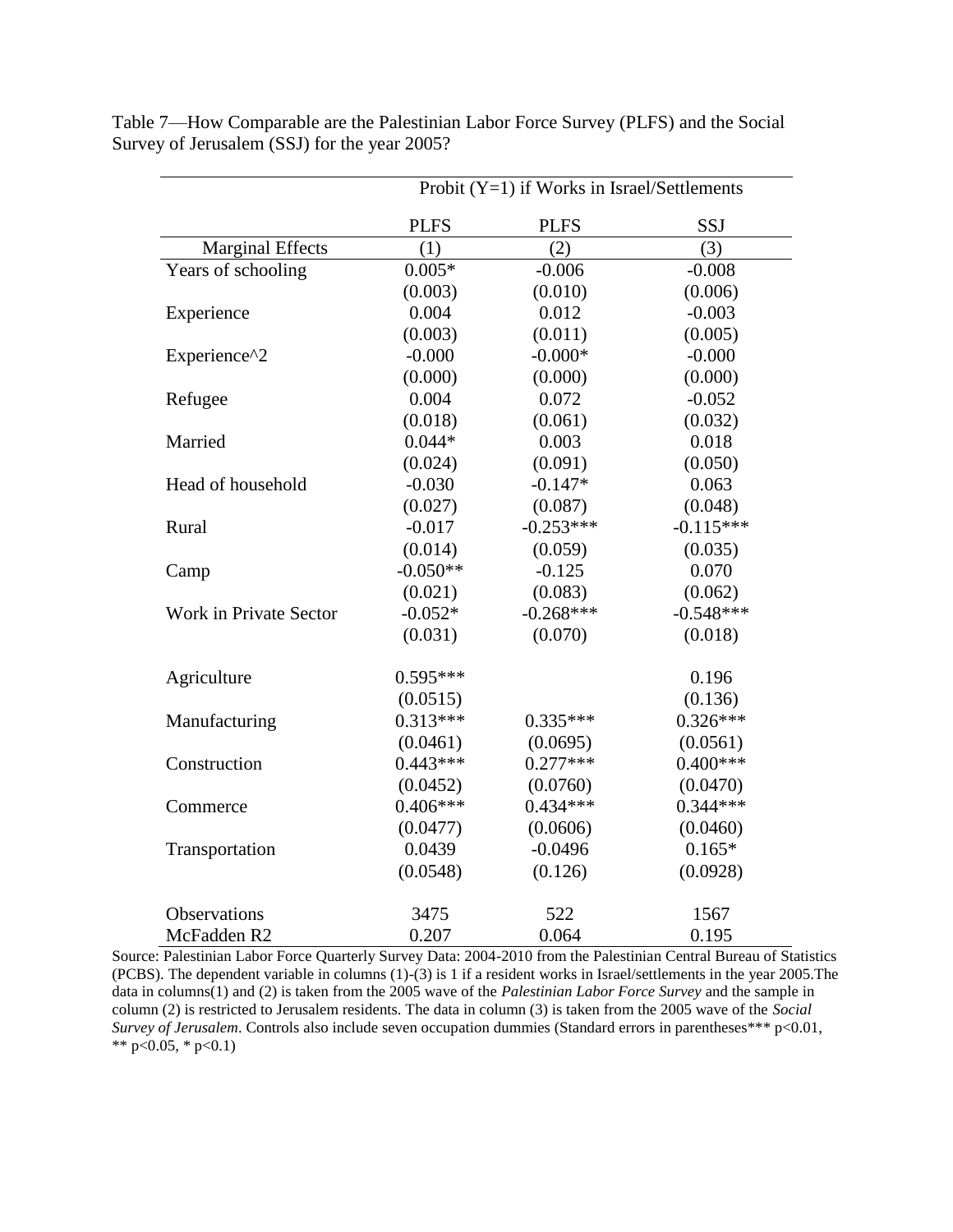Table 8-- Robustness Checks II-- Is the Analysis Sensitive to Differences in the Definition of a Migrant--Working in Israel vs. the Settlements--(Jerusalem Residents-2005)?

| Multinomial Logit-<br><b>Marginal Effects</b> | All Wage Earners |                       |                        |                        | <b>Full-time Workers</b> |                        |
|-----------------------------------------------|------------------|-----------------------|------------------------|------------------------|--------------------------|------------------------|
|                                               | Settlements      | <b>Israel</b>         | <b>Settlements</b>     | <b>Israel</b>          | <b>Settlements</b>       | Israel                 |
|                                               | (1)              | (2)                   | (3)                    | (4)                    | (5)                      | (6)                    |
| <b>Expected Wage Gain</b>                     | 0.004<br>(0.004) | $0.067***$<br>(0.009) | $0.016***$<br>(0.004)  | $0.025***$<br>(0.009)  | 0.004<br>(0.003)         | $0.037***$<br>(0.011)  |
| Jerusalem ID Card                             |                  |                       | $-0.130***$<br>(0.041) | $0.296***$<br>(0.036)  | $-0.087**$<br>(0.039)    | $0.318***$<br>(0.043)  |
| Live on West Bank Side of<br>the Wall         |                  |                       | $0.047***$<br>(0.013)  | $-0.085***$<br>(0.025) | $0.047***$<br>(0.015)    | $-0.116***$<br>(0.028) |
| Live in East Jerusalem (J1)<br>area           |                  |                       | $-0.044*$<br>(0.025)   | $0.177***$<br>(0.044)  | $-0.046*$<br>(0.025)     | $0.178***$<br>(0.051)  |
| <b>Observations</b><br>McFadden R2            | 1567<br>0.027    |                       | 1567<br>0.119          |                        | 1040<br>0.181            |                        |

Source: Social Survey of Jerusalem (2005) from the Palestinian Central Bureau of Statistics (PCBS). The table above displays marginal effects for three multinomial logits: columns (1)-(2), (3)-(4) and (5)-(6). In all cases the reference group in the dependent variable includes wage earners employed in a West Bank firm. The dependent variable in columns (1) and (3) is 1 if a Jerusalem resident is observed working in the settlements and 0 if observed working in the West Bank. The dependent variable in columns (2) and (4) is 1 if a Jerusalem resident is observed working in Israel and 0 if observed working in the West Bank. Omitted categories include individuals who possess a West Bank (PA) ID card and those who live on the Israeli side of the wall; for the region of residence, the omitted category is the Jerusalem 2 area. The dependent variables in columns (5)-(6) are the same as the dependent variable in columns (3) and (4) but workers are restricted to full-time workers only.

(Standard errors in parentheses\*\*\*  $p < 0.01$ , \*\*  $p < 0.05$ , \*  $p < 0.1$ )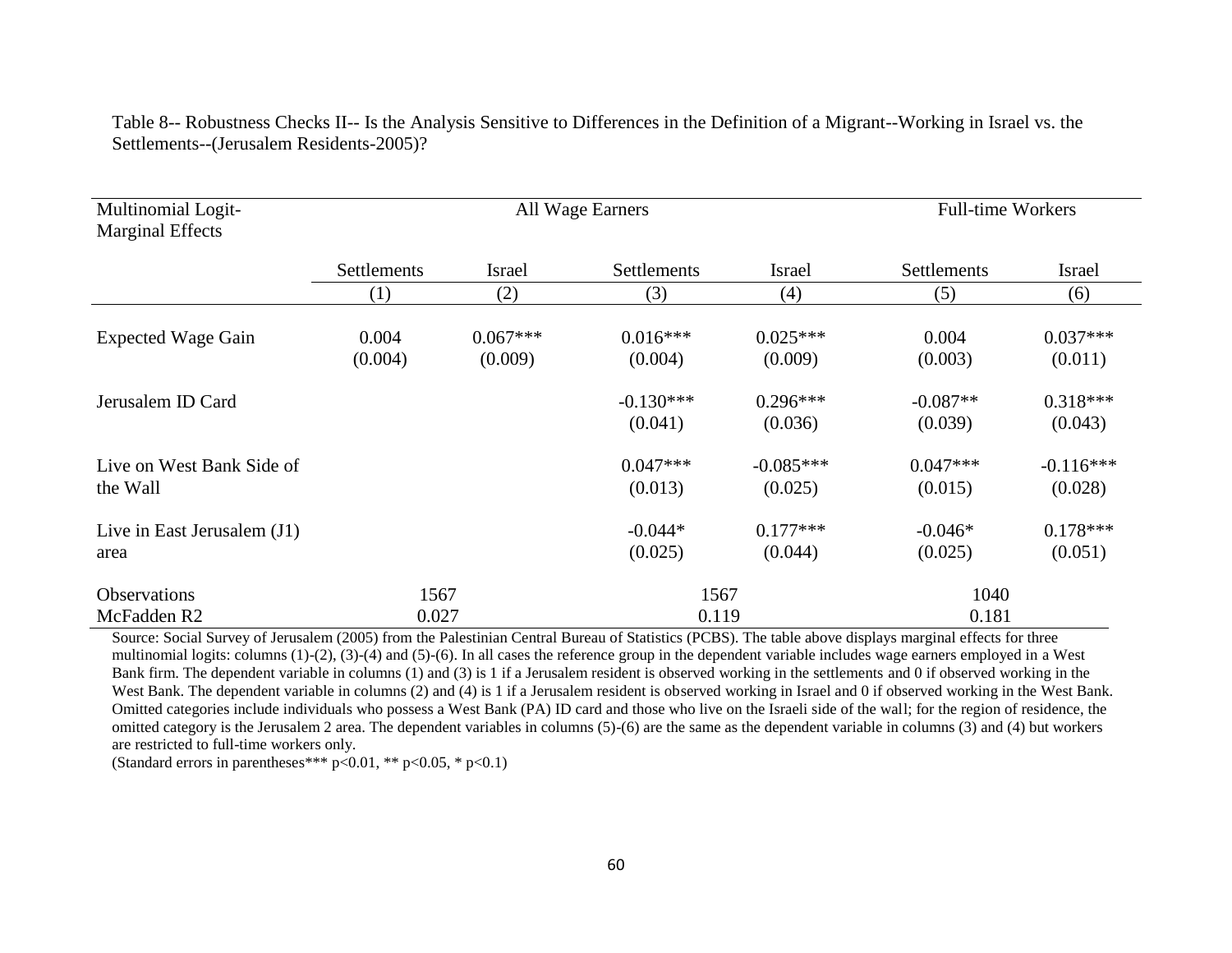## Map

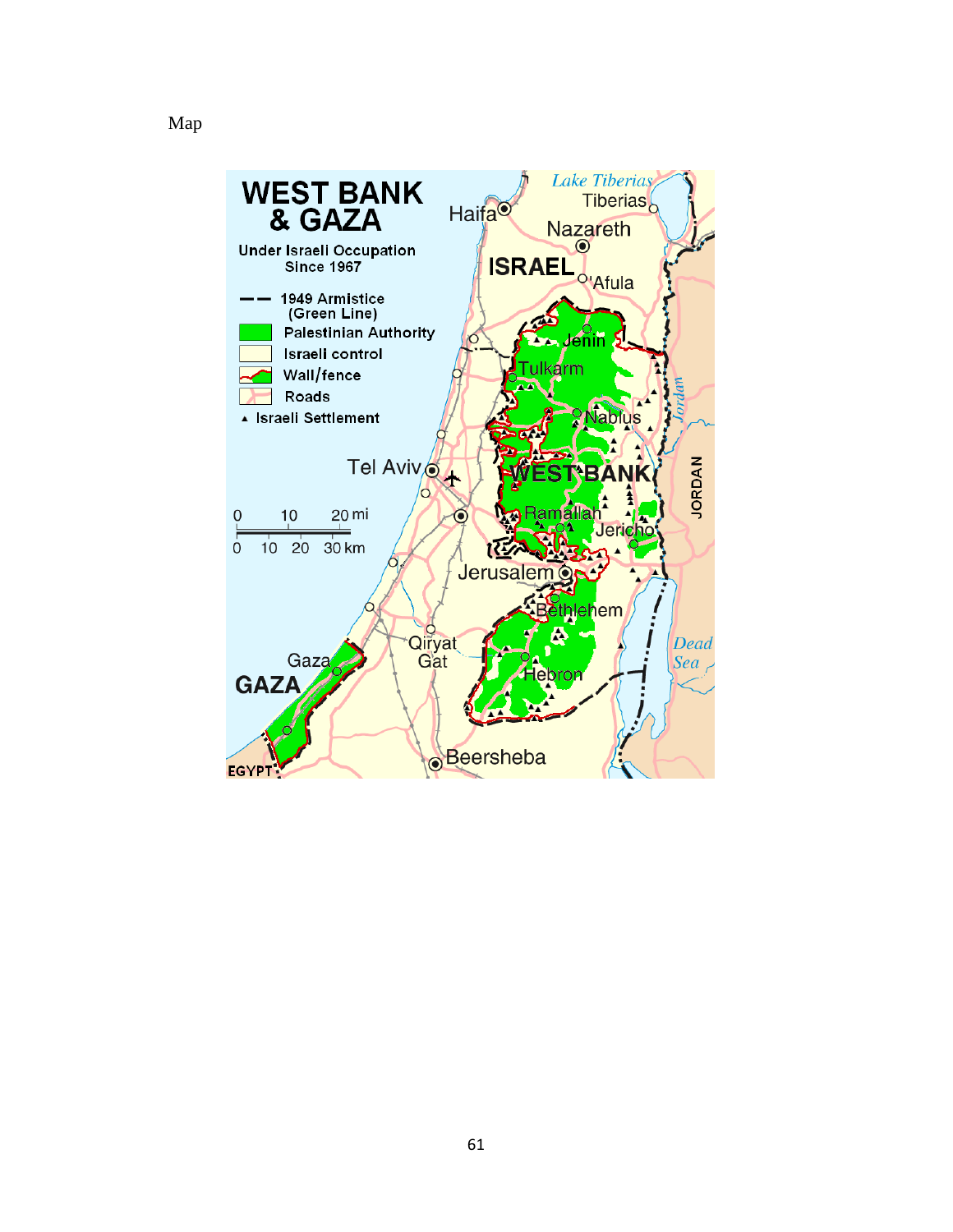Figure 1-The Number of Comprehensive Closure Days per Quarter in the West Bank, 2000-2008



Source: B'tselem (2008)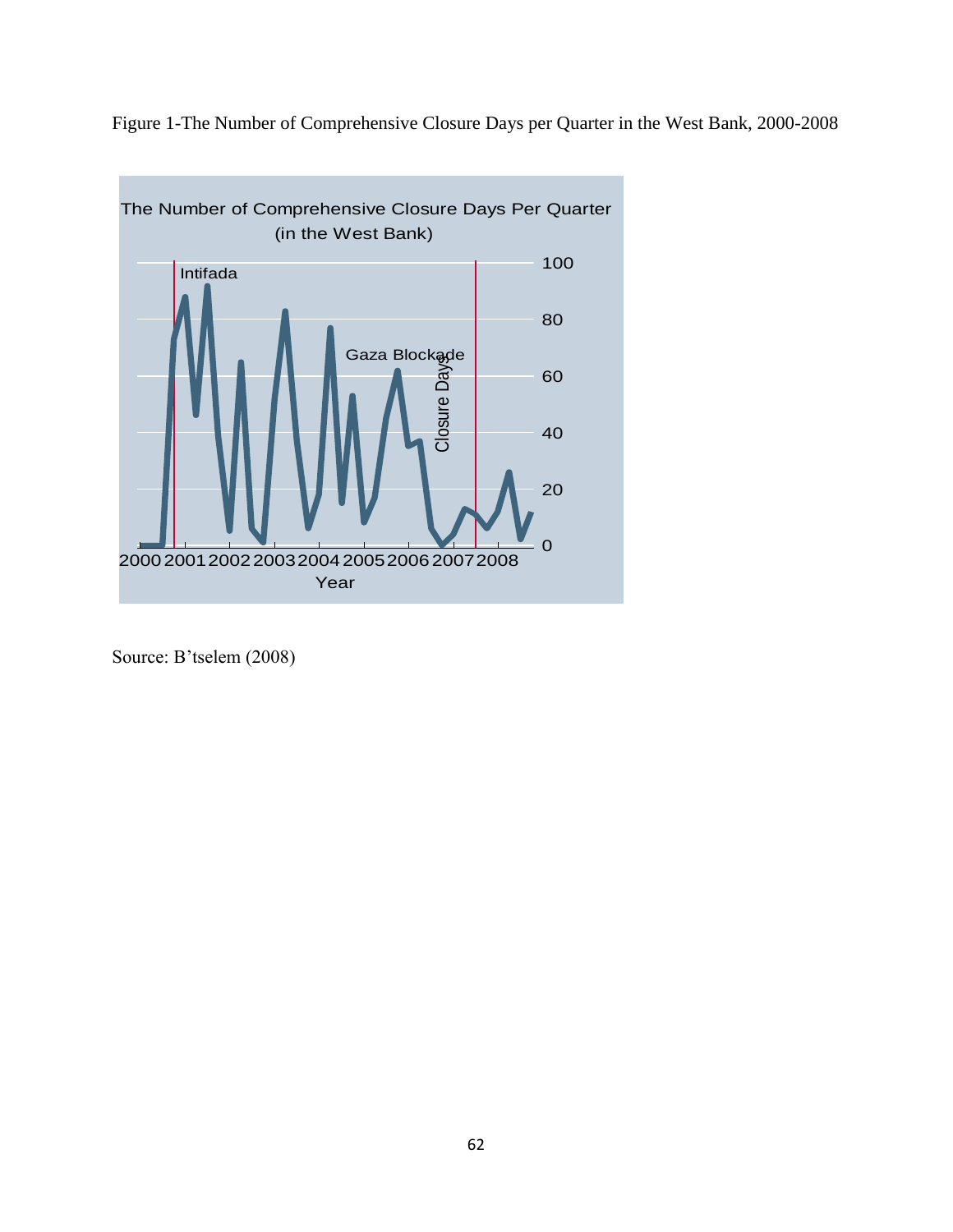Figure 2- How Wage Earners are Categorized into Migrants, Stayers, Return-Migrants and Migrant-Stayers

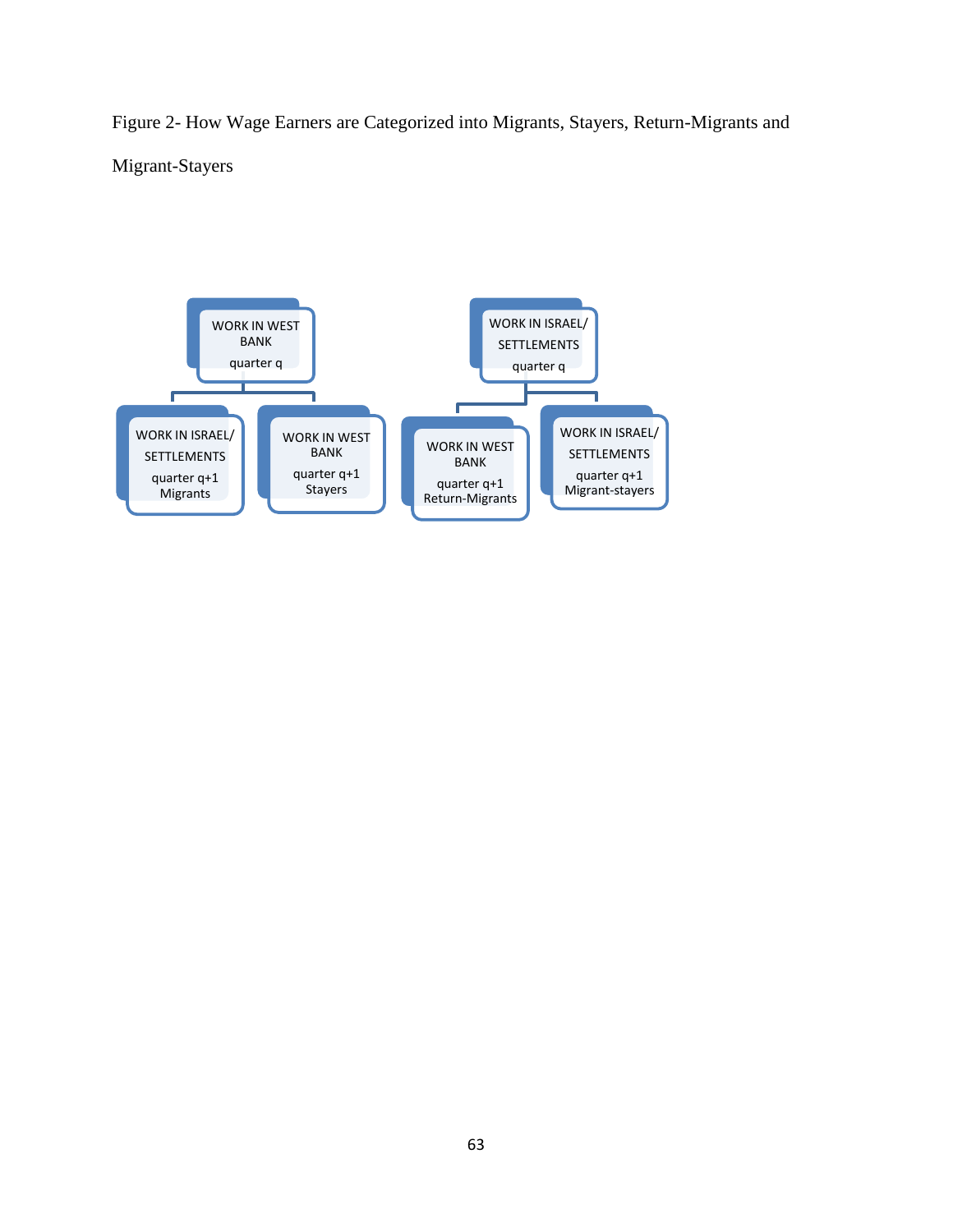# Appendix

| Variables                   | Migrant | <b>Stayers</b> | Return   | Migrant-       |
|-----------------------------|---------|----------------|----------|----------------|
|                             |         |                | Migrants | <b>Stayers</b> |
| Industry                    |         |                |          |                |
| Agriculture                 | 0.109   | 0.017          | 0.137    | 0.097          |
|                             | (0.312) | (0.129)        | (0.344)  | (0.296)        |
| Manufacturing               | 0.151   | 0.149          | 0.125    | 0.199          |
|                             | (0.358) | (0.356)        | (0.331)  | (0.399)        |
| Construction                | 0.465   | 0.102          | 0.532    | 0.434          |
|                             | (0.499) | (0.303)        | (0.499)  | (0.496)        |
| Commerce, Hotels            | 0.129   | 0.114          | 0.107    | 0.168          |
| and Restaurants             | (0.336) | (0.317)        | (0.309)  | (0.374)        |
| Transportation and          | 0.045   | 0.038          | 0.020    | 0.018          |
| Communication               | (0.208) | (0.190)        | (0.141)  | (0.132)        |
| <b>Services</b>             | 0.100   | 0.581          | 0.079    | 0.083          |
|                             | (0.300) | (0.493)        | (0.270)  | (0.277)        |
| <b>Occupational Status</b>  |         |                |          |                |
| Politicians &               | 0.003   | 0.045          | 0.000    | 0.001          |
| Managers                    | (0.052) | (0.207)        | (0.000)  | (0.029)        |
| Professionals &             | 0.045   | 0.351          | 0.027    | 0.031          |
| Clerks                      | (0.208) | (0.477)        | (0.163)  | (0.174)        |
| Service, Shop &             | 0.085   | 0.163          | 0.039    | 0.067          |
| <b>Market Workers</b>       | (0.280) | (0.369)        | (0.194)  | (0.250)        |
| <b>Skilled Agricultural</b> | 0.016   | 0.003          | 0.016    | 0.009          |
| & Fishery Workers           | (0.126) | (0.056)        | (0.125)  | (0.096)        |
| <b>Craft and Related</b>    | 0.251   | 0.137          | 0.310    | 0.348          |
| <b>Trade Workers</b>        | (0.434) | (0.344)        | (0.463)  | (0.476)        |
| Plant and Machine           | 0.099   | 0.094          | 0.071    | 0.100          |
| Operators                   | (0.298) | (0.292)        | (0.256)  | (0.300)        |
| Elementary                  | 0.501   | 0.207          | 0.537    | 0.444          |
| Occupations                 | (0.500) | (0.405)        | (0.499)  | (0.497)        |
| Sample Size                 | 749     | 24230          | 692      | 7186           |

Table I- Summary Statistics on Industry and Occupational Status

Source: Palestinian Labor Force Quarter Survey Data: 2000-2010 from the Palestinian Central Bureau of Statistics (PCBS).